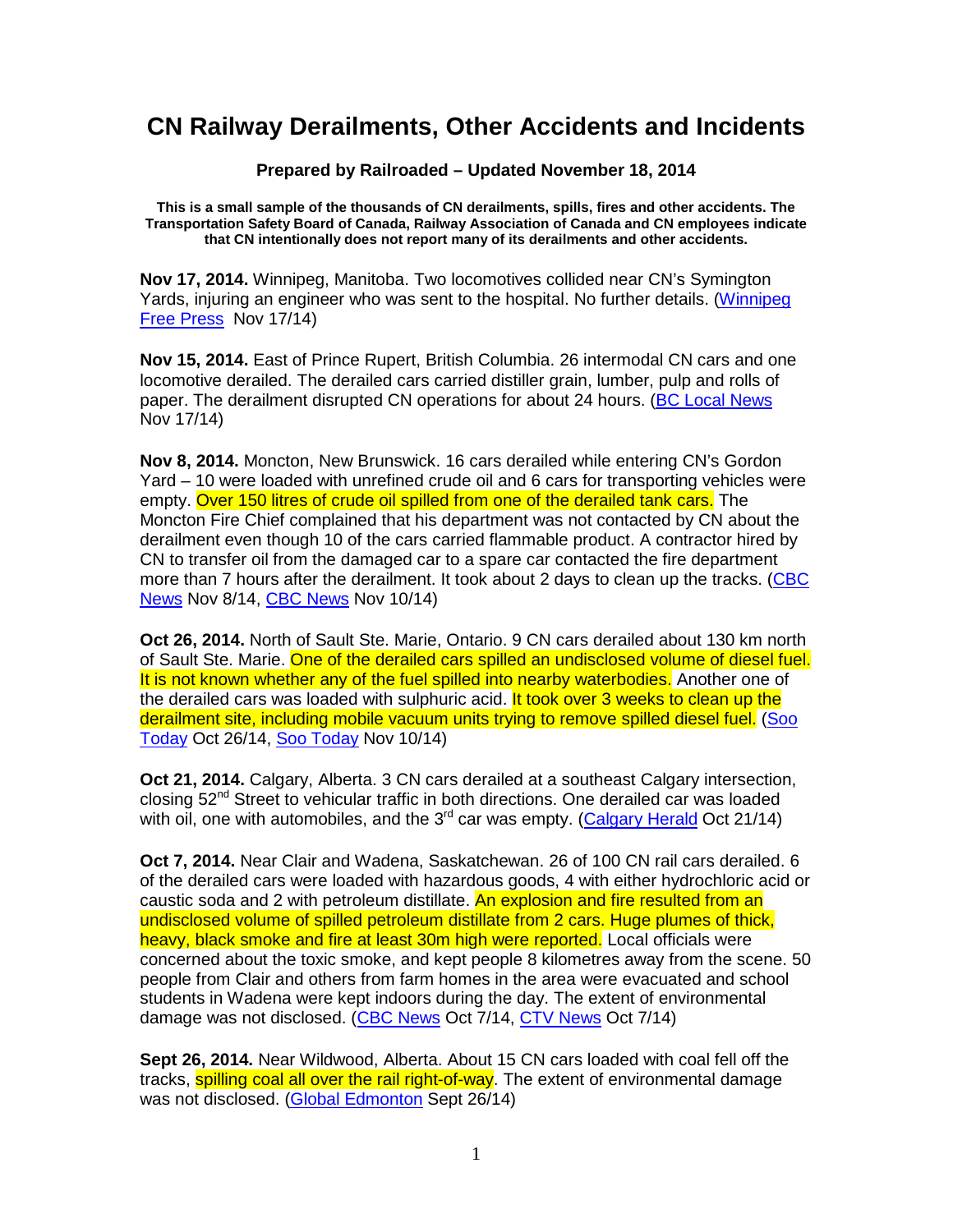**Sept 25, 2014.** East of Vermilion, Alberta. 17 to 20 CN freight cars loaded with peas derailed, forcing the closure of the rail line for at least 24 hours. The TSB is investigating. (CTV News Sept 26/14)

**Sept 18, 2014.** Near Central City, Iowa. 9 CN cars including box cars and hopper cars fell off the tracks near Ford Road. The cars were carrying agricultural and forest products. (KWWL Sept 18/14)

**Sept 16, 2014.** East of Slave Lake, Alberta. 4 CN locomotives and 21 cars derailed in the Mitsue Industrial area about 10km east of Slave Lake. 3 of the derailed cars were carrying dangerous chemicals: 2 cars carried sodium chloride and 1 carried sulphuric acid. The Slave Lake Fire Dept. sent 4 crews, including a dangerous goods team and more than a dozen firefighters, to the scene. (CBC News Sept 16/14)

**Sept 14, 2014.** Macomb County, Michigan. CN freight train derailed about 4:00 a.m. in the morning about 20 miles NE of Detroit. Police said a broken axle caused the crash. CN provided no additional details. Traffic on several major roads was blocked and the tracks were cleared some time later in the afternoon. (Associated Press Sept 14/14)

**Sept 9, 2014.** Near Cherhill, Alberta. 8 CN cars filled with gravel fell off the tracks near Cherhill, about 100km NW of Edmonton. 4 of the cars tipped over and spilled their loads on and around the tracks. It is not known how long the main line was shut down to clean up the mess. (QMI Agency Sept 9/14)

**Aug 31, 2014.** Near Hondo, Alberta. 15 CN cars carrying grain derailed near Hondo, about 200km NW of Edmonton. Initial reports suggested 25 cars had derailed, but CN has since lowered the number to 15. An undisclosed amount of grain was spilled. 2 TSB officials were sent to the site to investigate. (Edmonton Sun Aug 31/14)

**Aug 27, 2014.** Toronto, Ontario. A CN derailment south of York University caused delays for several hours on the Barrie and Richmond Hill GO Transit train lines. As a result, there was no train service to York University on August 27; shuttle buses were used instead. (City News Toronto Aug 27/14)

**Aug 26, 2014.** Emerson, Manitoba. 2 CN cars full of propane and a third empty car toppled off the tracks. Crews from 4 fire departments were on the scene. About 40 people who live near the derailment were forced to evacuate from their homes until the derailed cars were back on the tracks again. (CBC News Aug 26/14)

**Aug 20, 2014.** Regina, Saskatchewan. 8 CN cars derailed at Regina's Co-op refinery: 6 tanker cars full of residue, an empty asphalt car and an empty coke car. The media questioned why the public was not informed of the derailment. Emily Hamer, a CN public affairs spokesperson, said it is not CN's practice to release derailment information unless asked by the media. She also said there is no plan to release findings from an investigation into the derailment. Based on CN's comments and information from the TSB and other CN employees, it is highly probable that the majority of CN derailments are not reported. (CJME Aug 21/14)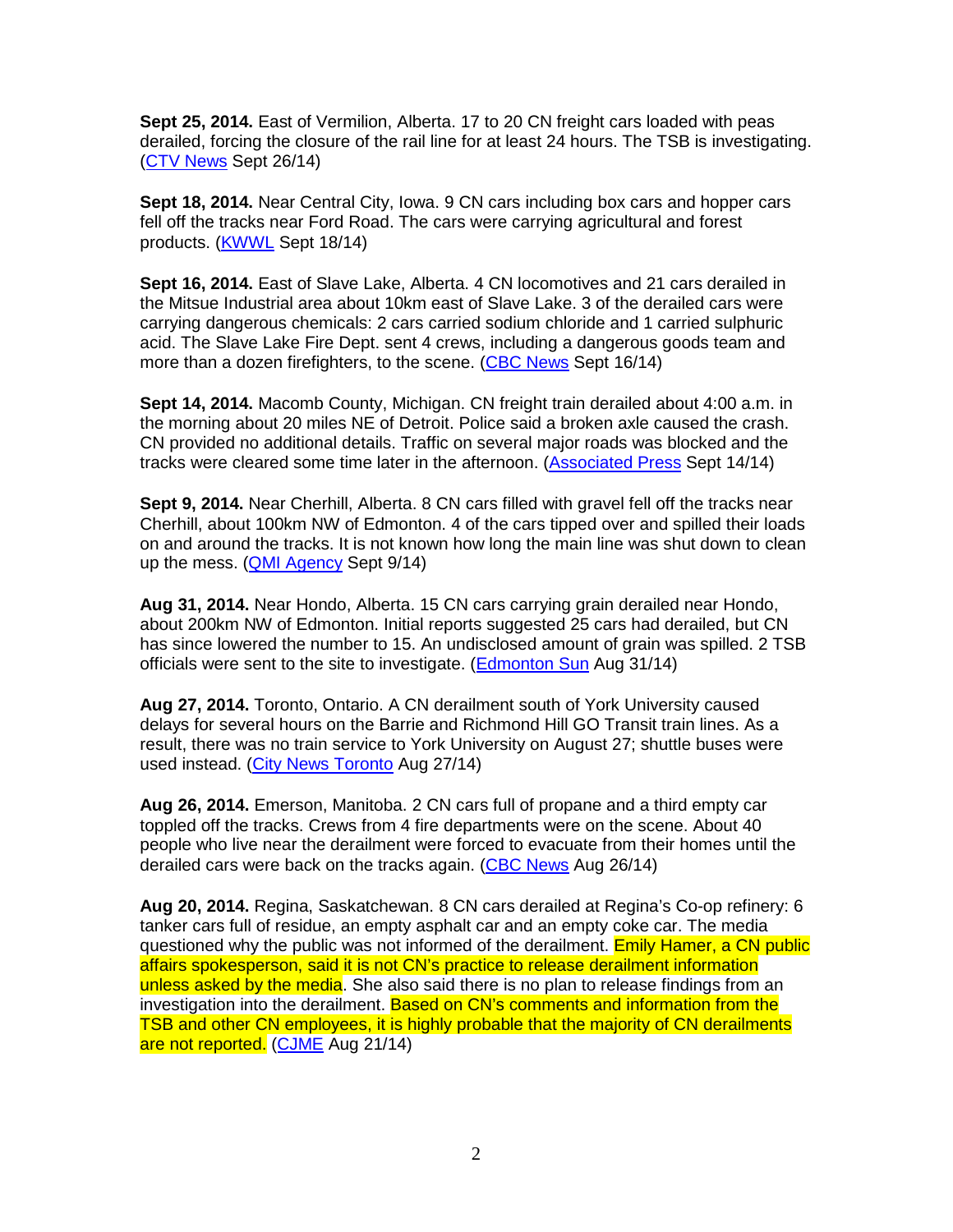**Aug 12, 2014.** 145 km NE of Prince George, British Columbia. 11 empty sulfur and centre beam cars of a 127-car CN train jumped the tracks near the Parsnip River. (CBC News Aug 12/14, 250 News Aug 12/14)

**Aug 1, 2014.** Near Lacombe, Alberta. 16 CN cars carrying grain derailed, closing the main line track and a local road for at least a day. (Global News Aug 1/14)

**Aug 1, 2014.** East of Gananoque, Ontario. Via Rail passenger train struck a derailed CN train. 6 cars of a 120-car CN train had derailed on the main line, 1 car carrying lube oil and 5 empty lumber cars. The Via train hit one of the derailed lumber cars, **puncturing** the Via locomotive's fuel tank and spilling an undisclosed amount of fuel. One of the 300 Via passengers was injured. Via cancelled all trains August 1 between Toronto and Ottawa and between Toronto and Montreal. (Wall Street Journal Aug 1/14)

**Aug 1, 2014.** Baton Rouge, Louisiana. 7 cars of a 105-car CN train derailed and overturned on a main line. 2 derailed cars were full of lube oil, 1 car was full of difluoromethane residue, 1 car carried fiber board and 3 were full of plastic pellets that spilled onto the tracks. The derailment shut down local traffic. (Times-Picayune Aug 1/14)

**July 26, 2014.** Edson, Alberta. 2 cars carrying lumber fell off the tracks in the Edson CN rail yards. There were 2 other CN derailments in the same yard during the previous few weeks, with no details. Jim Feeny, a CN public Affairs spokesperson, said derailments are not uncommon and are often not reported by CN. The TSB has expressed concern in the past about CN not reporting derailments and other accidents. (Edson Leader Aug 7/14)

**July 25, 2014.** West of Burns Lake, British Columbia. A CN train rammed into a logging truck at an uncontrolled crossing, knocking 22 train cars and 2 locomotives off the tracks. An undisclosed amount of diesel fuel was spilled. (CTV News July 25/14)

**July 20, 2014.** Slinger, Wisconsin. 3 CN locomotives and 3 CN cars derailed, flipped over, and crashed into a Wisconsin & Southern train at a rail crossing, causing another 7 cars to derail. About 5,000 gallons of diesel fuel spilled from one of the locomotives. A CN engineer and a CN conductor were taken to hospital with unspecified injuries. A temporary shelter was set up at a local middle school for about 100 people who were evacuated. The derailed CN cars were carrying frack sand and the Wisconsin & Southern train was carrying steel, lumber and plastic pellets. Lumber was spilled at the site. The extent of environmental damage caused by the fuel spill was not disclosed. (Washington Times July 21/14)

**July 12, 2014.** North of Three Hills, Alberta. 15 CN cars derailed about 60km NE of Calgary, causing disruptions to transportation services in the area. Most of the cars carried general consumer merchandise, while 2 contained chemicals for household and industrial use. Alberta Emergency Alert indicated a local road was closed for an undisclosed length of time. (CBC News July 13/14)

**July 10, 2014.** Brockville, Ontario. 26 CN freight cars derailed, including 13 tanker cars carrying hazardous goods residue, 5 cars carrying carbon powder and 2 loaded auto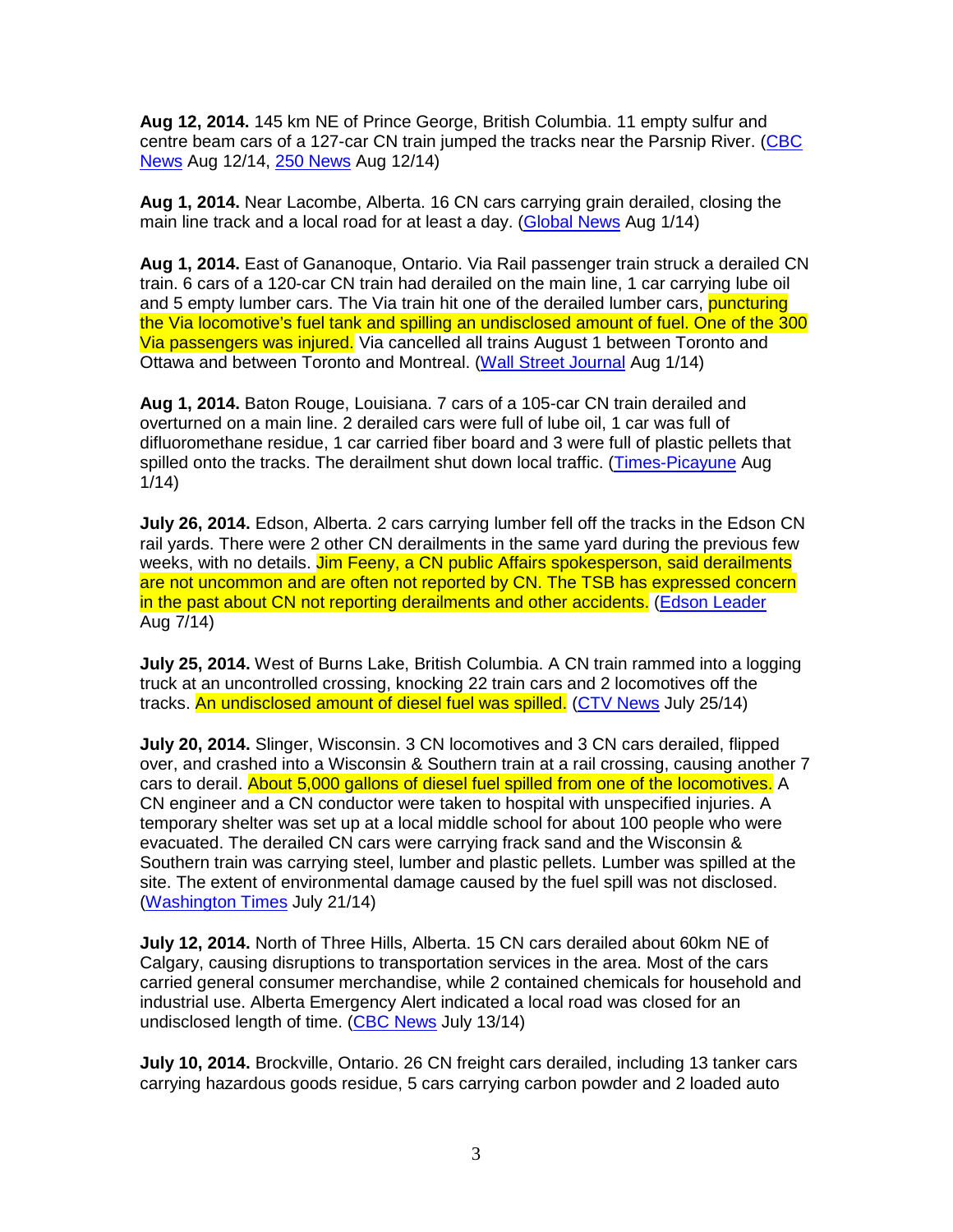carriers. Via Rail passenger service was disrupted due to the derailment on the main line. CN provided no further details. (Reuters July 10/14)

**July 4, 2014.** Near Whitecourt, Alberta. 6 cars of an 81-car CN train carrying crude oil, methanol, gravel and lumber derailed and flipped over on their sides. 3 of the derailed cars carried crude oil and 1 carried highly volatile methanol. At least 1 of the tanker cars spilled an undisclosed volume of hazardous product. (QMI Agency July 4/14, Reuters July 4/14)

**June 27, 2014.** Near Chisholm, Alberta. 11 CN grain cars derailed, blocking the main line and a railroad crossing for about a day. A Chisholm resident, Gene Crick, said, "I just don't know what to think of it. But something's got to be done because, what the heck, three derailments in a row?" Regarding this latest CN derailment, he said, "The mess that I'd seen was the tracks, a real mess; twisted right up in the air. It's just like a cat came in and plowed it up." (South Peace News July/14)

**June 11, 2014.** Near Faust, Alberta. 20 CN cars fell off the main line tracks near Faust, about 60km west of Slave Lake: 17 cars carried dangerous goods residue (up to 2,000 gallons per tank car), 2 were grain hopper cars and 1 was a lumber car. (Global News June 11/14)

**June 4, 2014.** Ladysmith, Wisconsin. At least 2 CN cars derailed, as the last 5 cars in a longer train became disconnected. One of the derailed cars tipped over. (Leader-Telegram June 4/14)

**May 30, 2014.** North of Lac La Biche, Alberta. About 50,000 litres of molten sulphur spilled from 3 of 7 derailed CN cars. The spill took several days to clean up and CN's main line was closed for an undisclosed period of time. Local residents were upset that CN did not notify them of the derailment; rather, they found out about the accident numerous days later from a Canadian Press story. (Brandon Sun June 4/14)

**May 23, 2014.** Alberton Township, 3 miles west of Fort Frances, Ontario. 35 CN cars derailed, the majority of which were carrying potash and paper products; 2 were carrying sulphur. Local fire officials had to extinguish a grass fire started by the derailment. Vehicle traffic had to be diverted around the derailment site. (Fort Frances Times May 24/14)

**May 9, 2014.** Just outside Grand Falls, New Brunswick. 6 CN rail cars fell off the tracks as the train was exiting the main line onto a side track. 2 of the cars were carrying automobiles, 2 had fertilizer, 1 carried railway ties and 1 was empty. It is not known how long the tracks were closed to clean up the derailed cars. (4-Traders May 10/14)

**May 8, 2014.** Slave Lake, Alberta. 9 CN cars loaded with wood pulp derailed on CN's main line in downtown Slave Lake. Some of the cars tipped completely over on their sides, and crushed several nearby sheds. 6 nearby residences were evacuated. About 245 feet of track had to be replaced, as the main line and several road crossings were closed down for some time. (CBC News May 9/14, Edmonton Journal May 9/14, plus other sources)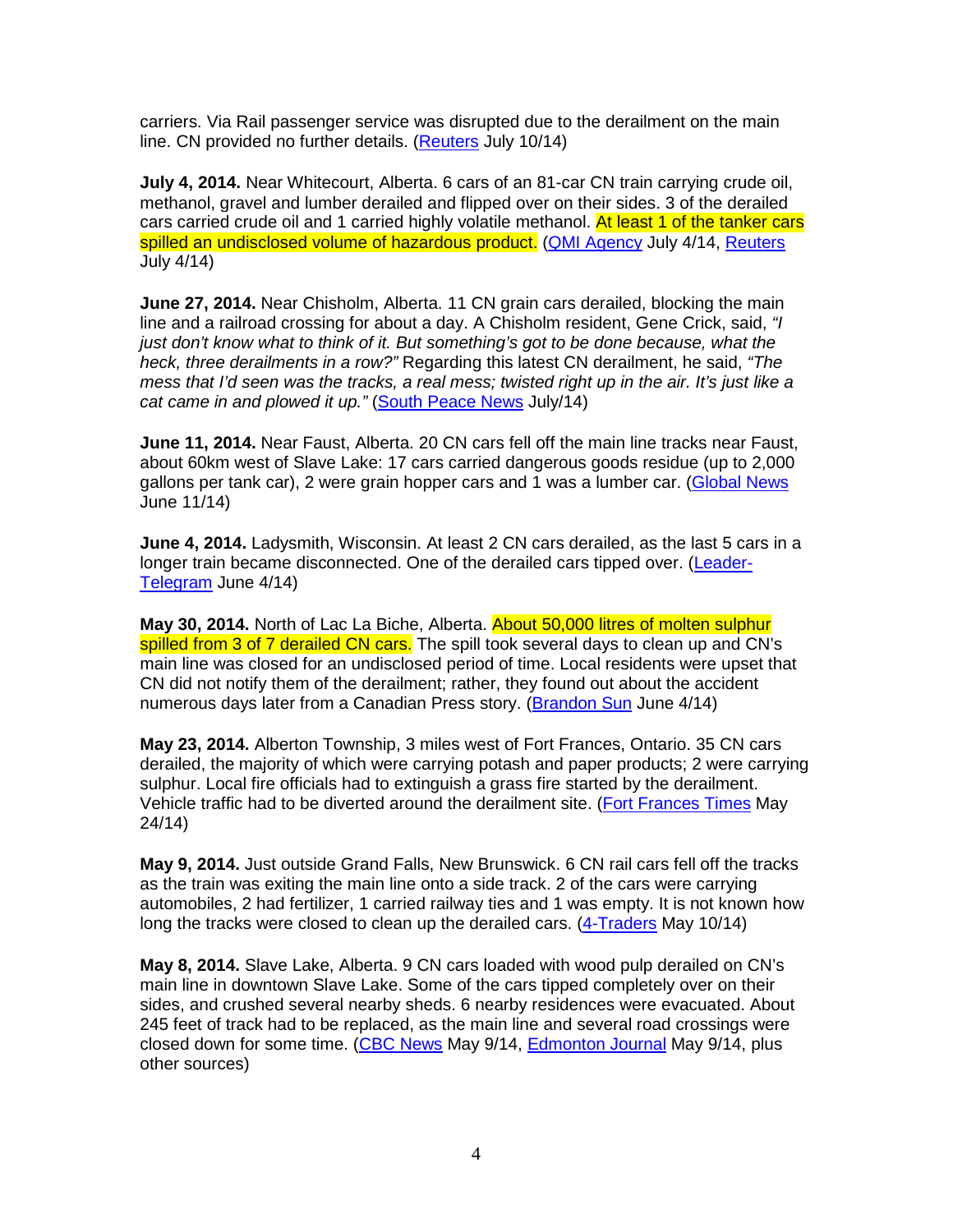**May 4, 2014.** Racine County, Wisconsin. CN locomotive fuel tank was punctured by a piece of metal on the tracks, spilling 4,000 gallons of diesel fuel. Crews were able to clean up only about 1,600 gallons of the spilled diesel fuel and the rest soaked into the ground. Local officials were concerned about possible contamination of very shallow nearby water wells. The local fire chief said soils contaminated with hazardous liquids are typically replaced with new soil. (The Republic May 5/14)

**April 22, 2014.** Burlington, Ontario. 3 CN cars carrying rock derailed in the Aldershot Rail Yard at a point where 2 rails crossed. (Toronto Star April 22/14)

**April 20, 2014.** St. Norbert, Winnipeg, Manitoba. 7 CN cars carrying plastic, wood products and pipes fell off the tracks not far from several homes along Highway 75. The line where the derailment occurred was flagged for trains to slow to 16 km/h due to track and surface conditions. A day later, 2 derailed cars still hadn't been removed; there was no word from CN when the track would be back in service. (Global News April 22/14)

**March 16, 2014.** Saint-Laurent, Montreal, Quebec. A CN worker was crushed to death between 2 railway cars in the Taschereau Yards after one of the cars on the moving train he was on derailed. (Montreal Gazette March 17/14)

**March 5, 2014.** Beaver County, Alberta. Two empty CN grain cars derailed and sustained damage along a stretch of track adjacent to Highway 14. (Alberta Police Report March 5/14)

**Feb 24, 2014.** Between Prince George and Tumbler Ridge, British Columbia. 24 loaded coal cars derailed, forcing the closing of CN's main line. The spilled coal caused an undisclosed amount of environmental damage. (250 News Feb 25/14)

**Feb 24, 2014.** Fairbanks, St. Louis County, Minnesota. 50 CN cars plus 2 locomotives derailed. The train had a total of 116 cars. The train was loaded with iron ore pellets and was bound for Two Harbors. 2 engineers on the train were taken to a local hospital. (Duluth News Tribune Feb 25/14)

**Feb 23, 2014.** Saint-Henri, Montreal, Quebec. 2 CN locomotives and 2 cars carrying grain fell off the rails on a CN main line close to homes, community organizations and schools. About 3,500 litres of diesel fuel spilled from one of the locomotives and caused an undisclosed amount of environmental damage. (Global News Feb 24/14, Globe and Mail Feb 23/14)

**Feb 9, 2014.** New Lenox, Illinois. 3 to 4 CN cars derailed near Lincoln-Way High School and one of the cars hit and damaged a locomotive that was stopped on an adjacent track. One of the derailed cars was carrying plastic; the others were apparently empty. Traffic was blocked and had to be rerouted. This particular area is contentious among New Lenox residents because when CN bought the former EJ&E tracks, they announced plans to quadruple the number of freight trains. Local officials tried to get CN to build an overpass at one of the major crossings to mitigate the additional train traffic, but CN refused. (CBS Chicago Feb 10/14)

**Jan 31, 2014.** Outside New Augusta, Mississippi. 19 CN cars fell off the tracks, **spilling** 50,000 gallons of crude oil, 17,000 gallons of fertilizer and 10,000 gallons of petroleum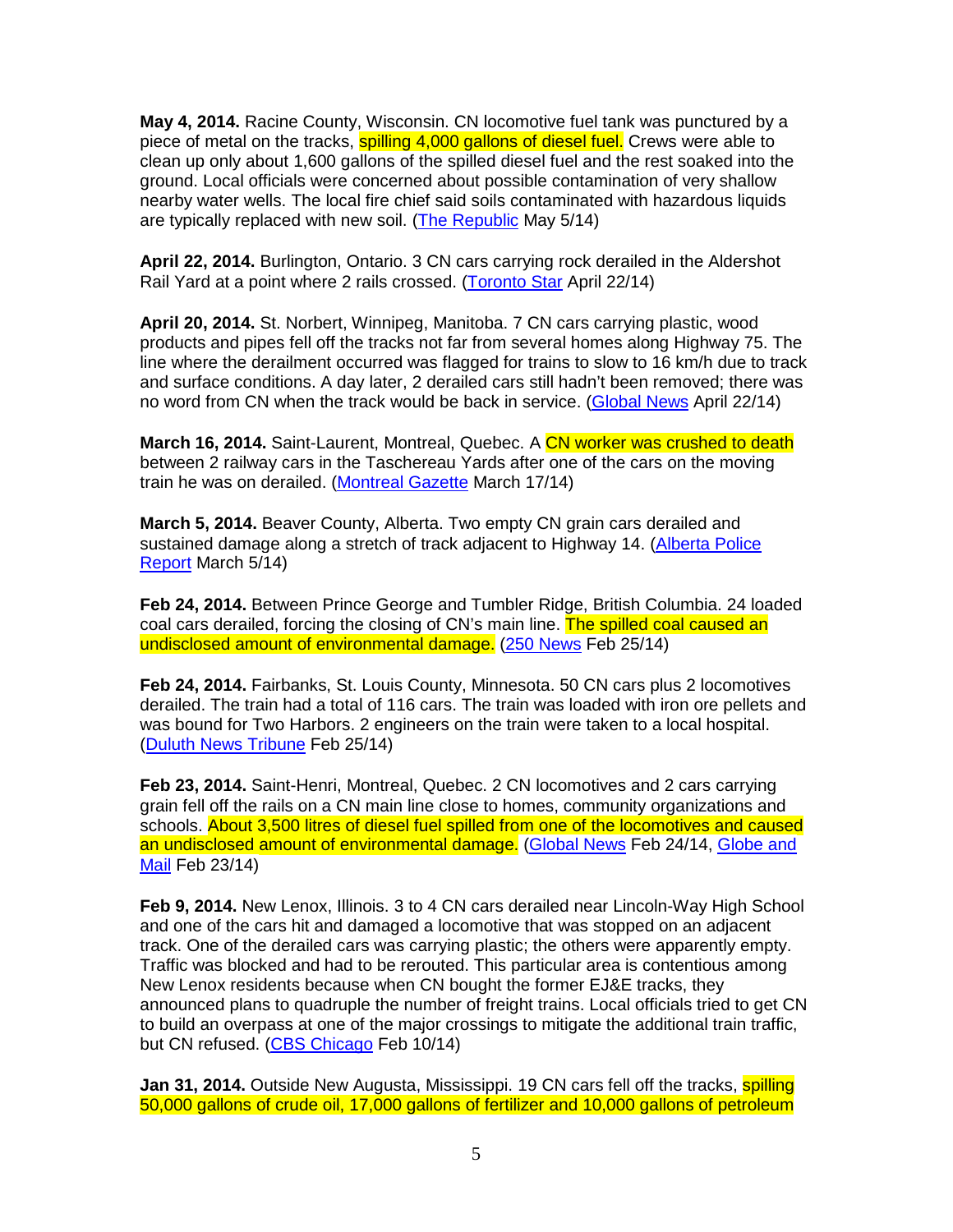distillate. Other hazardous goods reported spilled included undisclosed volumes of fuel oil, methanol and ethanol. Most of the hazardous goods spilled from 3 of the derailed tank cars, although other derailed cars were also spilling hazardous products. About 50 nearby Perry County residents were evacuated for over 2 days and sheltered in a special Red Cross facility set up for those affected by the derailment. About 100 railroad employees and 50 government officials, firemen and police officers were on site assisting with clean up efforts which were estimated to take about a week to complete. The extent of environmental damage was not disclosed; however, **some of the spilled** hazardous goods made its way into a local waterway. (The Republic Jan 31/14, Hattiesburg American 1 Jan 31/14, Hattiesburg American 2 Feb 4/14)

**Jan 28, 2014.** Mundelein, Illinois. A CN freight train derailed and forced Metra commuters on the North Central Services to make other transportation plans for at least a day. The cold hampered CN from repairing the tracks and moving the derailed cars, one of which was carrying plastic pellets. Several other CN freight trains were halted on the single track and had to be moved before the Metra service could be restored. (Daily Herald Jan 28/14)

**Jan 26, 2014.** Saint-Basile, Edmundston, New Brunswick. 5 CN freight cars jumped the tracks; 3 were carrying automobiles, one was carrying clay and the  $5<sup>th</sup>$  car was carrying flammable liquefied petroleum gas. The cars tipped over and were lying on their side in a ditch. A local farmer had warned CN last summer that repairs were required at the site of the derailment. This was the second derailment on the same farmer's property. About 15-20 years ago, fuel cars derailed and were upside down in the local brook, spilling hazardous product. (CBC News 1 Jan 27/14, CBC News 2 Jan 28/14)

**Jan 16, 2014.** Crystal Springs, Mississippi. A CN train hauling coal caught fire. 2 men were able to escape from the locomotive which sustained major damage from the fire. (WJTV Jan 17/14)

**Jan 15, 2014.** Edmonton, Alberta. 3 moving CN trains collided. 3 locomotives, 2 tank cars loaded with dangerous goods and 1 empty flat car fell off the tracks. One of the locomotives spilled an undisclosed amount of diesel fuel. CN told the Edmonton Journal they did not know what dangerous goods were in the derailed tank cars, whereas CN contacted Edmonton Fire Rescue about 1 of the derailed tank cars possibly containing propane. Municipalities across Canada are concerned because CN and other rail companies are not required to provide municipalities with real-time information on what dangerous goods are travelling through their communities and when. (Edmonton Journal Jan 16/14)

**Jan 11, 2014.** Burnaby, British Columbia. 7 cars loaded with coal from a 152-car CP train operated by a CN crew went off the CN tracks. 3 of the cars tipped over and spilled about 270 tons of coal, much of it into Silver Creek which is sensitive fish habitat. A substantial amount of coal was also carried downstream into Brunette River and Burnaby Lake. Government officials were concerned about the negative effects of the coal on salmon eggs and eggs of the endangered Western Painted Turtle. Turtles and their eggs had to be removed from the clean-up area, and a turtle beach had to be restored and basking logs cleaned. Chum salmon were observed spawning in the creek near where the coal was spilled. Coho salmon and rainbow trout were also in the area. Burnaby Lake Regional Park was negatively impacted. Local observers said Silver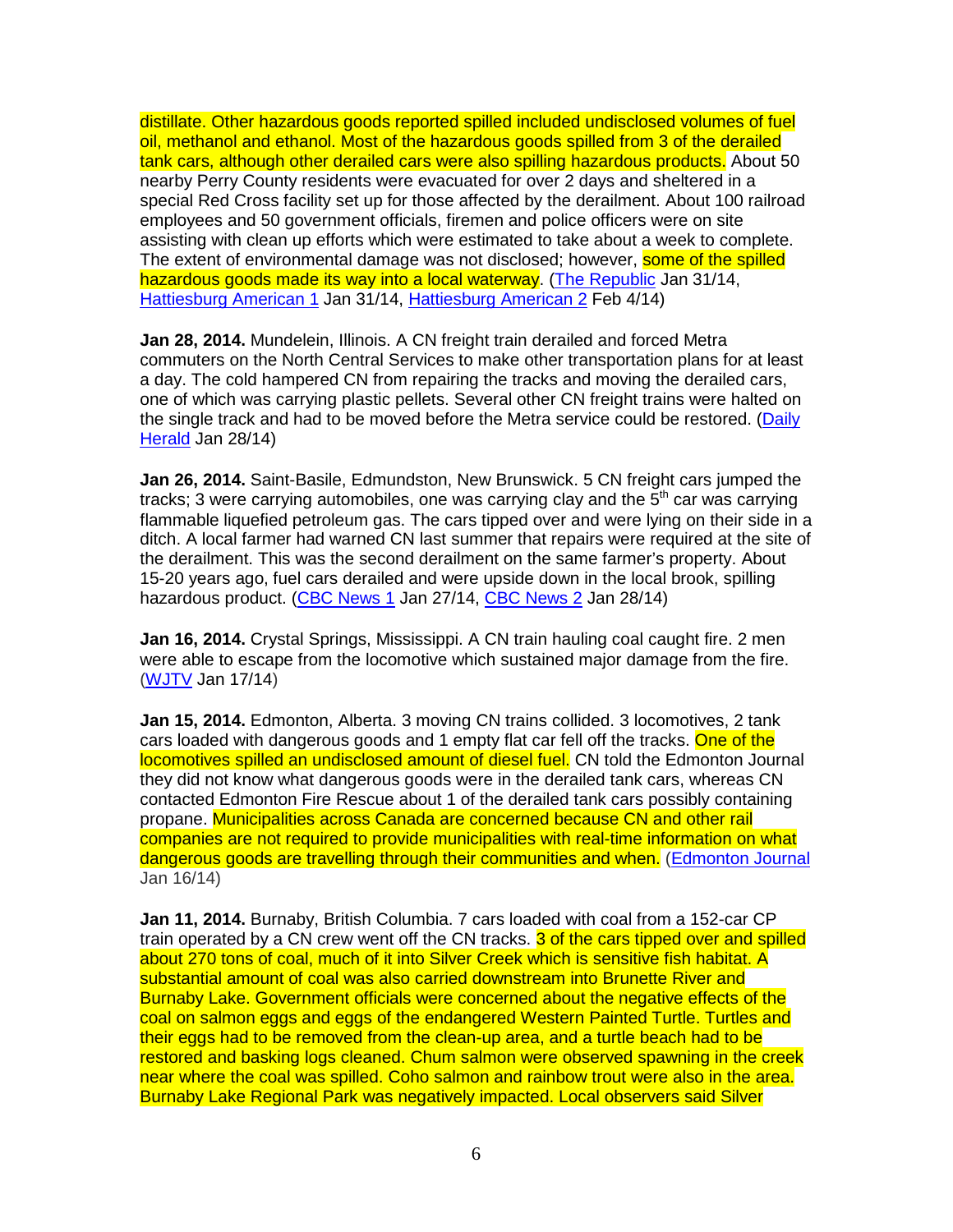Creek turned black following the spill. B.C. Environment officials called CN's follow-up reports on the spill "deficient" and "unsatisfactory", citing significant types of information that was missing. Washed out ground under the CN tracks may be the cause of the derailment, as heavy rains had fallen in the area. Local residents were quick to denounce plans to expand coal export at the Neptune Terminals. They pointed to this derailment as proof that the recent decision by the port authority to expand coal exports was a poor one. (Vancouver Sun Jan 11/14, Globe and Mail Jan 11/14, The Straight Apr 17/14, Burnaby Now Apr 19/14)

**Jan 7, 2014.** Near Plaster Rock, New Brunswick. A 122-car CN train derailed, with 19 cars and an unmanned locomotive falling off the tracks. A cracked wheel and an emergency brake application likely contributed to the derailment. 9 of the derailed cars were loaded with hazardous goods  $-5$  with crude oil and 4 with propane. A significant fire resulted with huge clouds of orange smoke and flames billowing into the air. Fires continued burning 4 days following the derailment. About 50 households (150 people) were forced to evacuate within a 2-kilometre radius of the fire, and 4 days following the derailment were still not permitted to return to their homes. Firefighters, police, ambulances and a hazardous materials team were dispatched to the site. The volume of hazardous product spilled and the extent of environmental damage were not provided by CN. An earlier derailment near Plaster Rock unreported by CN was one of 2 unreported incidents that prompted the TSB to seek a summons in 2006 ordering CN to turn over all of its accident records. A subsequent in-depth CBC investigation in 2013 uncovered that CN did not report to authorities more than 1,840 derailments and other accidents over a 6-year period, including 44 on main rail lines. (Edmonton Journal Jan 8/14, CBC News Jan 7/14)

**Dec 29, 2013.** Killy, British Columbia. 5 CN cars derailed with 4 tipping over on their side in the Killy Yard. One of the derailed cars blocked the main track. (Vancouver Sun April 24/14)

**Dec 27, 2013.** Wainwright, Alberta. 7 cars derailed in the CN Rail yard. Although CN provided few details, apparently 3 grain cars flipped off the tracks while 4 other cars remained upright. Derailed cars were carrying grain and salt. There was damage to derailed cars. (Star News Dec 27/13)

**Dec 5, 2013.** Two Harbors, Minnesota. Three crew members were injured when a 107 car CN train carrying iron ore derailed as it entered the Two Harbors rail yard, sending 76 cars off the tracks. Another 17 cars parked next to the moving train were also pushed off the tracks. Trains were unable to operate in that portion of the yard for some time, interrupting shipment of iron ore. The attorney representing the 3 injured CN crew members blamed the incident on CN's failure to remove snow and ice from the tracks. He said CN had been informed earlier in the day of unsafe snow and ice conditions between the Highland siding and Waldo and the 4-mile descent into the Two Harbors rail yard. The same day, another runaway train had been reported on the same track, but fortunately that train's crew was able to regain control of the train. The attorney was quoted as saying, "The railroad had advance knowledge of the storm and information from knowledgeable railroaders about conditions. If attempts were made to clear the snow, they were inadequate. As a consequence, these guys were not going to be able to control that train. The railroad knew it, but they kept sending the train on the track with deep snow." He said CN's decision-making did not reflect a regard for the well-being of its employees. "When you put profits over safety, this is what happens", he said.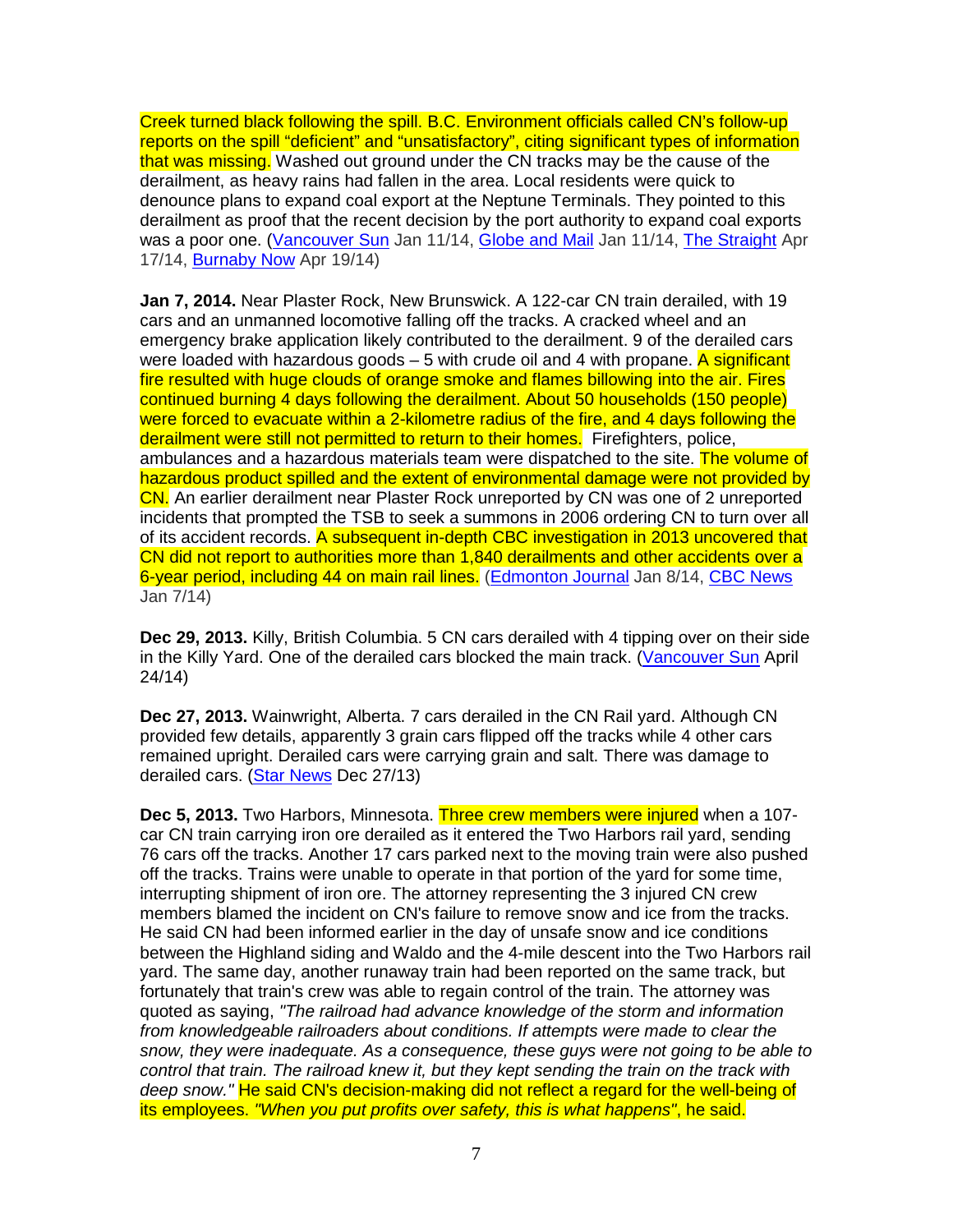Neighbouring business operators said they had never seen a train pileup of this magnitude, and a retired CN engineer said the derailment was one of the 2 most serious train-related incidents he had seen since he started working on railroads in 1974. (Lake County News Chronicle Dec 15/13, Northlands News Center Dec 6/13)

**Nov 18, 2013.** Near Tisdale, Saskatchewan. A CN conductor trainee was hit and killed by a CN freight train at the Murphy's interchange track during switching operations. CN would provide no further details, other than to suggest that CN's safety record is good (which is their standard response lately, following a recently heightened interest by Canadians in rail safety). A year later, the TSB said the accident could have been prevented – the trainee was unsupervised, which led to the fatal accident. (Reuters Nov 19/13, CBC News Oct 22/14)

**Nov 11, 2013.** Near Fort Frances, Ontario. A 184-car CN train derailed, spilling grain all over the tracks. A total of 39 freight cars fell off the tracks. It took several days for the spilled grain to be cleaned up and for the rail cars to be removed. (Fort Frances Times Nov 12/13)

**Nov 9, 2013.** Near Asquith, Saskatchewan. Six CN cars carrying lumber jumped the tracks. Nearby residents expressed concern not only about derailments close to their homes, but also about challenges getting compensation from CN for damages incurred by CN-started fires. (Global News Nov 10/13)

**Nov 3, 2013.** Near Peers, Alberta. 13 CN cars derailed. 12 of the derailed cars were loaded with lumber and 1 was carrying sulphur dioxide. CN rail traffic along its main line was shut down while mangled rail cars and spilled broken lumber were cleaned off the tracks. (CTV News Nov 3/13)

**Oct 19, 2013.** Gainford, Alberta. A 134-car CN train carrying crude oil and liquefied petroleum gas (propane) derailed about 90 km west of Edmonton, **causing explosions** and a massive fire. 9 of the 13 derailed tank cars were carrying propane and 4 carried crude oil. 1 of the cars carrying propane exploded and 3 others also caught fire. The amount of petroleum product spilled and the extent of environmental and property damages were not disclosed. A state of emergency was ordered for the entire area. All 100 Gainford residents and another 25 people living within 2 km of the derailment site were evacuated for 4 days due to the fear of additional explosions, fires and noxious fumes. The intensity of the fire was so severe, firefighters were forced to let the fire burn itself out, which took 4 days. The main east-west highway (Yellowhead No. 16) and the main east-west rail line (Trans-Continental) through western Canada were closed for 5 days. Evacuated residents were upset they received very limited compensation from CN, restricted primarily to out-of-pocket expenses. Residents who claimed for lost wages due to the evacuation order were not compensated. Some residents described CN's small compensation payments as "reprehensible". (Chicago Tribune Oct 19/13, CBC News Oct 19/13, plus additional sources)

**Oct 16, 2013.** Sexsmith, Alberta. 4 CN tank cars carrying anhydrous ammonia derailed. One of the derailed tank cars was leaning and sinking. Anhydrous ammonia is a dangerous good. In the absence of receiving any information from CN, Sexsmith fire resources ordered an evacuation of about 150 homes. (Calgary Herald Oct 16/13)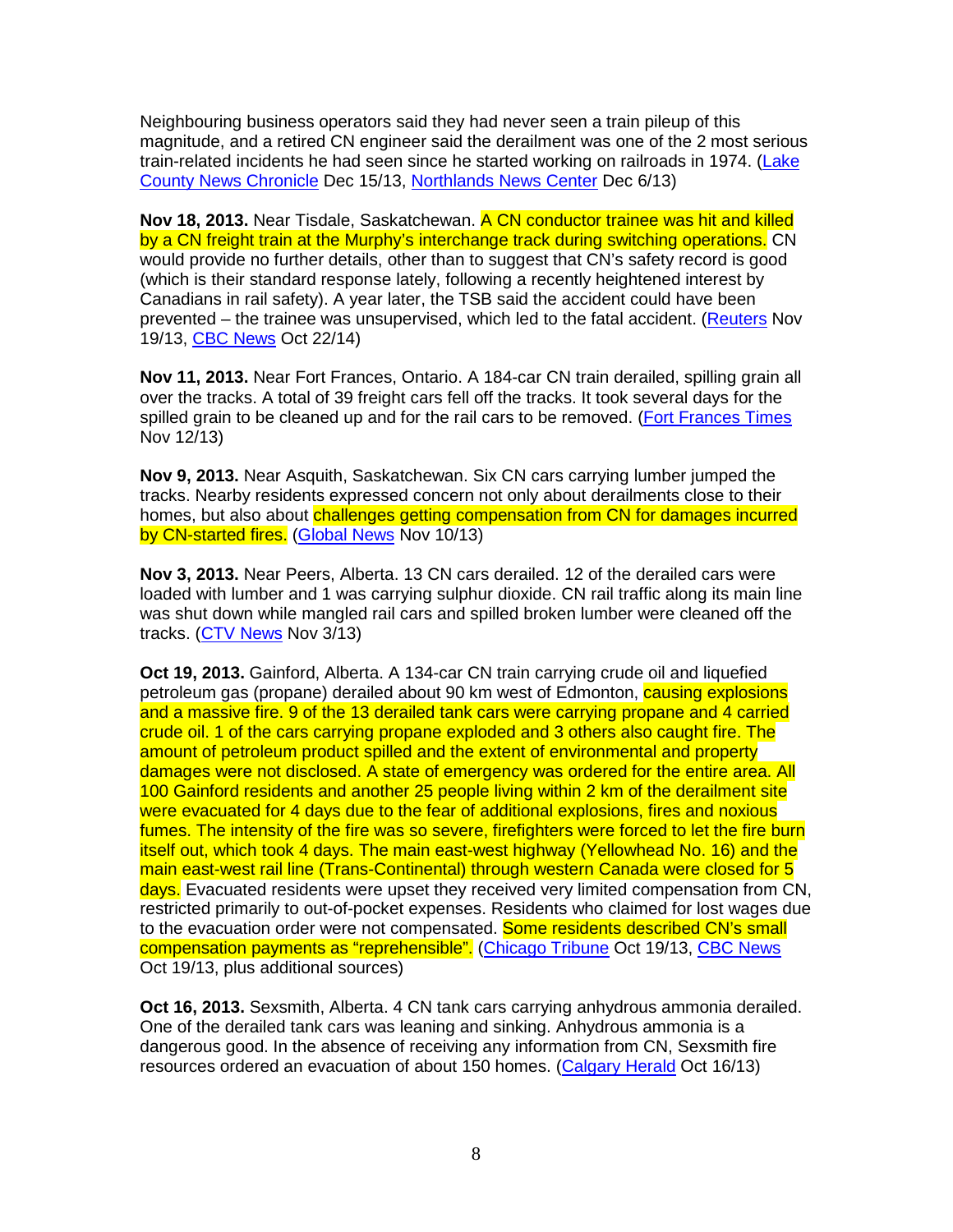**Oct 7, 2013.** Brampton, Ontario. The last 4 cars of a 73-car CN train derailed, sending one CN employee to the hospital with minor injuries. A CN public relations spokesperson suggested to the media there were no injuries, whereas the Peel Emergency Services reported the CN employee suffered minor injuries. The 4 derailed tank cars carried jet fuel residue. (Rail tank car "residue" can consist of up to several thousand gallons of dangerous goods per tank car. Rail companies erroneously refer to these cars as being empty.) The derailment held up numerous Kitchener GO trains. (Toronto Star Oct 7/13)

**Oct 2, 2013.** North Battleford, Saskatchewan. 3 CN tank cars derailed; 2 of the cars contained crude oil and the other contained asphalt. Human error likely caused the derailment when a wrong switch was aligned while connecting rail cars together. CN waited 5 hours before notifying North Battleford emergency crews about the derailment. Mayor Ian Hamilton says he was angry the City wasn't notified right away by CN. (Global News Oct 3/13)

**Sept 25, 2013.** Near Landis, Saskatchewan. 17 of 130 CN cars carrying oil, condensate, ethanol and mixed freight derailed. 1 tank car **spilled an undisclosed amount of oil, and** the derailment sparked a grass fire. The Landis school was evacuated for a day as a precaution. The extent of environmental damage was not disclosed. (Toronto Star Sept 25/13)

**Sept 16, 2013.** About 60 km south of North Bay near South River, Ontario. 11 CN freight cars derailed, of which 1 carried methanol, 3 carried sulphuric acid residue, and 7 were hauling general merchandise and consumer goods. The tracks were closed for about 2 days. (The Nugget Sept 17/13)

**Aug 27, 2013.** Watson Island, British Columbia. 2 CN locomotives derailed. (Vancouver Sun April 24/14)

**Aug 8, 2013.** Near Morey, British Columbia. An intermodal flat car derailed on the Albreda Subdivision after being struck by a rock slide. (Vancouver Sun April 24/14)

**Aug 1, 2013.** Near Tumbler Ridge, British Columbia. 15 CN cars loaded with ore derailed. (Vancouver Sun April 24/14)

**June 2, 2013.** Symington Rail Yard, Winnipeg, Manitoba. 6 empty CN lumber cars crashed off the tracks, damaging 2 power poles and knocking power out to 1,900 customers in the Windsor Park area. (CTV Winnipeg June 3/13)

**May 24, 2013.** Chetwynd, British Columbia. A bulkhead flat car derailed in the Chetwynd Yard. (Vancouver Sun April 24/14)

**May 24, 2013.** Quesnel, British Columbia. A CN locomotive derailed in the Quesnel Yard. (Vancouver Sun April 24/14)

**May 15, 2013.** Near Chetwynd, British Columbia. 12 CN cars carrying sulphur derailed. (Vancouver Sun April 24/14)

**April 30, 2013.** Near Pense, west of Regina, Saskatchewan. 11 CN cars fell off the tracks, blocking a grid road. Fertilizer spilled from some of the cars. (National Post May 1/13)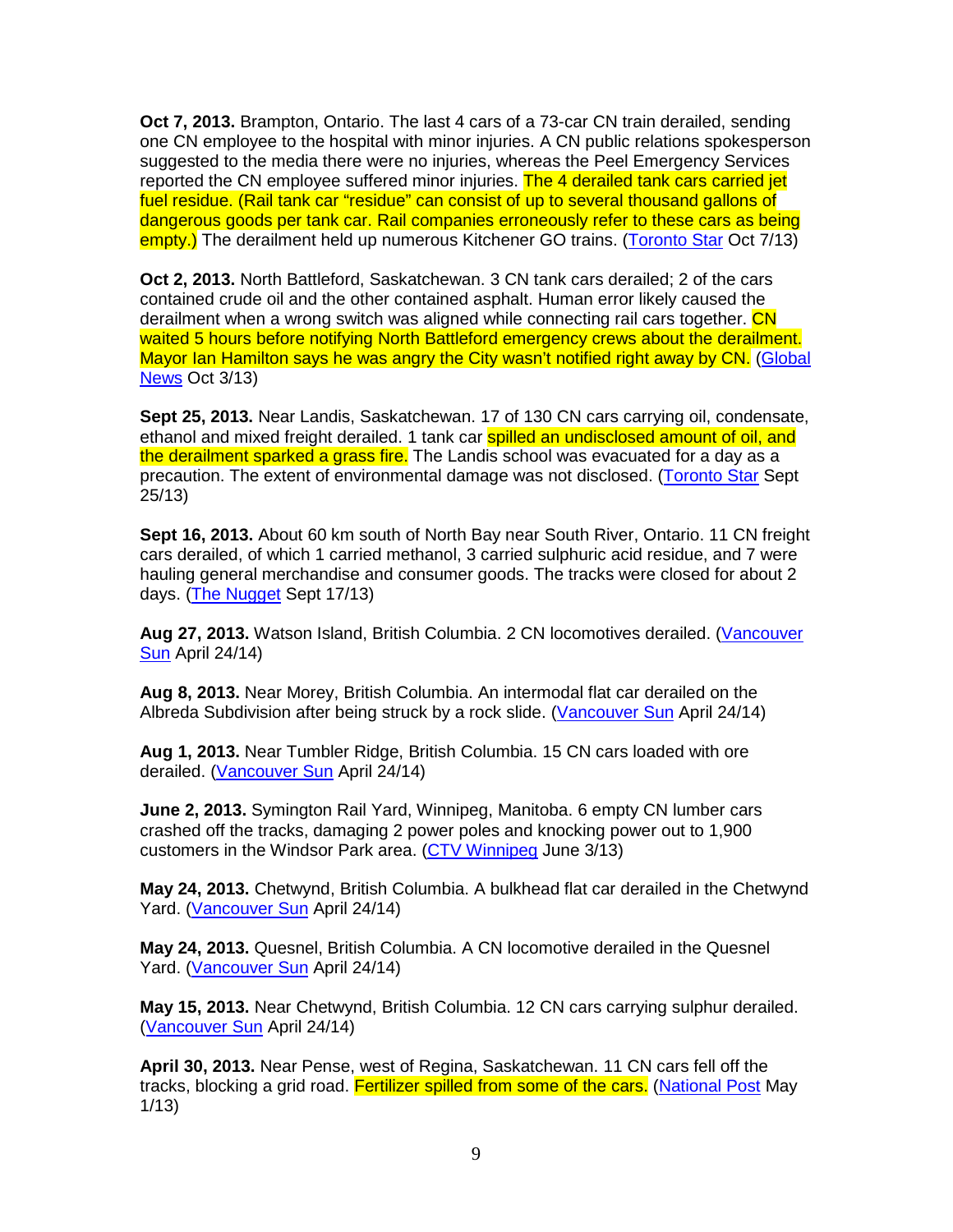**April 28, 2013.** Togo, Saskatchewan. A Via Rail passenger train travelling on track owned and maintained by CN derailed at a washed out section of track, only hours after the tracks had been inspected. 2 locomotives, a baggage car and the first passenger train derailed but remained upright. The diesel fuel tanks of both locomotives ruptured, spilling diesel fuel and causing the train to catch on fire. The Via crew and passengers were evacuated from the train without any serious injuries. The TSB reported the main cause of the washout was a blocked culvert combined with a rapid melt of snow, which led to the ground being saturated and the embankment weakened. The TSB also noted that the CN track inspectors responsible for the location had not received "any significant" training" in identifying potential ground hazards. (CBC News June 11/14)

**April 19, 2013.** Near Cedarvale, British Columbia. 5 intermodal CN cars carrying household consumer goods derailed east of Terrace, causing the rail line to be shut down for an undisclosed length of time. There was track and signal damage. (CJFW April 19/13)

**March 31, 2013.** Near Matsqui, British Columbia. A CN gondola car derailed on the main Yale Subdivision track. (Vancouver Sun April 24/14)

**March 30, 2013.** Gary, Indiana. 35 cars of a 101-car CN freight train derailed. 3 of the derailed cars carried hazardous materials. The derailment also ruptured a 14-inch industrial gas line. Hazmat responded to the accident and directed that South Shore train service be halted until the gas rupture was cleaned up and the area was determined to be safe. (WSBT TV March 30/13 & Chicago Sun-Times March 30/13)

**March 25, 2013.** Kenner, Louisiana. 14 cars of a 141-car CN train derailed. 2 of the derailed cars carrying coal tipped over and another 5 leaned, looking close to toppling over. An undisclosed amount of coal was spilled. The derailment blocked Farm Avenue and Morey Street in Kenner. (The Times-Picayune March 25/13)

**March 19, 2013.** Williams Lake, British Columbia. 2 CN locomotives derailed in the Williams Lake Yard. (Vancouver Sun April 24/14)

**March 16, 2013.** Near Hatfield, Wisconsin. 19 CN cars loaded with sand plowed off the railway, spilling sand across the area. County Road K remained closed for at least a day. (La Cross Tribune March 17/13)

**March 15, 2013.** Fort Nelson, British Columbia. A tank car full of fuel oil residue derailed in the Fort Nelson Yard. (Vancouver Sun April 24/14)

**March 10, 2013.** North Vancouver, British Columbia. 3 cars derailed in the CN Lynn Creek Yard. (Vancouver Sun April 24/14)

**March 7, 2013.** Winnipeg, Manitoba. A CN locomotive and 1 intermodal car derailed in a rail yard, blocking traffic on the East Perimeter Highway for over 4 hours. It appeared that 2 CN trains collided, causing the derailment. (Metro Winnipeg March 7/13)

**Feb 22, 2013.** McComb Subdivision, Jackson, Mississippi. 18 CN cars derailed – 17 were loaded with grain and the other was empty. Some track was damaged and will need to be replaced. Rail traffic between Jackson and New Orleans was expected to be shut down for most of the day. As of April 4, 2013, 11 tons of the wheat spilled during the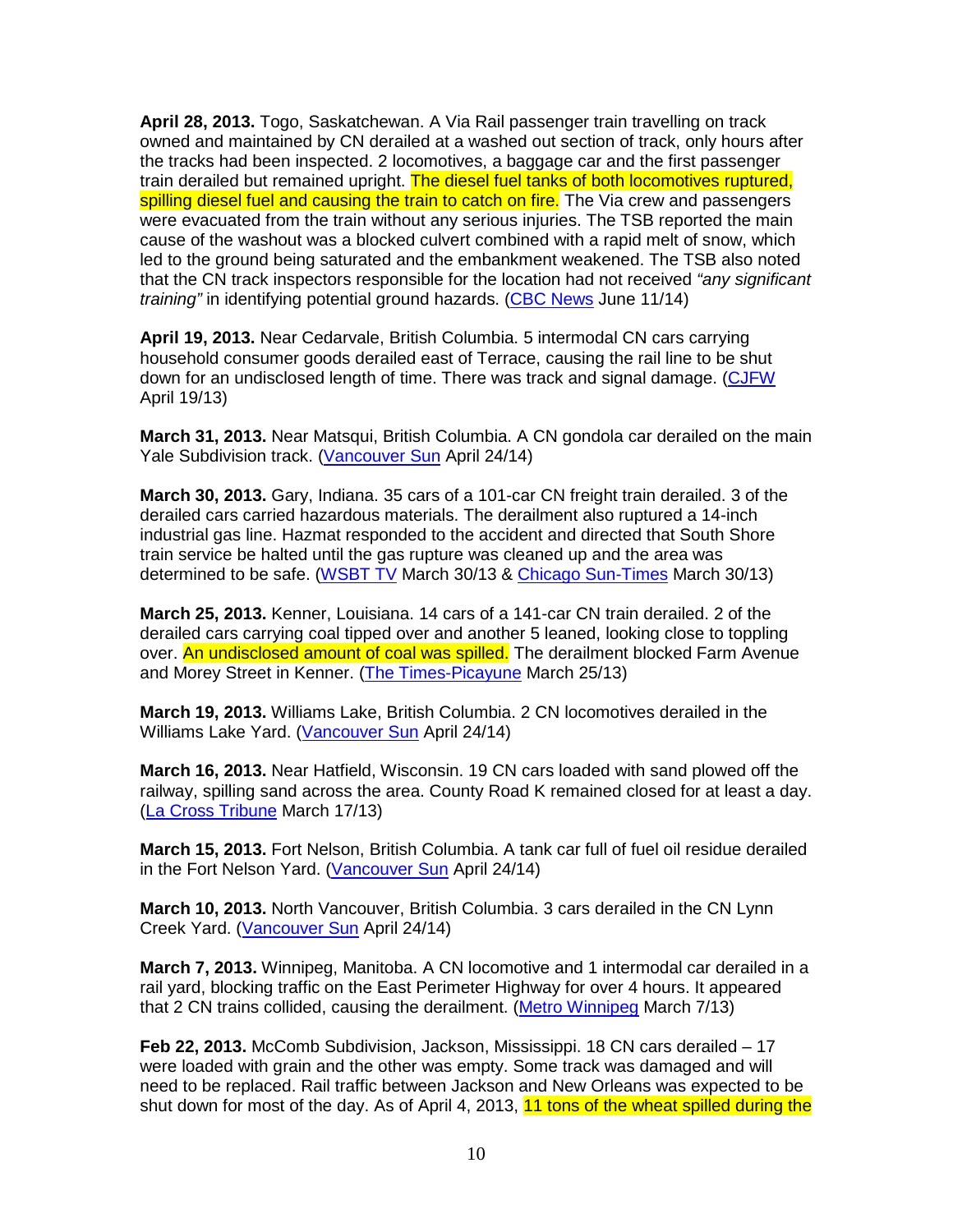derailment was rotting and emitting a foul odour at the Hinds County Penal Farm in Raymond where it had been piled, and was causing concern to local residents. (WLBT Feb 22/13 & other sources)

**Feb 9, 2013.** Fort Rouge Rail Yard, Winnipeg, Manitoba. About 8 CN cars derailed, 6 of which flipped over on their sides. The cars were carrying household and consumer goods. (CBC News Feb 9/13)

**Feb 7, 2013.** Near Biggar, Saskatchewan. A CN locomotive and 17 containers derailed about 5 km west of Biggar. The cars were carrying consumer and household products. (Leader Post Feb 7/13)

Jan 30, 2013. Prince George, British Columbia. More than 3,000 litres of diesel fuel spilled from a punctured CN locomotive fuel tank in the Prince George rail yard. (Vancouver Sun April 24/14)

**Jan 25, 2013.** Kaukauna, Wisconsin. Diesel fuel spilled from a CN locomotive's fuel tank punctured by a portion of track beside the main line that had been pushed up by frost. At least 1,200 gallons of fuel spilled for about a mile along the track. Options considered for clean up included using a chemical that consumes fuel oil and excavating beneath the railroad bed to remove any contaminated soil. The extent of environmental damage was not disclosed. (Post-Crescent Media Jan 28/13)

**Jan 24, 2013.** Blackfoot Subdivision, near Paynton, Saskatchewan. A CN train carrying crude oil crashed into a road grader on a public crossing, killing the driver of the grader. A locomotive and 16 tank cars loaded with crude oil derailed. At least 2 of the tank cars toppled over on their sides and spilled an undisclosed amount of crude oil. (Each tank car can carry up to 650 barrels of oil.) The extent of environmental damage was not disclosed. (Canadian Press Jan 24/13, TSB Investigation R13E0015)

**Jan 22, 2013.** Thornton, British Columbia. 2 CN cars derailed in the Thornton Yard. Track and drawbar damage was sustained. (Vancouver Sun April 24/14)

**Jan 22, 2013.** Near McBride, British Columbia. 21 CN cars derailed on the Fraser Subdivision. (Vancouver Sun April 24/14)

**Jan 18, 2013.** Prince George, British Columbia. 2 cars derailed in the Prince George Yard. About 200 feet of track were damaged. (Vancouver Sun April 24/14)

**Jan 6, 2013.** Decatur, Illinois. 6 cars derailed on a dead end siding. Cars rammed through the end of the track, ending up in a heap and partly toppled down a steep embankment. 4 cars contained soybean oil, 1 was loaded with limestone and 1 tank car carried residue of an undisclosed product. (Herald & Review Jan 8/13)

**Jan 3, 2013.** South of Pemberton, British Columbia. 3 empty wood pellet hopper cars derailed while crossing a bridge, 1 toppling off the bridge and closing Highway 99 for about 2 hours. (Globe & Mail Jan 3/13)

**Dec 26, 2012.** Wainwright Subdivision, near Clover Bar Station, NE Edmonton, Alberta. 3 CN contractors were injured when they were hit by a CN freight train as they were clearing snow off rail switches. 2 were in critical condition, while the third man had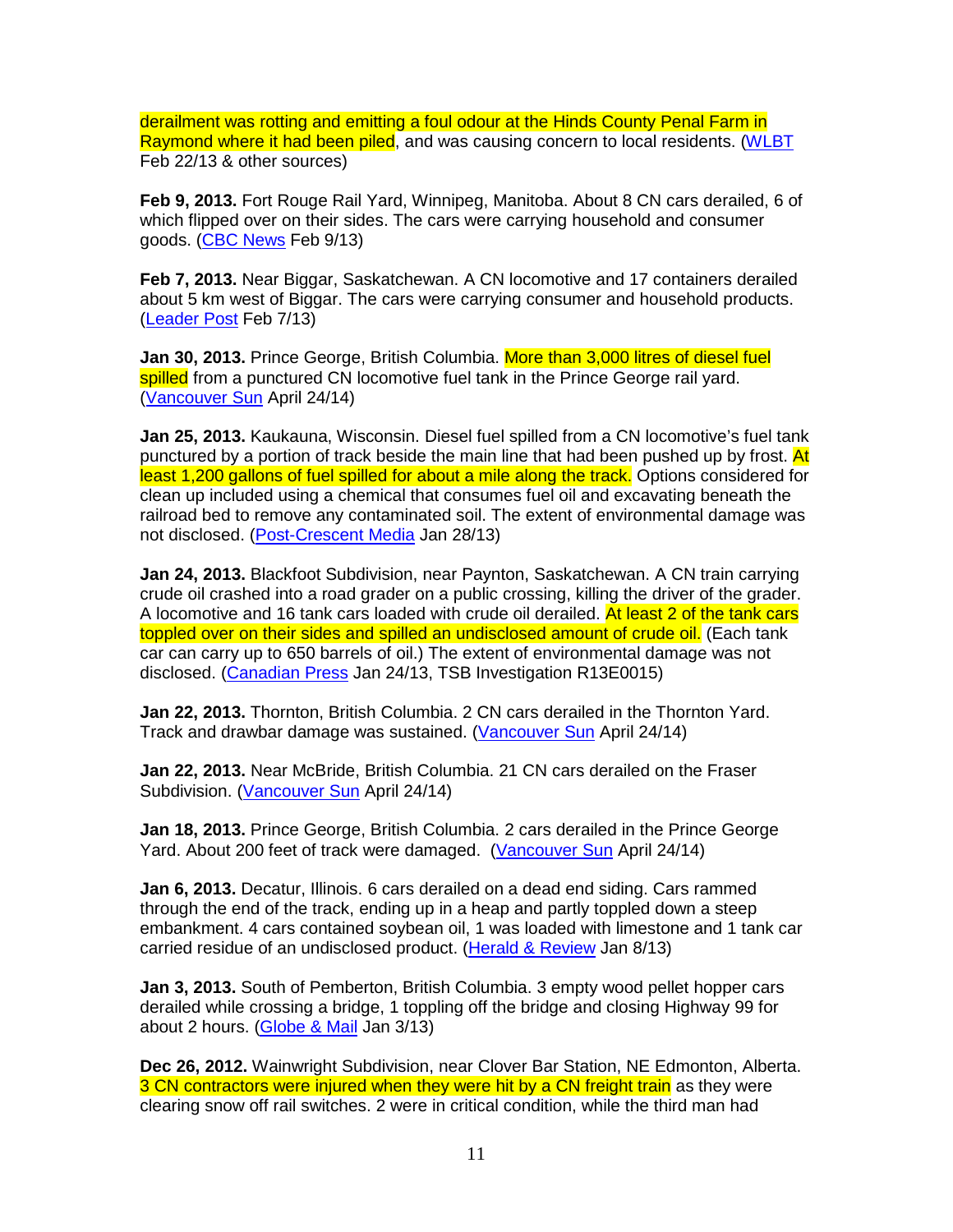relatively minor injuries. It appears the "Safety Watch" protocol was not followed. (Edmonton Journal Dec 28/12, TSB Investigation R12E0182)

**Dec 19, 2012.** The Canadian Transportation Agency ruled today that both Canadian National Railway and Canadian Pacific Railway exceeded revenue caps for the movement of western grain for the 2011-12 crop year. Both railways must pay the amount by which they exceeded their 2011-12 caps plus a penalty to the Western Grains Research Foundation. (Canada News Centre Dec 19/12)

**Dec 17, 2012.** Williams Lake, British Columbia. 2 locomotives derailed as they entered a rail vard. (Got News Network Dec 17/12)

**Nov 28, 2012.** About 180km north of Fort St. John, British Columbia. Workers were switching cars on and off a train in a rail yard when a fuel tank car derailed and rolled onto a CN conductor, killing him. (Canadian Press Nov 30/12)

**Nov 19, 2012.** A new Canadian National Railway "Quiet Zone" restriction in Naperville and Warrenville, Illinois will take effect today. CN trains will not be allowed to sound their horns in this quiet zone unless deemed necessary for safety purposes. Naperville and Warrenville join Aurora and DuPage County in successfully pressing for the quiet zone after residents complained about the excessive horn use by CN on the rail line they took over from Elgin, Joliet & Eastern Railway in January 2009. 33 communities along the former EJ&E Railway main line have been battling with CN over their concern about CN's aggressive approach to the EJ&E takeover. Communities have been concerned about increased rail traffic, increased noise and diesel exhaust pollution, adjacent property devaluation, and increased traffic jams at many rail crossings which have very significant impacts on emergency vehicle response times. (Beacon-News Nov 15/12)

**Nov 8, 2012.** North of Squamish Terminals, British Columbia. A 6-axle CN locomotive had its fuel tank punctured by a broken piece of track, causing about 5,700 litres of diesel fuel to spill onto the track and into the Squamish Estuary. Containment booms were used to try to limit migration of the diesel fuel in the sensitive estuary ecosystem. Concerns were expressed by local residents because the herring spawning season was close to starting and herring eggs are very sensitive to environmental contamination. About 50 feet of rail track were also torn up and the subsurface soil dug up in an attempt to remove some of the diesel fuel. A local former B.C. Rail employee placed part of the blame on CN using large 6-axle locomotives on the line whereas when B.C. Rail was operating the same line it used smaller 4-axle locomotives. He indicated the 6-axle units can't make the turns on that section of track without placing too much stress on the track. (Squamish Chief Nov 14/12)

**Nov 1, 2012.** Ontario's Superior Court gave the go-ahead today for a multi-million dollar lawsuit against CN Rail and Via Rail on behalf of most of the passengers of a fatal train derailment February 26, 2012 in Burlington, Ontario. The train was traveling 4 times faster than the speed limit while changing tracks. Arguments for the class-action lawsuit to proceed included that CN Rail and Via Rail were negligent in the derailment that killed 3 Via employees, injured 1 Via employee and injured 45 passengers. Altogether, 68 of the 75 passengers have joined the lawsuit. (Toronto Sun Nov 1/12, CBC News Oct 26/12)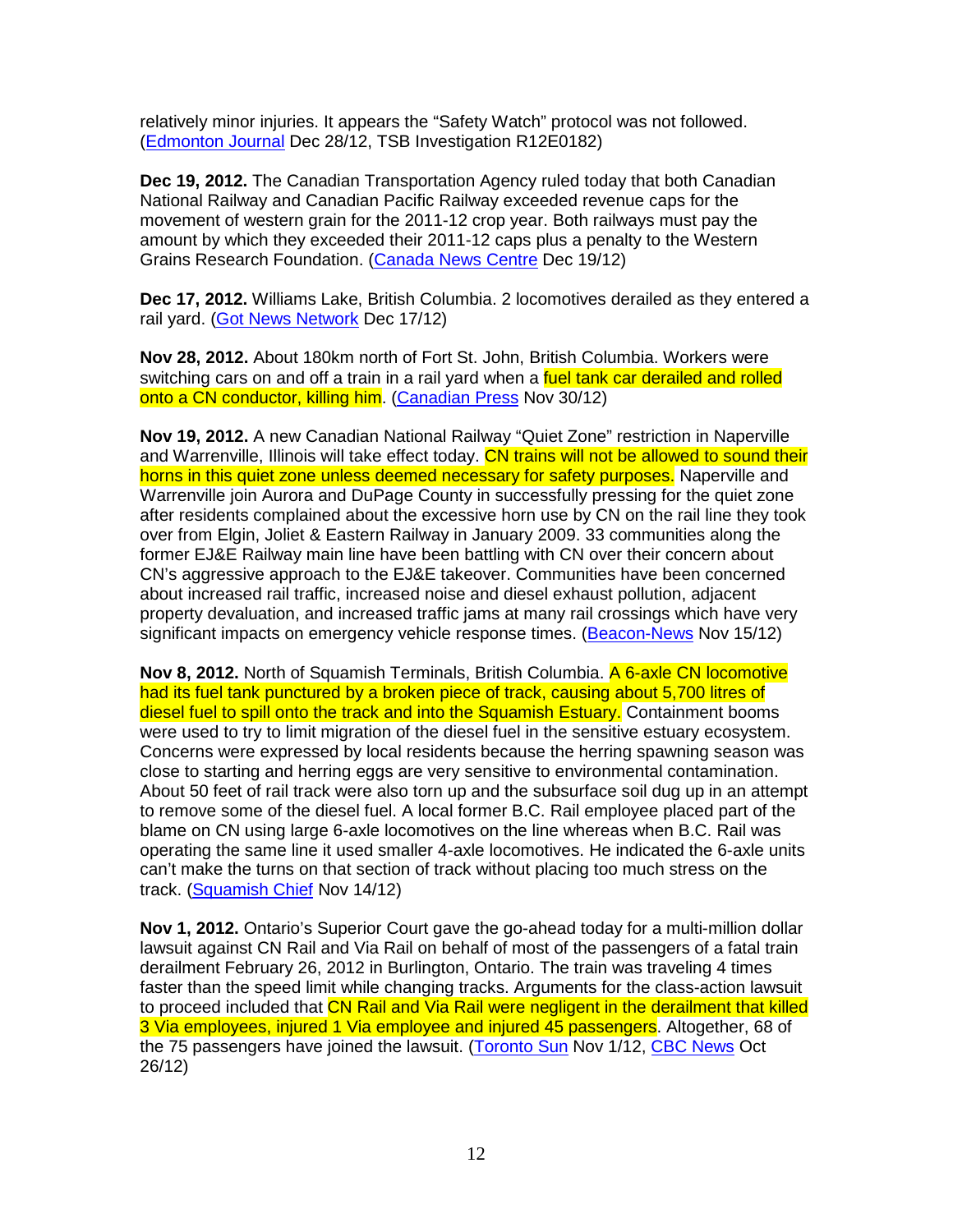**Oct 11, 2012.** Waterloo, Ontario. 4 tank cars derailed in uptown Waterloo. CN failed to notify the Region of Waterloo, which was a violation of an agreement between the 2 parties. A Waterloo Chronicle news article read, "The incident has left Waterloo residents worried, as the train was bound for the Chemtura chemical manufacturing plant in Elmira." (Waterloo Chronicle Oct 24/12)

**Sept 7, 2012.** Battle Creek Yard, Michigan. About 8 cars loaded with grain derailed and ripped up about 700 feet of track and a switch. (Railroadfan.com Sept 8/12)

**June 26, 2012.** Near Poser, west of McBride, British Columbia. 8 loaded coke cars went off the tracks. (250 News June 26/12)

**May 26, 2012.** Hixon, British Columbia. 8 empty freight cars derailed and toppled over. (250 News May 28/12)

**May 15, 2012.** Outside Oakville, Manitoba. Train derailed when it made an emergency stop. The rear wheels of 1 of the cars carrying wheat went off the rails. Sparks from the derailment started a grass fire, causing nearby piles of old rail ties to also catch fire. Highway 13 in Oakville was closed throughout the night due to the accident. (CN often leaves old discarded rail ties by the track, which creates a fire hazard.) (CTV Winnipeg News May 16/12)

**May 9, 2012.** Just outside Collins, Mississippi. About 2 dozen loaded coal cars derailed on the CN main line. A significant amount of coal was spilled. Rails and a bridge were damaged. The train consisted of 105 cars, all loaded with coal. The Collins Fire Department Chief said, "There have been multiple derailments over the years, but nothing of this magnitude or this size." (WDAM May 9/12)

**April 26, 2012.** Between Valemont & Blue River, British Columbia. A locomotive and up to 15 cars derailed due to a washout. At least 2 container cars fell into the North Thompson River. A contamination containment boom was set up on the river in an attempt to contain what was described as a **chemical slick on the surface of the water**. Crews were still cleaning up debris from the derailment over 2 weeks later. The extent of environmental damage, including from the chemical spill, was not disclosed. (Castanet News May 12/12, CFJC TV May 13/12)

**April 1, 2012.** Near Searchmont, Ontario. 11 of 34 cars derailed – 5 tank cars carrying residue and 6 cars carrying steel products. Damaged rail cars and rolls of steel were scattered in the surrounding bush. (The Sault Star April 3/12)

**March 20, 2012.** SE Calgary, Alberta. 4 cars and 1 engine derailed in CN's Ogden Rail Yard. A conductor was reported to have suffered injuries when he jumped from the train. A fuel tank on the engine was punctured and an undisclosed amount of fuel spilled onto the ground. (CBC News March 20/12)

**March 15, 2012.** 35km east of Melville, Saskatchewan. 22 empty cars derailed on CN's main line. (Leader-Post March 16/12)

**March 6, 2012.** Saint John, New Brunswick. 12 CN cars derailed. 4 of the cars carrying potash flipped on their sides, spilling potash on the ground. (CBC News March 6/12)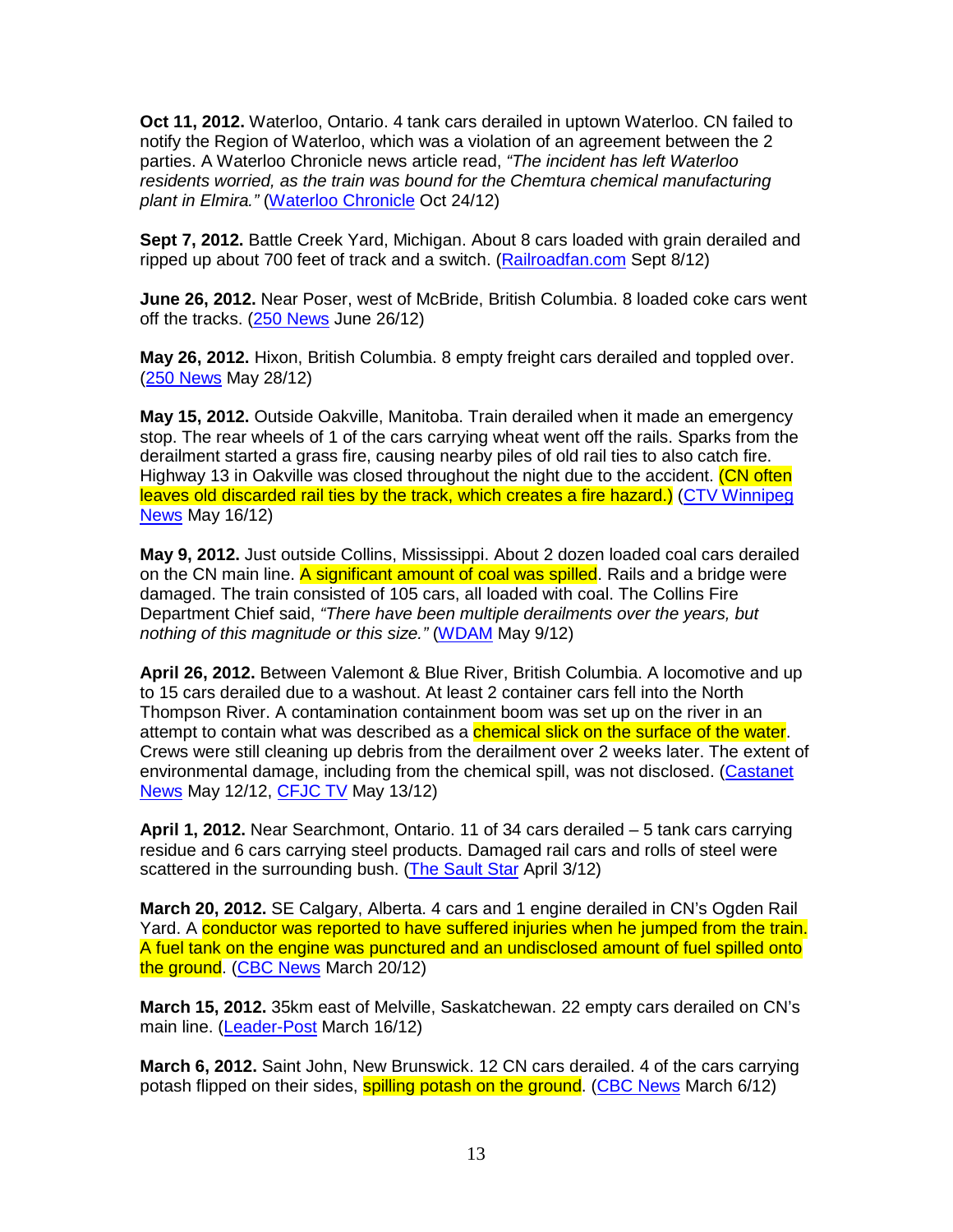**Feb 26, 2012.** Oakville Subdivision, near Aldershot Station, Burlington, Ontario. Three Via Rail engineers were killed and 46 other people were injured when the Via Train 92 locomotive and 5 cars derailed on track owned, operated and maintained by CN Rail. The train was switching from one track to another when it flew off the tracks and collided with a building, destroying the locomotive that the 3 deceased crew members were in. The locomotive's fuel tank was punctured and about 4,300 litres of diesel fuel spilled. The train was traveling 4 times faster than the speed limit while changing tracks. A lawsuit was later initiated against CN and Via Rail by passengers who are seeking compensation for physical and emotional injury, damage to property and loss of income as a result of the derailment and crash. An Orangeville Citizen editorial read, *"There* should be no need to await the safety board's final report on the crash before replacing such wholly inadequate switching, something that would likely have happened many years ago had the CNR not had such a cavalier attitude toward safety." The TSB slammed Transport Canada and the railway industry for not having voice recording included in locomotive data recorders, a recommendation made repeatedly by the TSB since 2003. The TSB said, "Voice recordings allow investigators to understand the environment in which crews operated and the decisions they made leading up to an accident. The lack of this information in rail investigations deprives the TSB of a key tool it needs to help make Canadians safer." The federal NDP said a positive train-control system, mandatory in the U.S. since 2008, would have prevented the accident, and having mandatory voice recorders in trains would have allowed investigators to know exactly what happened. Emile Therien, past Canada Safety Council President, said Transport Canada has relinquished its regulatory control to individual rail companies, making it more perilous to ride the rails. He said it's time for rail companies to stop monitoring themselves and for the federal government to step up to its on-the-track oversight responsibilities. (Orangeville Citizen March 1/12, TSB Investigation R12T0038)

**Feb 21, 2012.** 12km east of Smithers, British Columbia. 46 coal cars went off the track, spilling coal and damaging rail cars and rail tracks. One nearby resident said, "My property is a hell of a mess. I have property on both sides and they've made a mess of everything." (Houston Today March 3/12)

**Jan 21. 2012.** Tumbler Subdivision, 50km NE of Prince George, British Columbia. 13 CN cars loaded with coal derailed. (250 News Jan 22/12)

**Jan 21, 2012.** Near Fabyan, Alberta. 31 cars hauling grain derailed as a CN train crossed the Fabyan Bridge on the Wainwright Subdivision main track. The outside rail in a curve at the end of the bridge rolled over, causing the derailment. About 1,760 feet of track were destroyed, 17 of the derailed cars fell into the Battle River valley far below, rail cars were destroyed or sustained major damage, and there was significant damage to the bridge itself. The TSB found that loose and broken lag screws securing the track led to the derailment. As an example of the misleading information often provided by CN public affairs staff, both Julie Senecal and Warren Chandler of CN had told Star News that all 137 cars in the train were grain cars. Shortly following the derailment, a TSB investigator informed Star News that CN's information was not correct; there were only 74 cars that contained grain, while 31 tank cars contained dangerous goods residue (up to several thousand gallons in each car), 19 were empty, 5 were auto carriers, 2 carried pulp and 4 cars carried steel pipe. (Star News March 2/12, TSB Report R12E0008)

**Jan 20, 2012.** Near Hay Lakes, Alberta. 18 cars hauling plastic pellets and other general merchandise derailed. (CBC News Jan 20/12)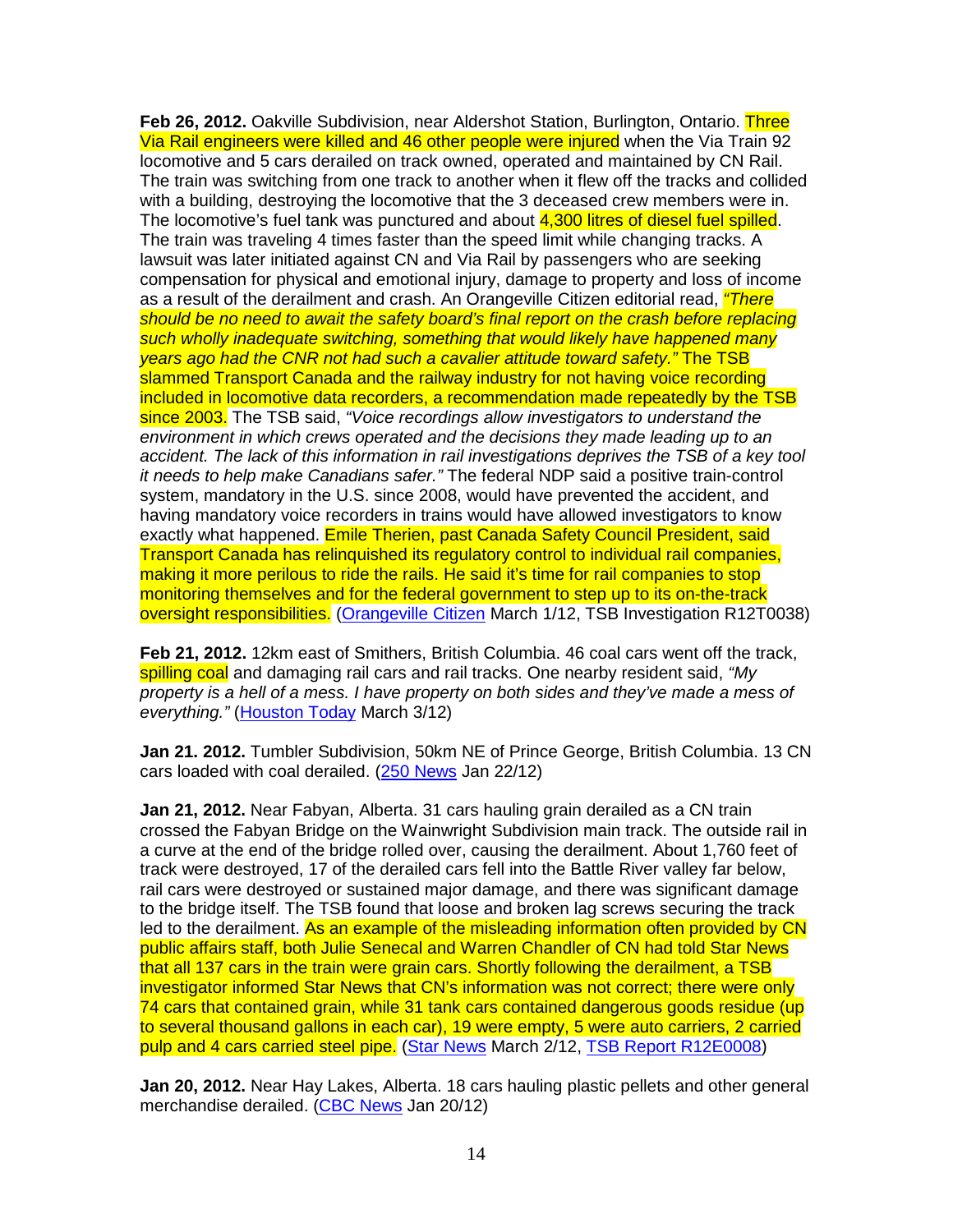**Jan 18, 2012.** 16km north of Prince George, British Columbia. 11 cars in a CN train carrying lumber and pulp products went off the tracks. (250 News Jan 22/12)

**Jan 18, 2012.** Grande Cache Subdivision, Hanlon (between Hinton & Grande Cache), Alberta. CN train with 6 locomotives, 91 loaded coal cars and 1 empty car had a number of problems that eventually resulted in 13 loaded coal cars from the 13,620-ton train being left unattended on an incline with hand brakes improperly applied. The 13 loaded cars ran away uncontrolled for about 3 miles and plowed into a stationary CN train on the main line, causing 9 loaded cars and 3 locomotives to derail. 7 of the derailed cars were destroyed and the 3 derailed locomotives were extensively damaged. 1 locomotive flipped on top of another locomotive, with 2 locomotives ending up on their side. 1 crew member was seriously injured and taken to hospital by helicopter, while 2 crew members sustained minor injuries. At least 2,800 litres of fuel and 740 tons of coal spilled, resulting in undisclosed environmental damage. About 250 feet of track were damaged. (Canadian Press Jan 18/12, TSB Report R12E0004)

**Dec 21, 2011.** Near Caribou, British Columbia. 19 CN rail cars carrying coal derailed on the main track after a wheel gave out and caused emergency braking. The TSB criticized CN and reiterated to Transport Canada to put regulations in place for wheel safety inspections on rail cars. The American Association of Railways has set a threshold of 90,000 pounds of impact for rail operators in the U.S. to pull the train and replace wheels. Unfortunately, Transport Canada has no threshold in place even though on Dec. 1, 2011 the TSB called on Transport Canada to establish one. A similar CN derailment of 36 coal cars occurred along the same line near Fort Fraser, B.C. February 12, 2011. (Canadian Press Jan 22/13, TSB Report R11V0254)

**Oct 29, 2011.** Near Meharry, Manitoba. A CN freight train and a Via Rail passenger train approached one another on the same track, without either of the crews being aware, until it was almost too late. The trains were able to come to emergency stops within 1,500 feet of one another. An October 17, 2012 TSB investigation report determined that the rail near-miss resulted when short-cuts were made to railway operating rules and procedures. The redundancy and safeguards built into the rules are often compromised when short-cuts are taken, which increases the risk of accidents. The investigation also highlighted one of many outstanding issues on the TSB's Watchlist – the need for video and voice recorders on locomotives. The absence of such recorders has hindered many TSB investigations of rail accidents and rail near-misses, including this one. (TSB News Release Oct 17/12, TSB Report R11V0057)

**Oct 21, 2011.** Three Hills Subdivision, near Alix Junction, Alberta. A too-long freight train over 2 miles long consisting of 3 locomotives and 87 loaded cars derailed in a curve on the main track near the Ardley Bridge over the Red Deer River. The train consisted of 62 loaded double-stack intermodal cars (140 platforms) and 25 mixed freight cars. The TSB investigation found that 7 loaded double-stack intermodal flat cars (13 car bodies) derailed over a mile behind the locomotives when a sudden catastrophic failure of a rail occurred likely due to an existing defect in the rail. Several of these cars rolled down a bank and came to rest upside down. One derailed 3-unit intermodal flat car was carrying paint, paint products, sodium hydroxide, phosphoric acid and other dangerous goods. About 900 litres of phosphoric acid were spilled and 470 feet of track were destroyed. The extent of environmental damage was not disclosed. The TSB criticized CN by indicating that their ultrasonic rail tests did not identify all the transverse defects in the older vintage rail. (TSB Report R11C0118)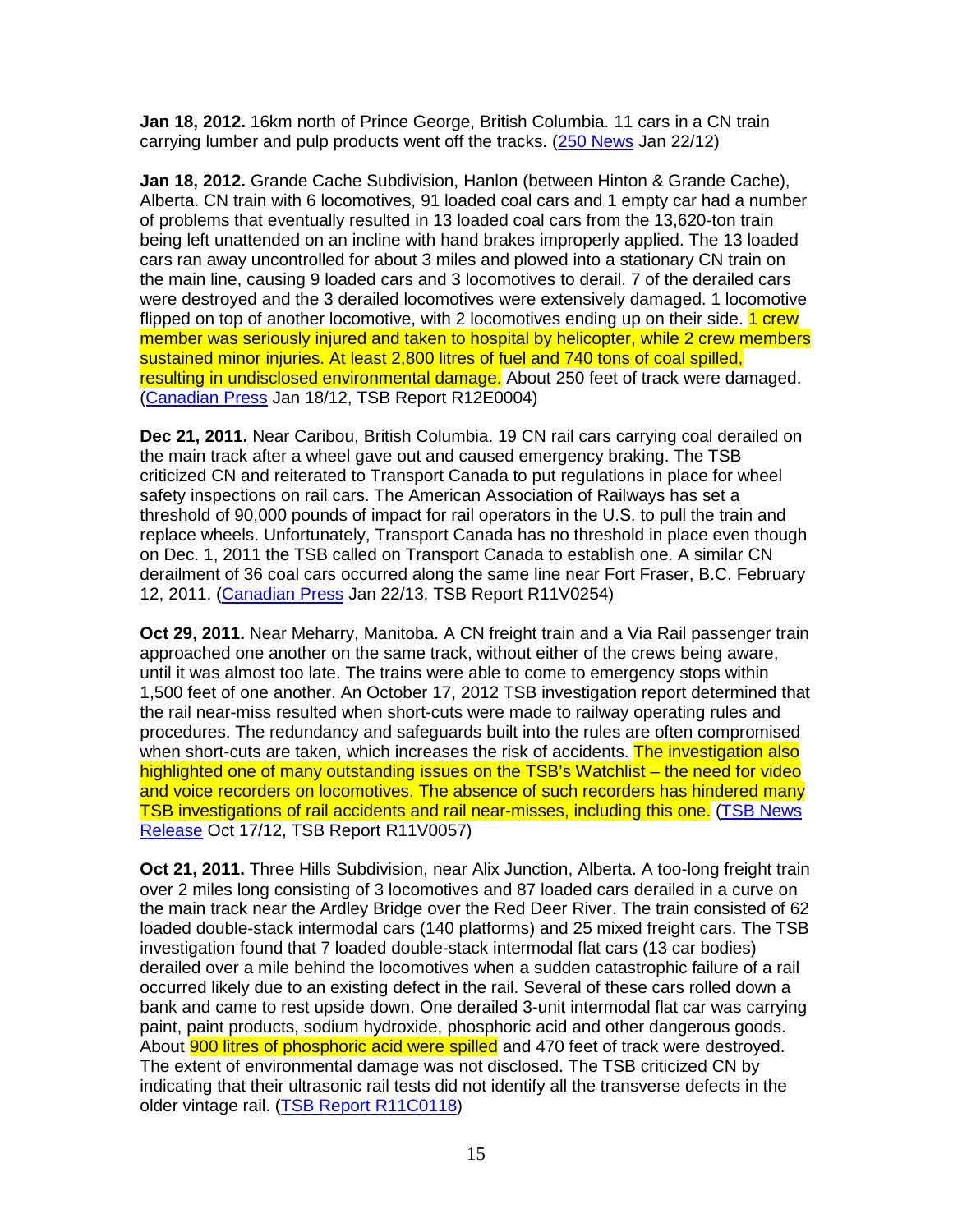**Sept 24, 2011.** Near Point-Saint-Charles, Quebec. A train exceeded the authorized speed limit at a switching crossover, causing a derailment on the main track. The TSB found that side-to-side force due to excessive speed and the sudden application of brakes caused the wheel of one of the cars to lift, leading to the derailment of 6 cars. About 650 feet of track and several track turnouts were damaged. (TSB Report R11D0075)

**July 14, 2011.** Near Waterfall, Ontario. 11 multi-platform intermodal cars carrying 86 containers derailed on CN's Bala Subdivision main track. About 6,800 feet of track were damaged or destroyed including a siding switch. The TSB reported that the derailment resulted from the combined effects of weakened track structure, worn car components condition and strained cornering behaviour of double-stack cars. (TSB Report R11T0162)

**July 14, 2011.** Kingston Subdivision, near Durham Junction, Ontario. 2 CN workers were repairing a section of track when a Via Rail train travelling on a track next to the track the workers were repairing hit and **killed one of the workers**. The TSB indicated the inappropriate use of the "Safety Watch" protocol was considered the primary factor in the fatality. The minimum required sight line at the accident location was 2,200 feet, whereas the actual sight line was less than 800 feet. The TSB criticized CN for improper or no training regarding the "Safety Watch" procedure, and criticized Transport Canada for lax implementation of its overall responsibility for rail safety. (TSB Report R11T0161)

**June 23, 2011.** 10km south of Anzac, south of Fort McMurray, Alberta. CN train derailed and an undisclosed amount of an undisclosed chemical leaked from 1 or more of the rail cars. The extent of environmental damage was not disclosed. The Fort McMurray Fire Department, Environment Canada and Alberta Sustainable Resources were all at the scene. Few details were provided by CN officials. (CHED News June 24/11)

**June 23, 2011.** Edmonton, Alberta. 1 CN freight train collided with the tail end of a second stationary CN freight train along the main track near 50<sup>th</sup> Street and the Yellowhead Freeway. The collision resulted in the derailment and toppling of 2 intermodal flat cars and 1 of the locomotives sustaining damage. As well, 6 empty containers and 2 containers loaded with waste paper and metal scrap were damaged. The TSB reported that the moving train was traveling too fast considering the short sight line distance, and that the operating crew was fatigued. (CBC News June 23/11, TSB Report R11E0063)

**June 3, 2011.** Edmonton, Alberta. A moving CN freight train collided with the tail end of a stationary CN freight train. 2 intermodal flat cars from the stationary train derailed, and the lead locomotive in the moving train was damaged. The crew in the moving train did not have a long-enough clear and direct line of sight and did not reduce train speed accordingly before it collided with the stationary train. The TSB investigation report released October 18, 2012 on the collision read, "In the absence of additional backup safety defences in signalled territory, when signal indications are not correctly identified or followed, existing defences may not be adequate to reduce the risk of collision and derailment." The TSB has had an outstanding recommendation for more than a decade regarding this problem and has identified it as an issue on its Watchlist which is a list of issues "the TSB has determined pose the most serious risk to Canada's transportation system." (TSB News Release Oct 18/12)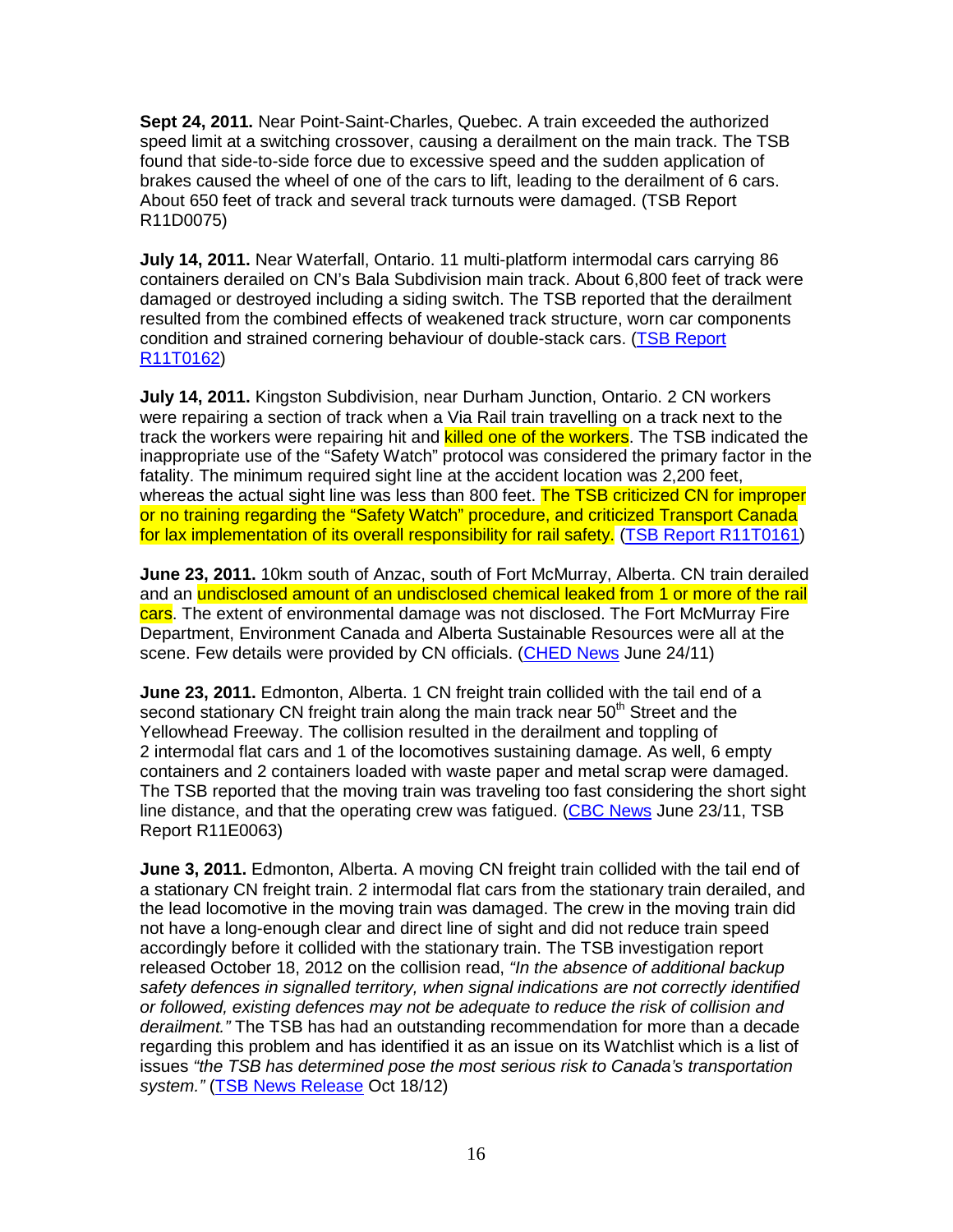**May 22, 2011.** Sarnia Rail Yard, Ontario. 2 CN trains collided during switching operations in the yard. 6 tank cars carrying dangerous goods, a locomotive and 2 loaded bi-level auto carriers derailed. About 400 feet of track were damaged. Sarnia Fire and Rescue Services were on the scene and remained on site while CN crews cleaned up the mess. The TSB reported that train movement information was not properly communicated between yard coordinators and operating crews. (The Observer May 24/11, TSB Report R11T0113)

**May 17, 2011.** SW Strathcona County, near Edmonton, Alberta. A CN-caused wildfire burned several acres of a private conservation area – Bretona ConservAction Area. The Strathcona Fire Department and the landowner had to fight the fire and contain it to prevent the entire 100-acre conservation area from burning. The fire occurred only about 100m from the industrial rail yard built in 2010 as a joint project by CN, Cando Contracting Ltd. and Imperial Oil Ltd. to store 225 petroleum tank cars right next to 2 homes and 2 conservation areas. Had the fire spread into the rail yard, it would have been disastrous. CN has refused to compensate the landowner for damages resulting from the wildfire. (Railroaded News Release May 18/11)

**May 8, 2011.** Clover Bar Yard, Edmonton, Alberta. 4 freight cars jumped the tracks. CN did not share information on the contents of the derailed cars. (CTV News May 8/11)

**April 24, 2011.** Prince George CN Yard, British Columbia. A locomotive derailed and appeared to have crashed into cars that were full of coal. (250 News April 24/11)

**April 22, 2011.** Ikea (Sweden's furniture giant), Tuxedo Yards Development Corp., and Seasons (Winnipeg) JV Corp. are suing CN Rail for unspecified damages to the property where Ikea's new store was to be built in Winnipeg. More specifically, the suit claims CN has refused to remove fill and materials it dumped on the property over several decades. They also claim that while CN has removed the tracks, it didn't take away the ballast used to construct the spur track, and it also left underground drainage pipes all over the property. As well, the companies allege that when a building CN built on the site was being demolished, they found the walls contained hazardous levels of asbestos in the vermiculite insulation. The companies claim they asked CN to remove the material, but finally did it on their own when CN didn't. (Winnipeg Free Press April 27/11)

**March 31, 2011.** Symington Rail Yard, Winnipeg, Manitoba. 10 CN cars derailed and 1 of the toppled cars **spilled an undisclosed amount of gasoline**. (Winnipeg Free Press March 31/11)

**March 27, 2011.** East of Port Hope, Ontario. At least 25 CN cars in a 116-car train derailed. The derailment, considered "significant", occurred on a main line and included spills of dangerous goods - jet fuel and propane. Booms were required in an attempt to contain the spills. A fire broke out and a "Red Alert" was issued through Emergency Management Ontario. A Red Alert means there is "a major risk to health, safety and security". Families from 20 houses were forced to flee their homes. The rail corridor was also shut down. About 67,000 litres of spilled aviation fuel were eventually recovered, while about 133,000 litres made their way into the local environment including the water system, causing undisclosed environmental damage. As with many other CN derailments across North America, CN did not allow the media near the vicinity of the spill to view clean up progress. Fuel spilled during the derailment on the shores of Lake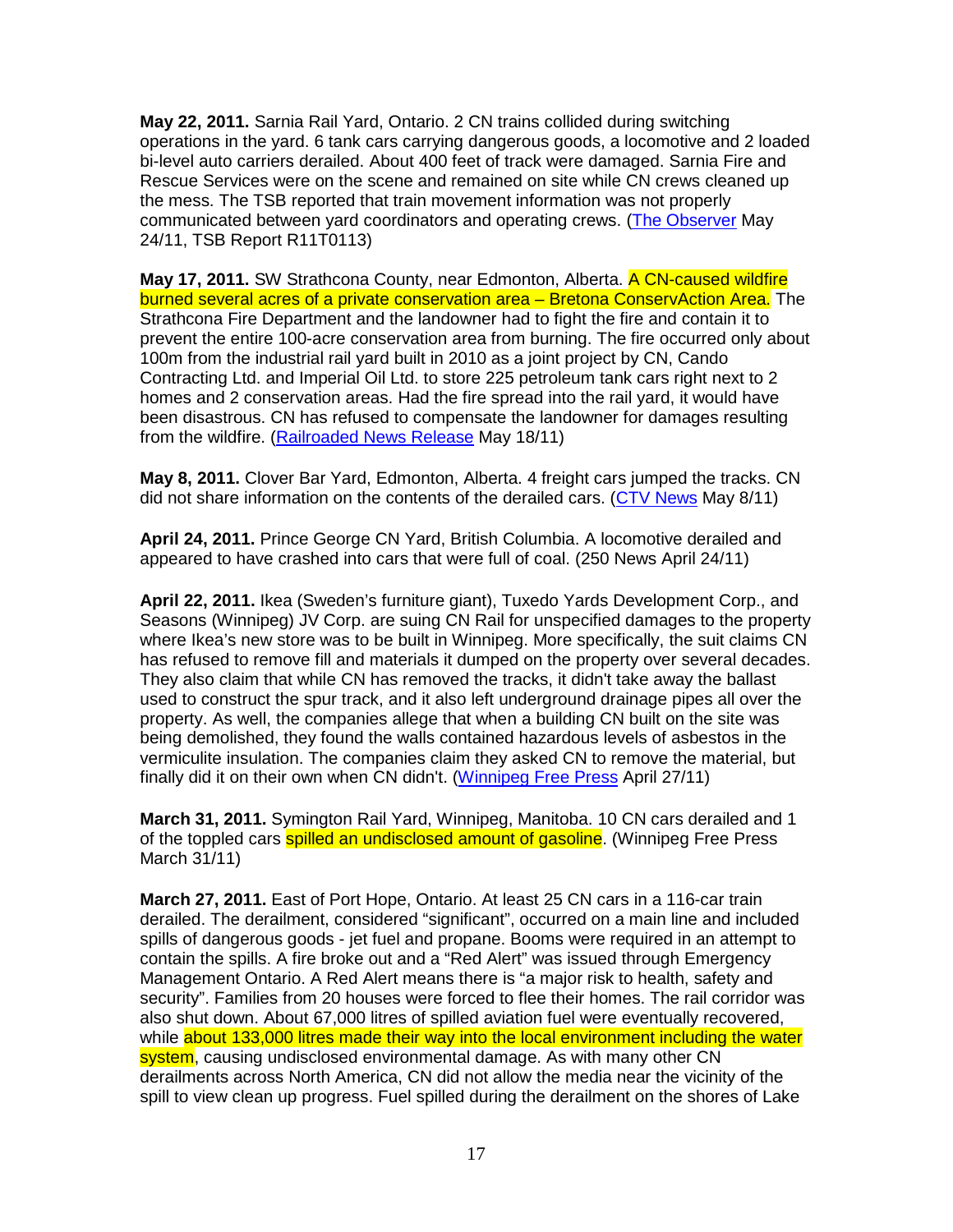Ontario continued to come up through a swamp area 19 months later. Production on 2 private farm properties was still not back to normal. Not only the farmland near the lake was affected, but the access roadways to them as well. Clean-up has included excavating and hauling away contaminated soil. It is not known whether CN has paid compensation to the farmers for damages. (Toronto Star March 27/11, Northumberland Today April 25/11, Northumberland Today Oct 4/12)

**March 15, 2011.** A U.S. Federal Appeals Court ruled unanimously that CN must honour conditions imposed by the U.S. Surface Transportation Board on CN's purchase of the Elgin Joliet & Eastern (EJ&E) Rail Line that runs between Illinois and Indiana. The decision means CN must pay \$68 million to cover the lion's share of costs in building 2 underpasses in the Chicago area to mitigate rail crossing traffic jams. CN has been battling with 33 communities along the EJ&E main line that are concerned about CN's aggressive approach to the EJ&E takeover. Communities have been concerned about increased rail traffic, increased noise and diesel exhaust pollution, adjacent property devaluation, and increased traffic jams at many rail crossings which have very significant impacts on emergency vehicle response times. (Chicago Business March 15/11)

**March 11, 2011.** A British Columbia Provincial Court convicted CN of an offence under the federal Fisheries Act. CN was sentenced to pay \$75,000 for spilling a deleterious substance – diesel fuel - into a fish-bearing river. In January 2009, Environment Canada was notified of a diesel slick near the confluence of Barker Creek and the Fraser River in B.C. Their investigation confirmed that the source was a fuel pumping station at the CN Rail Thornton Yards. (Daily Commercial News March 14/11)

**End of Feb 2011.** Kennedy Siding, Pine Pass, British Columbia. CN train carrying 16 propane cars derailed. (250 News Feb 26/11)

**Feb 12, 2011.** Fort Fraser, British Columbia. 36 of 104 loaded CN coal cars derailed on the main track. A rail car wheel fractured when a crack, which had been growing over a period of time, reached such a size that the wheel could no longer support normal service loads. 19 loaded CN coal cars went off the tracks on the same line near Caribou, B.C. December 21, 2011. (TSB Report R11V0039)

**Feb 7, 2011.** Mussey Township, St. Clair County, Michigan. 4 CN cars derailed, **spilling** ammonia nitrate, which is used as a fertilizer. CN did not disclose how much ammonia nitrate was spilled. (The Times Herald Feb 7/11)

**Jan 6, 2011.** Vernon Township, Michigan. A CN train that derailed **spilled hydrochloric** acid, forcing about 35 nearby residents to evacuate their homes. 12 of about 100 cars came off the tracks, including 4 that toppled over on their sides. 10 tank cars were loaded with toxic hydrochloric acid, 1 carried flammable ethanol and the other was a freight box car. At least 1 tank car with a capacity of 20,000 gallons spilled hydrochloric acid and a cloud of gas drifted into the surrounding area. Hydrochloric acid is toxic and can damage eyes, skin, lungs and other organs. Local authorities monitored air and water quality before lifting the evacuation notice. A CN public relations spokesperson refused to share information on the health of the train crew, saying it is company policy not to discuss the status of employees. CN also did not disclose how much hydrochloric acid had spilled or the extent of environmental damage. (Washington Post Jan 7/11)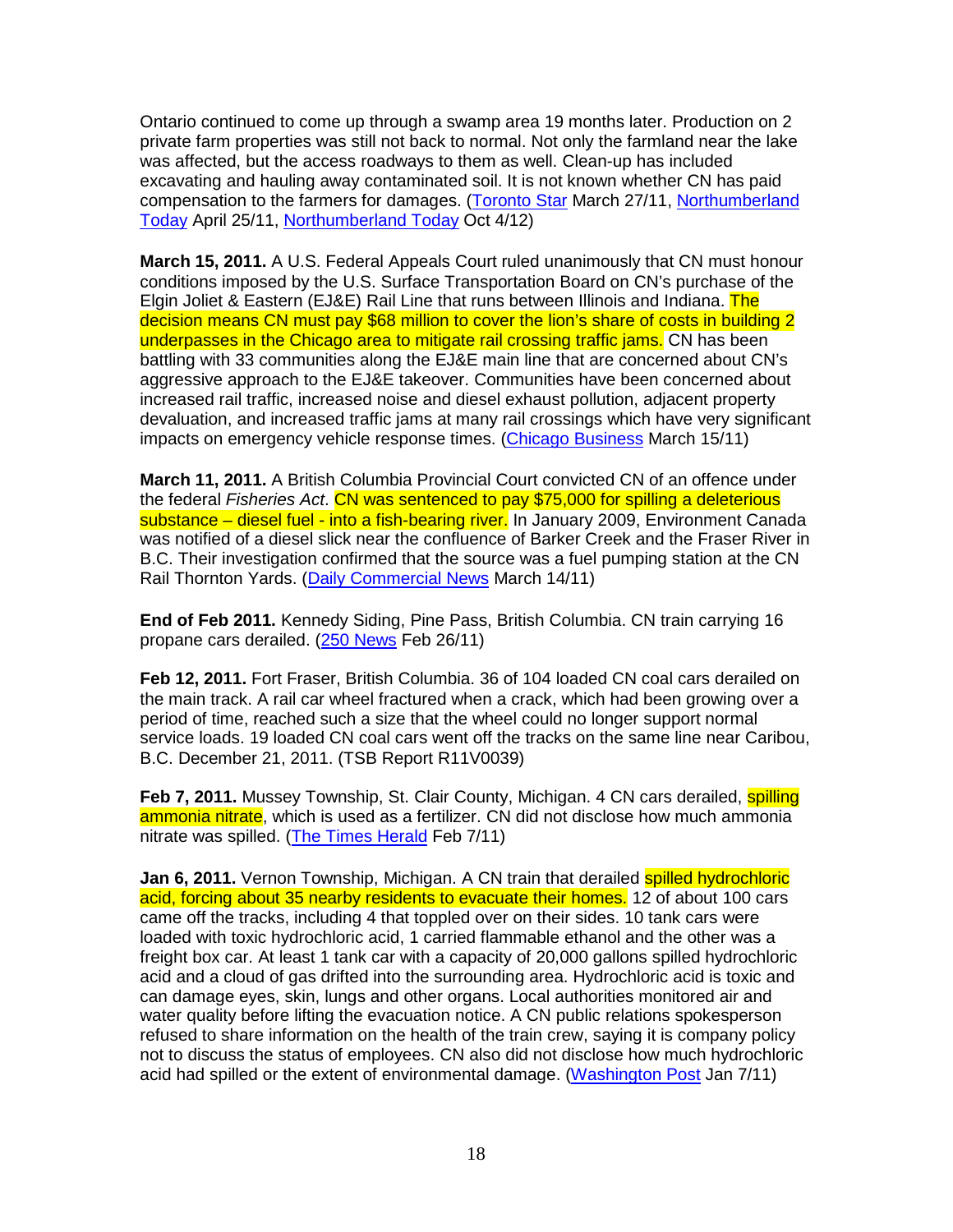**Jan 2, 2011.** 10km west of Tête-Jaune Cache, British Columbia. 33 of 113 loaded CN coal cars derailed at a bend in the track next to the Fraser River, on their way to Prince Rupert. The derailed cars slid onto the riverbank, **spilling an undisclosed amount of coal**. (Each car carries up to 1 million kg of coal.) A small marsh that drains into the Fraser River was directly impacted by the spilled coal. Crews worked several days clearing up the mess and removing all the debris. A veteran CN employee said the derailment could have been caused by any number of rail defects. (Rocky Mountain Goat Jan 5/11)

**Dec 27, 2010.** Neenah Rail Yard, Wisconsin. Part of a 99-car CN train - 11 empty freight cars - derailed and 7 of them toppled over on the main line. An undisclosed length of track was damaged. (Chicago Tribune Dec 27/10)

**Dec 21, 2010.** The U.S. Surface Transportation Board fined CN \$250,000 for intentionally under-reporting train blockages at railroad crossings along the EJ&E line between Illinois and Indiana. The decision was the first fine ever imposed on a railroad by the U.S. Surface Transportation Board. The decision stated that an investigation into Canadian National's reporting of the blockages, "supports the conclusion that CN has knowingly violated the Board's orders that CN report, on monthly and quarterly bases, the date and descriptive information for each crossing blockage exceeding 10 minutes in duration." For example, U.S. Representative Judy Biggert indicated that CN had reported only 14 blocked crossings lasting 10 minutes or longer for a particular reporting period, whereas the actual number was 1,457, over 100 times the reported number. TRAC (The Regional Answer to Canadian National) stated, "The STB decision brings to light a serious flaw in how railroads are regulated." TRAC has indicated that more needs to be done to ensure that communities across the U.S. are not harmed by CN's lack of respect for U.S. citizens. (nwitimes.com Dec 21/10, several other sources)

**Dec 10, 2010.** Prichard, Alabama. At least 10 CN cars loaded with coal derailed and 3 overturned, spilling an undisclosed amount of coal and closing Highway 45. (FELA Lawyer News Dec 10/10)

**Nov 27, 2010.** Williams Lake, British Columbia. 2 locomotives derailed, disrupting traffic at a public crossing just north of a rail yard. (Williams Lake Tribune Dec 2/10)

**Nov 21, 2010.** Scotford Rail Yard, Fort Saskatchewan, Alberta. 14 CN cars fell off the track – 10 tank cars and 4 general freight cars - a short 3 months following a 43-car derailment in the same yard. Another CN derailment in the same yard April 6, 2005 involved a hydrogen peroxide spill. (Fort Saskatchewan Record Nov 25/10)

**Nov 19, 2010.** East of Vibank, Saskatchewan. 2 locomotives and 1 empty hopper car derailed, closing Highway 48 for 2 days while CN cleared the derailed locomotives and car, and repaired damages. (Regina Leader Post Nov 20/10)

**Nov 5, 2010.** SW Strathcona County, near Edmonton, Alberta. The first petroleum tank cars were moved in to an industrial rail yard joint ventured by Cando Contracting Ltd., CN and Imperial Oil Ltd. Construction of the new rail yard began June 21, 2010 and was completed by late October. Up to 225 tank cars owned by Imperial Oil Ltd. are to be stored and moved in and out of the rail yard. The rail yard was built only 68m from one home and 163m from another home, and only 30m from 2 conservation areas. This violates minimum set-back distance requirements of the Railway Association of Canada,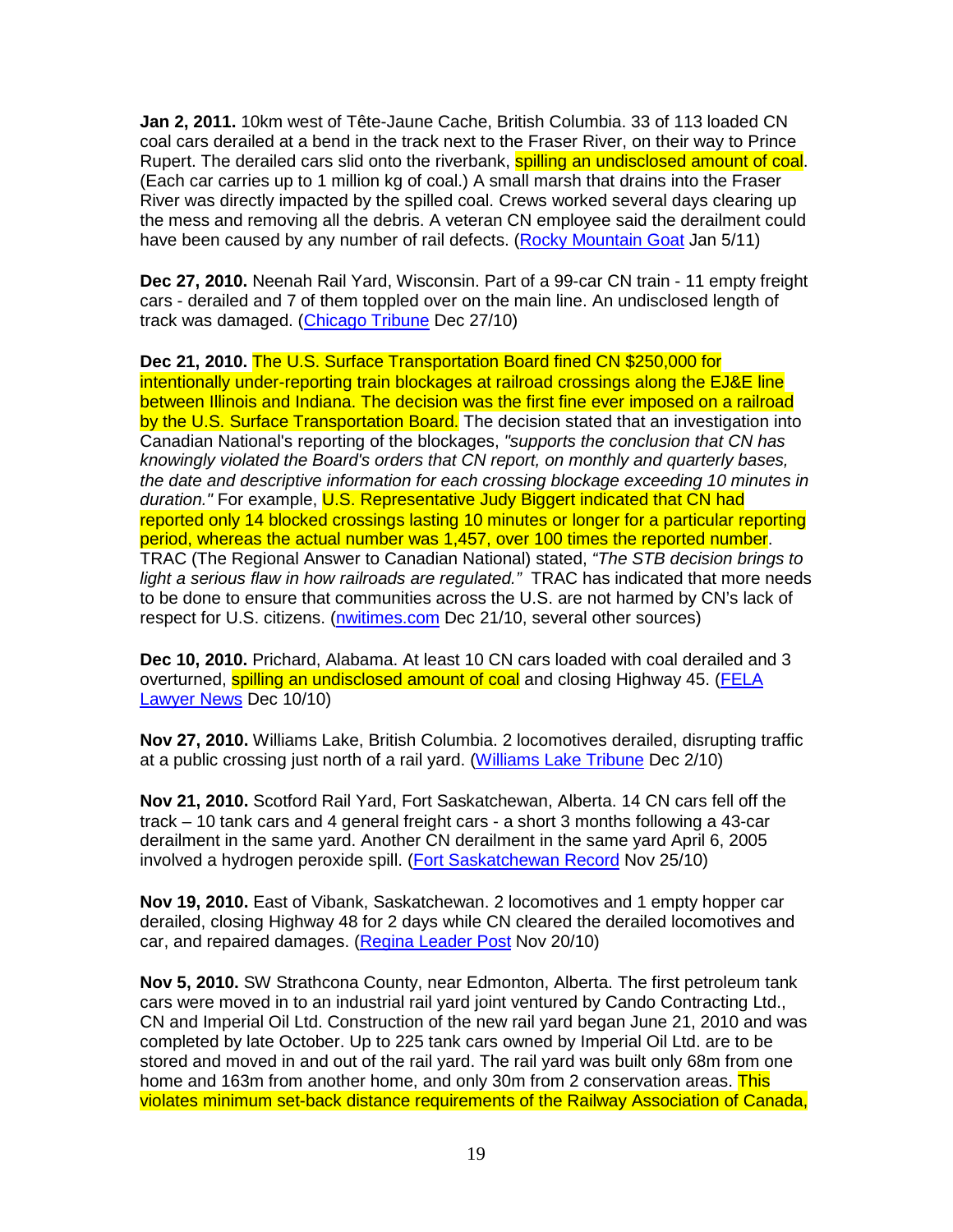Federation of Canadian Municipalities and CN's own policy, all of which indicate that new rail yards are not to be built within 300m of any homes. Construction and operation of the rail yard also breaches federal transportation, railway safety and environmental legislation and regulations; Alberta environmental protection and drainage legislation; Canadian Rail Operating Rules; CN environmental policies; CN community relations policies; Imperial Oil environmental policies; and, Imperial Oil community relations policies. (Railroaded News Release July 21/10, Railroaded News Release Nov 8/10)

**Oct 18, 2010.** Kingston Subdivision, near Lancaster, Ontario. CN train derailed 18 cars on the main track, including 6 cars containing dangerous goods. An undisclosed amount of sodium cyanide (solid) was spilled. As a precautionary measure, residents in close vicinity to the accident site left their homes. About 1,000 feet of track were damaged or destroyed. The train consisted of 2 locomotives at the head of the train and 122 cars (59 loaded, 63 empty). It weighed 8,350 tons and was 7,105 feet long. The train derailed due to a rail roll-over partly attributable to improperly assembling the train. (TSB Report R10D0088)

**Oct 10, 2010.** New Haven, Michigan. About 3,000 gallons of diesel fuel spilled from a CN locomotive, causing undisclosed environmental damage. (The Voice News Oct 11/10)

**Oct 8, 2010.** Parry Sound, Ontario. CN train carrying dangerous goods derailed. 19 cars fell off the tracks, 15 of them containing extremely flammable propane and fuel oil. A major emergency response included evacuations, road closures and fire crew deployment. Many rail cars and 1,000 feet of track were damaged. About 40 gallons of fuel oil were spilled. (Cottage Country Now Oct 8/10)

**Oct 2, 2010.** Near Newbrook, NW of Edmonton, Alberta. 2 locomotives and 18 cars derailed on the way from Edmonton to Fort McMurray in a 1½ mile long train with 3 locomotives and 162 cars. (Edmonton Journal Oct 3/10)

**Oct 1, 2010.** Near Falding, Ontario. CN freight train derailed 21 cars on the main track. The derailed cars included 8 loaded tank cars containing liquefied petroleum gas and 7 loaded tank cars containing fuel oil. A number of homes in the vicinity of the derailment were evacuated. The TSB found that the train was not properly assembled, braking instructions were not properly followed, and the locomotive engineer was fatigued. (TSB Report R10T0213)

**Sept 30, 2010.** Brimson, North of Two Harbors, Minnesota. 2 CN ore trains collided after one of the trains carrying 116 cars full of taconite ore left a siding and entered the main track before getting permission. It later collided with a CN train with 118 empty rail cars. 3 locomotives and 14 cars derailed, all 5 crew members from both trains were injured, and the derailment resulted in over \$8 million in property damages. The NTSB blamed the collision on the loaded train entering the main line without permission and a lax CN policy on train right-of-way communication on a route without signals. (Duluth News Tribune Feb 12/13)

**Aug 23, 2010.** Saint-Maurice Subdivision, near Clova, Quebec. 17 CN cars (16 loaded and 1 empty) derailed and about half of the cars toppled over on their sides on the main track. About 1,300 feet of track were destroyed. The derailment zone covered a distance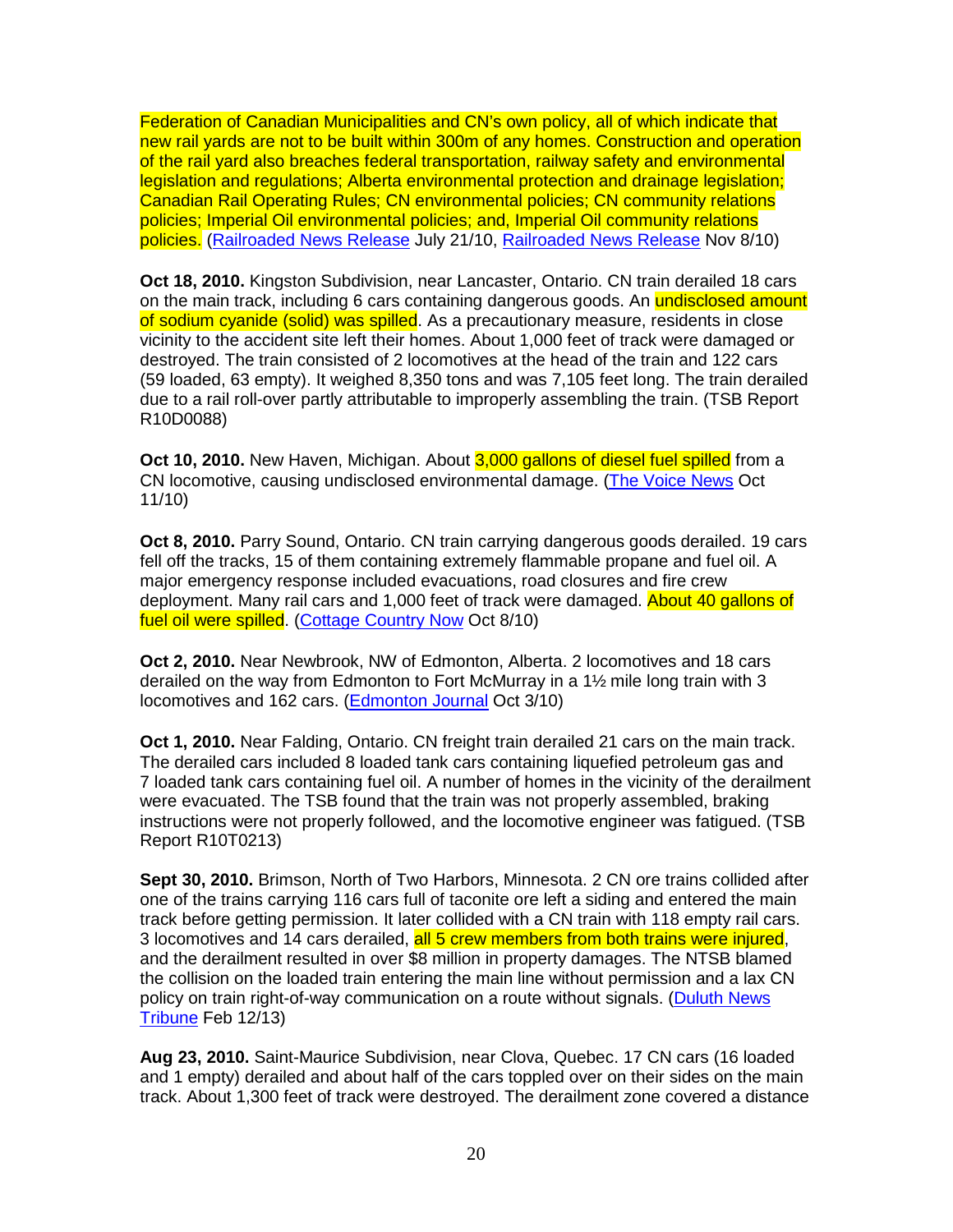of about 1,300 feet. The derailed equipment consisted of 10 gondola cars loaded with wood chips, 1 covered hopper car (sodium cyanide residue), and 6 covered cars carrying newsprint. The train was made up of 5 locomotives and 95 cars (90 loaded and 5 empty), it weighed 13,100 tons and was 5,640 feet long. The derailment occurred when a track slid sideways as the train was passing over it. (TSB Report R10Q0037)

**Aug 18, 2010.** Scotford Rail Yard, Fort Saskatchewan, Alberta. 43 CN tank cars carrying 7 types of hazardous goods including diesel and liquefied petroleum gas derailed, many of them toppling over on their sides. The derailment occurred during switching operations - 1 CN train was shoving 50 loaded and 5 empty cars in the yard when the movement collided with 46 parked empty cars on the track. It is not known whether there were any hazardous products spilled or whether there was any environmental damage, as CN staff made sure no members of the public were allowed near the site. The TSB attributed the derailment to human error and to the poorly lit rail yard during a night time operation. Other CN derailments in the same yard include one April 6, 2005 and another one November 21, 2010 (Edmonton Journal Aug 19/10, Railroaded News Release Aug 19/10, TSB Report R10E0096)

**July 31, 2010.** 15km south of Lytton, British Columbia. A water bomber crashed in the Fraser Canyon while fighting a CN-caused wildfire, killing the pilot and co-pilot. (FireFightersCloseCall.com Aug 1/10)

**July 21, 2010.** 10km east of Prince George, British Columbia. 16 CN cars loaded with coal derailed.

**July 20, 2010.** Tk'emlups First Nation Reserve, near Kamloops, British Columbia. A fire investigator is confident that a CN engine in a rail yard ignited a large grass fire on the Tk'emlups First Nation Reserve. In 2009, the City of Kamloops billed CN for \$20,000 for firefighting when sparks from a train ignited a 3-day blaze. These are just a few examples of the many fires caused annually by CN. Idling and slow-moving locomotives, such as in rail yards, pose particularly high fire hazards. (Kamloops Daily News July 23/10)

**July 6, 2010.** Jasper Yard, Jasper, Alberta. A CN freight train collided with a Via passenger train while passengers were disembarking on the station track. The passenger train was pushed to a 45° angle. The CN l ocomotive and one of the Via passenger cars were damaged. The TSB attributed the accident to human error – improper communication between the 2 crews. (TSB Report R10E0080)

**June 15-28, 2010.** Between Sarnia, Ontario and Port Huron, Michigan. About 2,000 rail tank car loads of biodiesel were moved back and forth repeatedly across the Canada/U.S. border without unloading the cars. One CN worker said, "In 25 years, I'd never done anything like it…The clerk told me it was some kind of money grab. We just did what we were told." CN made \$2.6 million from the money-making scheme. (UPI Dec 3/12)

**March 30, 2010.** Pickering, Ontario. 9 cars of a 149-car CN train stretching 9,383 feet and weighing 12,166 tons jackknifed and derailed at the Pickering GO Station on the main track. 1 car spilled a load of lumber and the fuel tank of one of the 3 locomotives was punctured and **spilled 50 litres of diesel fuel which caught fire**. Local residents were concerned about the sixth derailment in as many years along this section of track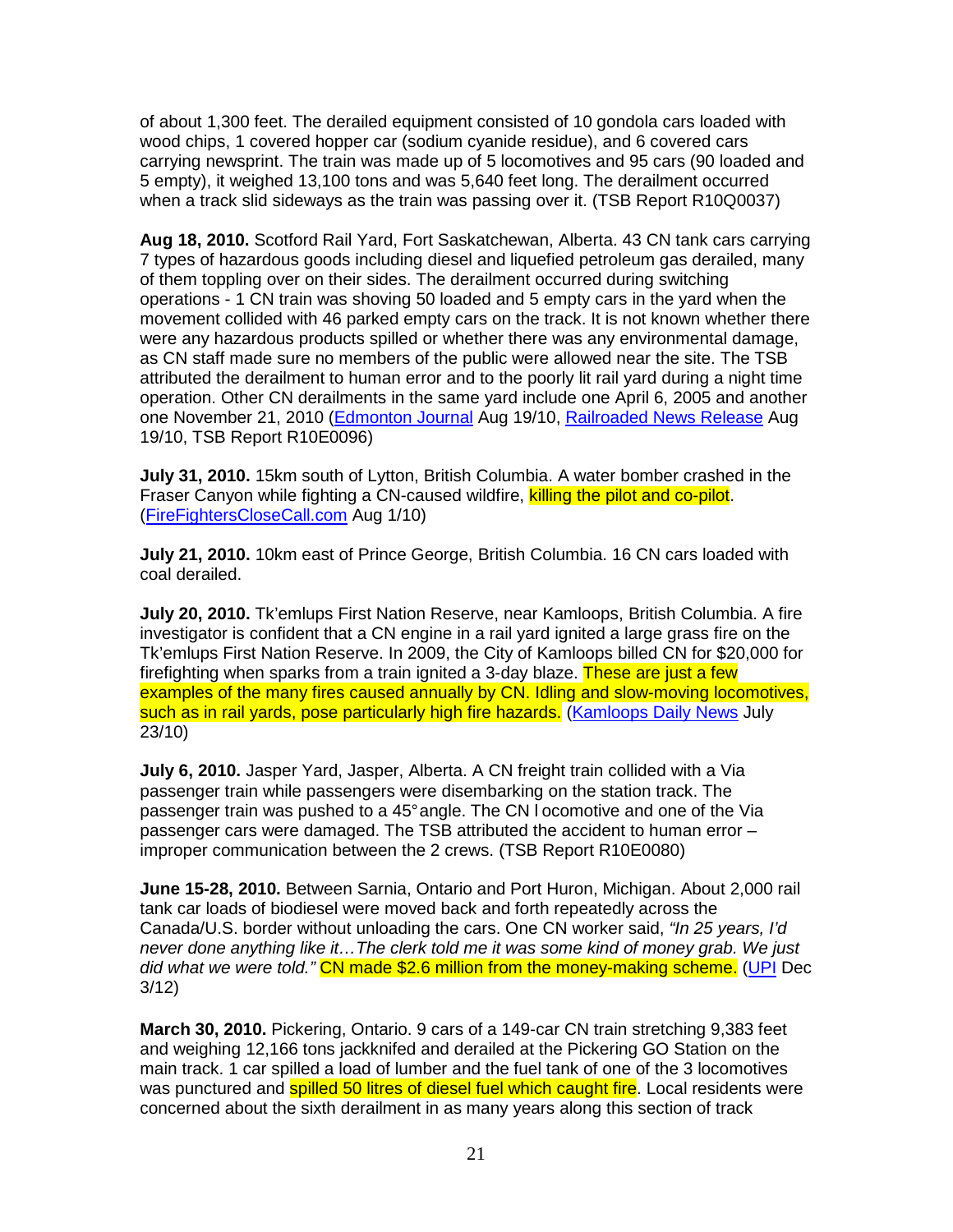running from Whitby to Pickering. This is of particular concern to Canadians living next to railways, considering that 12% of all rail traffic carries dangerous goods, according to the Railway Association of Canada. In April 2011, the TSB issued a scathing investigation report faulting the way in which this latest train was assembled. The train was pulled by 3 locomotives, all located in the front of the train, a method the TSB has blamed for a number of other CN derailments involving these too-long and too-heavy trains. Following a similar CN derailment near Brighton, Ontario in 2009, CN had pledged to start building trains over 8,500 feet long by spacing locomotives throughout the train, a technique known as distributing power, which cuts down on in-train forces. The TSB has investigated 10 derailments that involved longer, heavier trains and excessive in-train forces. 9 of these were Canadian National trains. CN has the lowest safety level rating, 1 or 2 on a scale of 5. One of many reasons identified for this poor safety record is the lack of dialogue by CN management with its train operators and the general strained relationship between the railway union and CN management. A "culture of fear" is known to exist within CN, and workers are reluctant to bring safety risks to the attention of their supervisors for fear of reprisal. (TSB Report R10T0056, The Toronto Star March 31/10, Financial Post April 15/11, Consider This April 21/11)

**March 2, 2010.** Morrisburg, Ontario. CN train derailed 26 cars on the Kingston Subdivision main track. The train comprised 2 locomotives and 121 cars (53 loaded, 68 empty). It was 8,703 feet long and weighed 9,641 tons. About 1,400 feet of track, including 4 crossovers, were damaged. The TSB blamed the derailment on a cracked axle and insufficient inspections by CN. (TSB Report R10T0035)

**Feb 25, 2010.** St-Charles-de-Bellechasse, Quebec. A Via Rail passenger train on CN track entered a siding track at excessive speed resulting in 2 locomotives and 6 passenger cars derailing on the main track. 2 locomotive engineers and 5 passengers were injured. A house, garage and 6 motor vehicles were destroyed. Via passenger cars and siding track were also extensively damaged. About 3,000 litres of diesel fuel spilled from the derailed train, causing undisclosed environmental damage. The TSB reported the following factors as contributing to the derailment: snow accumulation, poor visibility, misinterpretation of the advance switching signal, and safety deficiencies related to medical testing for employees (slow transfer of medical information for locomotive engineers hired by Via Rail from CN and other railways). When the TSB investigation report was released March 6, 2012, TSB officials said Canadians have reason to fear rail safety because the rail industry and Transport Canada refuse to recognize the necessity of maintaining and in many cases improving rail safety measures. (CTV News March 6/12, TSB News Release March 6/12, TSB Report R10Q0011)

**Feb 9, 2010.** MacMillan Yard, Toronto, Ontario. 2 CN cars derailed in the yard during switching operations. 1 of the cars, a tank car, broke into 2 sections and **spilled its entire** load of about 57,000 litres of ferric sulphate – a hazardous corrosive liquid - along the roadway and adjacent tracks. The extent of environmental damage from the spill was not disclosed. 3 additional cars were damaged. The TSB reported that the tank split in 2 due to a small fatigue crack at a weld seam that should have included a reinforcing pad. (TSB Report R10T0020)

**Dec 5, 2009.** Rivers Subdivision, near Spy Hill, Saskatchewan. A CN freight train derailed 36 cars on the main track, including 22 tank cars loaded with dangerous goods – liquefied propane, benzene, plastic pellets. An undisclosed quantity of dangerous goods was subsequently spilled, resulting in a fire which initially involved 34 of the cars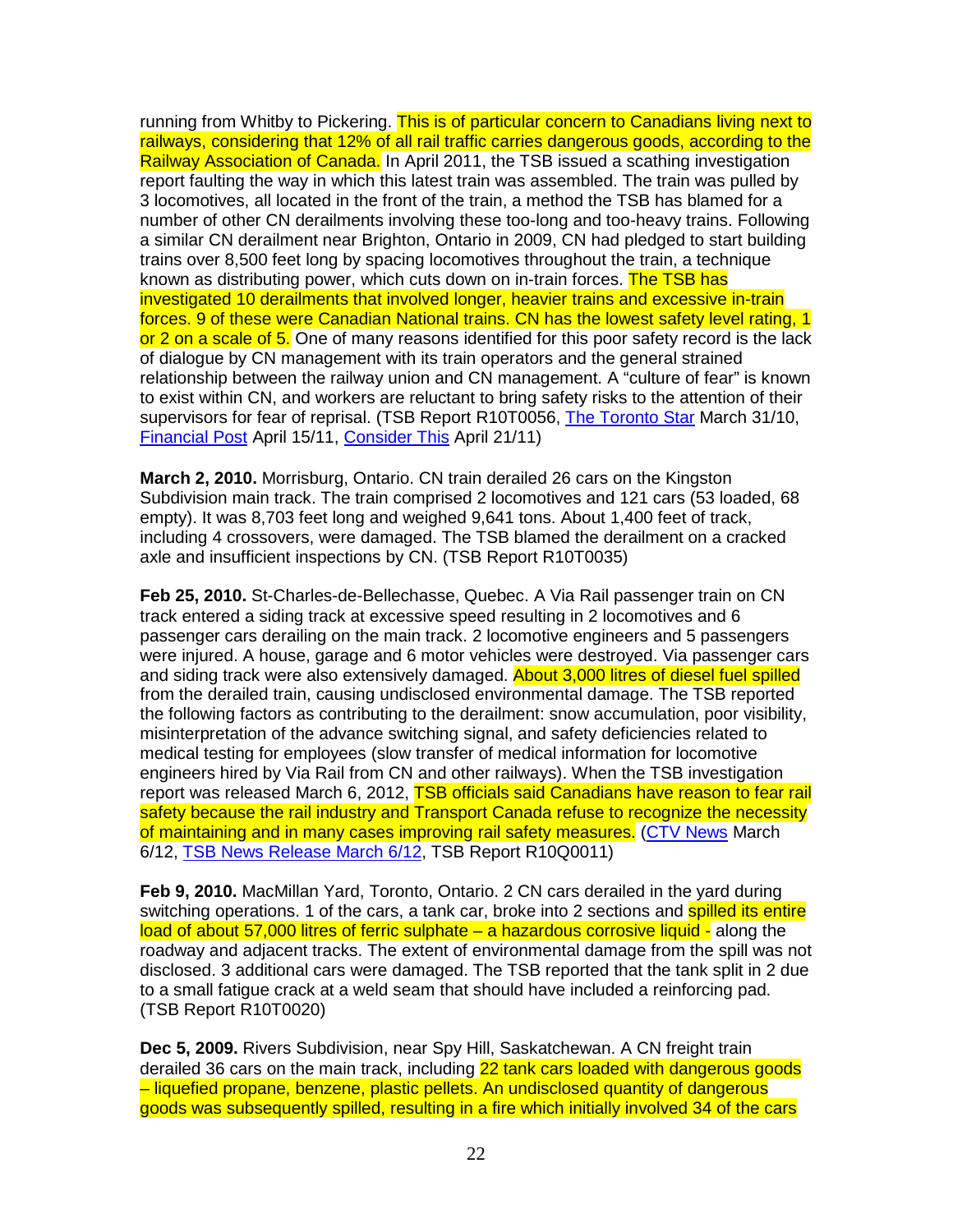and burned for 6 days. All residents within a 1.6-kilometre radius were evacuated. About 400 feet of track were destroyed. The extent of environmental damage was not disclosed. The train consisted of 2 locomotives at the head of the train and 168 cars (142 loaded, 26 empty). It weighed 12,423 tons and was over 2 miles long. The TSB determined the probable cause of the accident was the sudden failure of a rail that had persistent surface defects. (TSB Report R09W0252, several additional sources)

**Nov 21, 2009.** Lac-St-Jean Subdivision, Sainte-Tite, Quebec. A CN train derailed 10 cars (5 loaded and 5 empty) on the railway bridge across des Envies River. About 200 feet of the main track were damaged and one span of the bridge was destroyed. The train consisted of 2 locomotives and 11 cars (5 loaded and 6 empty). It weighed 1,250 tons and was 850 feet long. The derailment was caused by a fatigued rail on the bridge that had developed numerous defects over time. (TSB Report R09Q0047)

**Nov 17, 2009.** Yale Subdivision, near Komo, British Columbia. A CN freight train consisting of 1 locomotive, 45 loaded cars and 13 empty cars struck a debris slide of rock, mud and trees on the main track that derailed the locomotive and 3 cars loaded with copper concentrate. The train struck the slide, rode up and over it and came down on the other side where the locomotive rolled over onto its side. The first 3 cars behind the locomotive jackknifed and derailed. About 833 gallons of fuel were spilled from the locomotive, which overturned on its side, resulting in undisclosed environmental damage. The locomotive engineer sustained contusions and a laceration to his right leg. The conductor suffered a fractured right thumb and contusions. Both were taken by ambulance to the hospital in Hope. The train weighed 6,394 tons and was 3,519 feet long. (TSB Report R09V0235)

**July 17, 2009.** Limoilou Yard, Quebec City, Quebec. 5 CN tank cars derailed. A turnout and about 180 feet of track were damaged. Aviation fuel, which is extremely flammable and explosive, spilled from one of the tank cars. A safety perimeter was established around the derailment area. The Dufferin-Montmorency Highway and neighbouring public roads were closed to traffic. The derailment occurred when a track in one of the yard switches rolled over due to the lateral forces exerted by the heavy tank car wheels. (TSB Report R09Q0030)

**June 28, 2009.** Redditt Subdivision, Jones, Ontario. A CN train collided with the tail end of another CN train which was stopped on the main track. As a result of the collision, the 4 intermodal cars (six platforms in total) from the stationary train and the 3 locomotives from the moving train derailed. The locomotive engineer from the moving train was transported to hospital with injuries. The TSB reported miscommunication between the rail traffic controller and the operating crew of the moving train. (TSB Report R09W0118)

**June 19, 2009.** Cherry Valley, Illinois. 19 of 74 tank cars carrying flammable ethanol, derailed at a highway railway crossing where cars waited for the train to pass. 13 of the derailed cars were punctured, causing the ethanol to spill which exploded into a huge fireball. The train, hauling a total of 114 cars, was carrying about 2 million gallons of ethanol. One 44-year-old woman waiting at the railway crossing burned to death, and 9 to 11 others were injured (reports vary). The dead woman's husband was burned but survived and her 19-year-old pregnant daughter was injured and lost her baby. 600 nearby homes were evacuated due to the intensity of the ethanol fire. About 60,000 gallons of ethanol spilled into a creek that flows into the Rock and Kishwaukee rivers, killing a minimum of 72,350 fish, many of which were game species. The Illinois Attorney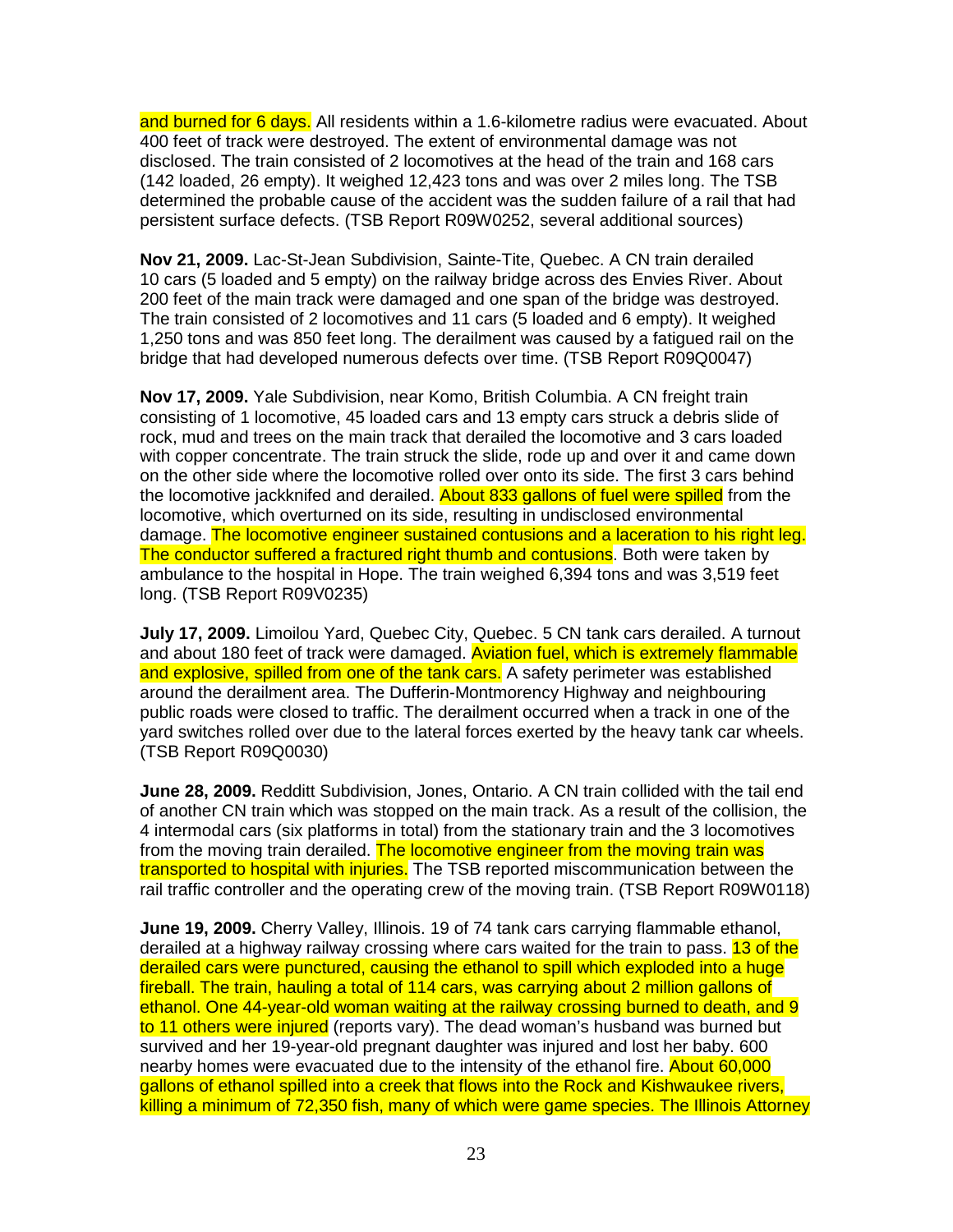General found CN Rail responsible for what was characterized as the single-largest fish kill that was not natural in the history of the state of Illinois. Monetary damages were estimated to total \$7.9 million. The NTSB investigation found a washout of the tracks, a failure of CN's emergency communications, and inadequate design of the tanker cars all contributed to the derailment and severity of the accident. The NTSB report released in February 2012 contained many more criticisms of CN. Associated Press research of U.S. statistics revealed that ethanol tank cars have been breached in at least 40 serious accidents between 2000 and mid-2012. An Illinois District County Court ordered CN to pay US\$36 million to settle 2 negligence lawsuits that revealed Canada's largest railway was negligent in the operation, maintenance and supervision of the train and track. (Associated Press Sept 12/12, Rock River Times June 6/12, NTSB Report RAR-12-01)

**May 22, 2009.** CN Walker Yard, Edmonton, Alberta. A fire broke out in the rail yard and was contained within about an hour. Generally, rail yards pose high fire risks because extremely flammable diesel fuel, oil, grease and solvents leak and drip all over the ground from locomotives and rail cars. As well, tank cars carrying flammable products often ignite during derailments and spills in rail yards. (Edmonton Sun May 23/09)

**May 19, 2009.** Becancour, Quebec. A stub sill was reported broken on a tank car loaded with chlorine at a chemical plant. (A stub sill is part of the frame which connects the tank cars.) Based on this particular type of fault, the **TSB warned, "that tens of thousands of** faulty railway cars may be in operation, hauling dangerous goods across Canada". (TSB Report R09W0016)

**March 21, 2009.** Kingston Subdivision, near Brighton, Ontario. 6 of 137 CN rail cars were ripped off the main track - 3 carrying hazardous materials - after the train, which stretched nearly 2.7km, came to an unexpected and abrupt stop. This forced some of the heavier loaded cars in the back of the train to crash into some lighter empty ones closer to the front, causing the knuckle on the 107<sup>th</sup> car to break. CN and others have been realizing significant cost savings by increasing the length and weight of their trains, and by improperly assembling them, but at the same time this practice is compromising safety. As a result of the increasing number of derailments of too-long, too-heavy and improperly assembled trains, the federal government launched a 2-year study in an attempt to develop regulations to address the problem. (TSB Report R09T0092)

**Feb 13, 2009.** Allanwater Subdivision, Robinson, Ontario. A CN freight train derailed 2 locomotives and 29 cars on the main track. The derailed cars included a load of sodium chlorate and 2 loads of propane. The derailed cars struck an 800-gallon wayside propane tank that fuelled a switch heater, puncturing it and igniting an explosion and fire. The fire engulfed most of the derailment site, including approximately 15 of the 29 derailed cars. 2 tank cars of lard and a carload of lumber were consumed in the fire. Several bulldozers and large backhoes were brought to the accident site to contain the fire and to work on restoring the rail line. The heavy equipment spread the damaged rolling stock about the site and covered it in snow in an effort to extinguish the fire, which burned for about 24 hours. The train consisted of 2 locomotives at the head of the train and 94 cars. It weighed 10,386 tons and was 6,061 feet long. The TSB was unable to determine the cause of the derailment because the wrecking and restoration work had commenced without TSB consent. (TSB Report R09W0033)

**Jan 14, 2009.** Near Dugald, Manitoba. A faulty stub sill went undetected, allowing a tank car loaded with 51,500 pounds of flammable liquid propylene to separate from the rest of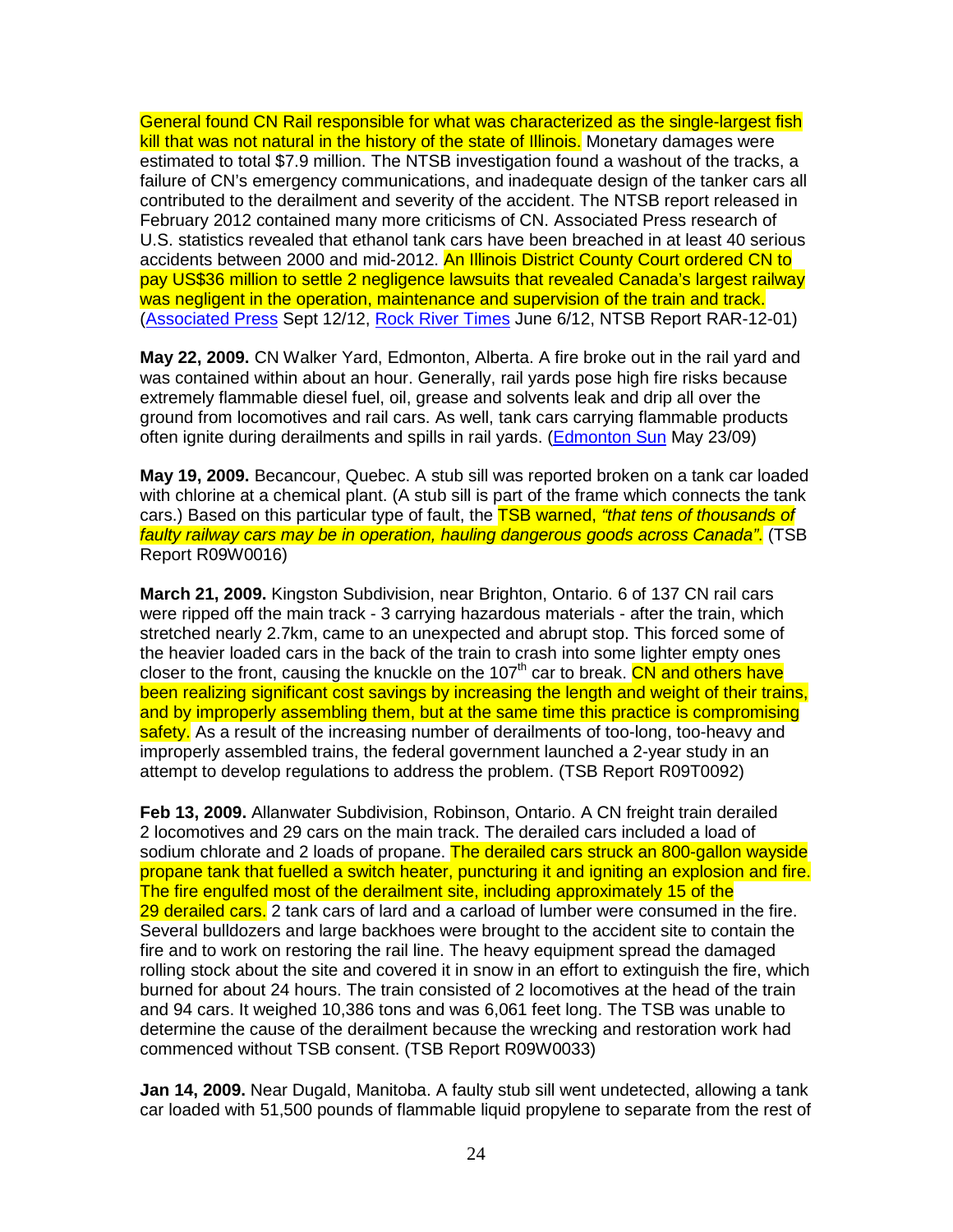the train before coming to a stop. (A stub sill is part of the frame which connects the tank cars.) In a scathing report issued August 25, 2010, the TSB said the lack of formal protocols to record and report stub sill failures may prevent other broken parts from being found before the next accident. The TSB warned "that tens of thousands of faulty railway cars may be in operation, hauling dangerous goods across Canada". The TSB continued, "Approximately 41,000 cars within the North American tank car fleet are equipped with this model of stub sills, and approximately 35,000 of them are in dangerous goods service…These numbers are alarming and must not be ignored." Adding to the concern, Transport Canada, the regulator, was either unaware of, or had limited information regarding, stub sill failures so the problem has gone undetected. The TSB strongly suggested Transport Canada take the lead in coordinating with the railway industry and other North American regulators on the issue of reporting stub sill failures. (This does not appear to have been done.) Adding to the risk, the TSB said today's trains are longer and heavier than ever, making them more difficult to control. Alarmingly, stub sills manufactured according to older design criteria may be more susceptible to failure in the current operating environment of longer heavier trains. Prior to the mid-1990's, an average train in main-track service was about 5,000 feet long and weighed 6,000 to 7,000 tons. Following the privatization of CN in 1995, some of the trains are now over 12,000 feet long and weigh more than 10,000 tons. (TSB News Release Aug 25/10, TSB Report R09W0016)

**Dec 31, 2008.** Drummondville Substation, near Villeroy, Quebec. 33 CN cars derailed on the main track - 7 tank cars with residue, 6 empty box cars and 20 loaded covered hopper cars. 2 main-track turnouts were damaged. A switch heater gas line was severed, causing about 2,000 gallons of propane gas to leak into the air. About 500 feet of track were destroyed. The train consisted of 3 locomotives and 115 cars (70 loaded and 45 empty), weighed 10,800 tons and was 7,000 feet long. The local fire department was advised by local residents of the accident, arrived on the scene shortly thereafter, and established a safety perimeter, evacuating about 70 residents from the area. Passenger and freight train service were suspended for several days. The TSB reported that the train derailed when the switch heel block joint failed under the weight of the train, and that a simple wrench test would have detected the loose switch bolts. (TSB Report R08Q0028)

**Dec 18, 2008.** Edson Subdivision, Peers, Alberta. A CN freight train weighing 9,444 tons and 8,244 feet long derailed 48 of its 147 cars on the main track. The derailed cars included 16 loaded hopper cars, 7 loaded centre beam bulkhead flat cars, 3 loaded box cars, 12 empty covered hopper cars, a loaded gondola, and 9 tank cars carrying residue. The first 6 derailed cars had left the track on the high side of a curve. The following 42 cars were derailed on both sides of the track. About 1,715 feet of main track were damaged. The TSB reported that, as the train was travelling through the curve, the high rail likely broke under the 21st car or one of the adjacent cars due to heavy loads and inservice forces. (TSB Report R08E0150)

**Oct 21 & 22, 2008.** Symington Yard, Winnipeg, Manitoba. 3 CN cars derailed in the yard on October 21. On October 22, a CN mechanical crew was cleaning up the derailment site. While one of the clean up crew members was monitoring a crane that was lifting a derailed car, the employee was struck by a locomotive that was in switching operation right next to the derailment work site. The employee, who suffered a broken wrist, a facial laceration and a bruised knee, was taken to the hospital. The TSB questioned why CN decided to resume normal switching operations so quickly and so close to the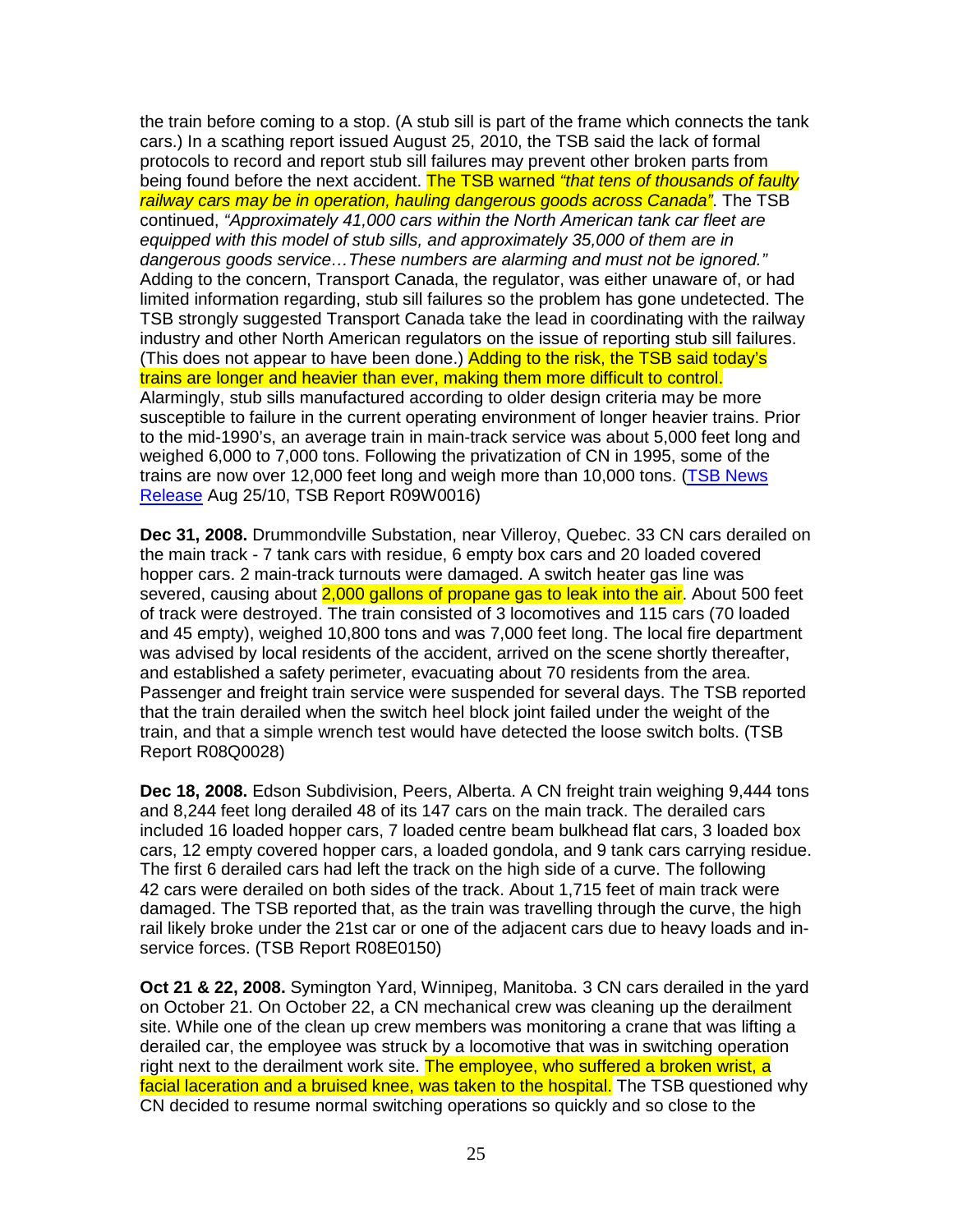derailment site where clean up activities were underway. This resulted in reducing the physical space available to the clean up crew and, therefore, the level of protection. The locomotive struck the employee because the physical space required to conduct re-railing activities was insufficient. (TSB Report R08W0219)

**Oct 1, 2008.** Near Hamiota, Manitoba. 11 empty cars of a 153-car CN train derailed, causing major damage to both the rail lines and the cars. (TCRC76 Oct 2/08)

**July 3, 2008.** CN Bedford Subdivision, Halifax, Nova Scotia. A Via Rail train was moving westward exiting a loop track. At the same time a CN train was reversing eastward toward Halifax Ocean Terminals. In an area where sightlines were restricted due to the curvature of the track and a rock cut, the 2 trains collided. As a result of the collision, 2 locomotives, a baggage car and 5 coaches of the Via train were severely damaged. There was also some track damage. (TSB Report R08M0063)

**June 23, 2008.** Wabamun, Alberta. A stub sill on a tank car completely severed from the car during normal CN train operation. The car was scrapped with, unfortunately, no record of the stub sill failure which could have helped fix the problem on many other tank cars carrying dangerous goods. (A stub sill is part of the frame which connects the tank cars.) Based on this particular type of fault, the TSB warned, "that tens of thousands of faulty railway cars may be in operation, hauling dangerous goods across Canada". (TSB Report R09W0016)

**May 2008.** Standing Committee on Transport, Infrastructure & Communities released its report on Rail Safety in Canada. The report was particularly critical of CN's carrying out of safety standards and manner of reporting safety issues. The Committee wrote, *"Due* to the frequency of rail accidents in Canada in the last few years, notably in British Columbia, Alberta, Ontario and Quebec, there is a concern that the rate of accidents is on the rise. The repercussion from these accidents has been severe in terms of human fatalities and environmental damage." The Committee remained concerned about both the increase in main track derailments and the need for better rail safety generally across the country. There is a lack of accountability by both Transport Canada and the railroads with regard to rail safety. Transport Canada is not accountable enough in enforcing safety regulations, ensuring the implementation of safety procedures is more consistent across the country, conducting safety audits and making safety audit results public. Transport Canada needs more resources and needs a more hands on approach to rigorous inspection programs and to enforcing safety regulations. The railways, particularly CN, were criticized for the lack of meaningful management-employee consultations, poor crew training, poor employee fatigue management, and poor prioritizing and carrying out of safety procedures. The Committee also criticized Transport Canada and the railways for the serious delays in implementing the Safety Management Systems, developed 7 years earlier. On a scale of 1 to 5, with 5 being the optimal level, CN was at level 1 or 2, CP at 3 and Via Rail at 4 in terms of progress to properly implement the Safety Management Systems. CN employees were reluctant to report safety violations, for fear of reprisals from the company, and stated they were working within a "culture of fear". The fear of discipline for reporting safety violations was viewed by CN employees as a major deterrent to reporting such violations. The Standing Committee developed 14 recommendations to address the above-mentioned shortcomings. (Standing Committee Report May 2008, Maclean's July 7/08)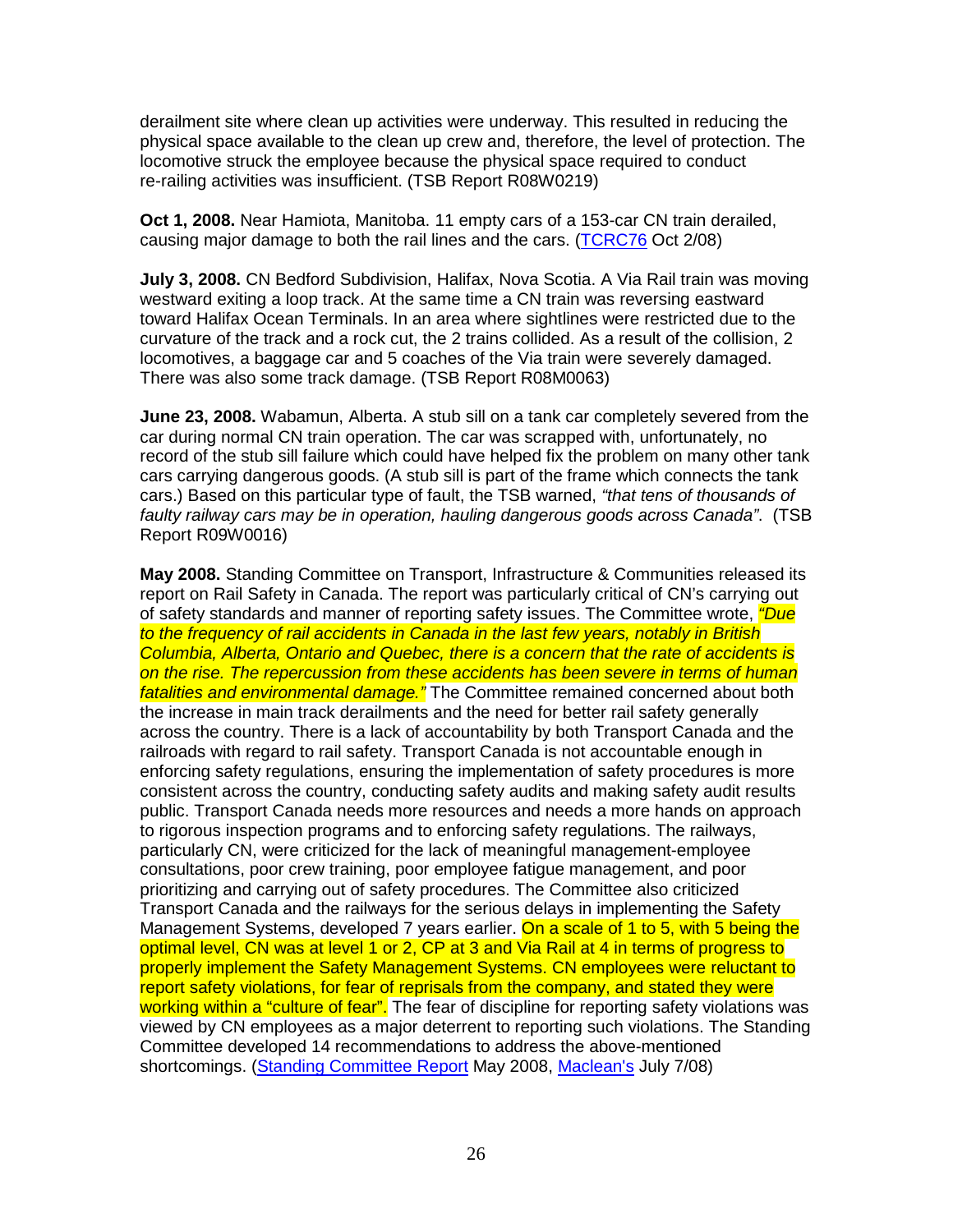**Feb 18, 2008.** Oakville Substation, Aldershot, Ontario. 20 CN cars derailed including 5 residue tank cars - 3 containing sulphuric acid residue and 2 containing sodium hydroxide residue. There was significant structural damage to a neighbouring industrial building. The train consisted of 3 locomotives and 139 cars (79 loaded, 43 empty, and 17 residue tank cars). It weighed 11,908 tonnes and was 8,027 feet long. The TSB reported that a rail car wheel broke while the train was moving through a curve in the track. The wheel was defective and had been deteriorating for some time. The TSB said without an appropriate quality assurance process for inspecting wheels, derailments will continue. (TSB Report R08T0029)

**Oct 30, 2007.** Malport, Ontario. A CN freight train derailed while stopping to set off a block of intermodal cars. The train consisted of 4 locomotives at the head of the train and 131 cars (59 loaded and 72 empty), was 7,839 feet long and weighed 7,810 tons. 32 cars derailed and about 2,500 feet of track were destroyed or damaged. The TSB investigation determined that weakened track rolled over, initiating the derailment. The derailment actually consisted of 2 separate derailments, an initial one involving only 2 cars, and then a subsequent one that resulted in other derailed cars continuing to spread rail until the added drag finally brought the train to a stop. (TSB Report R07T0323)

**Oct 27, 2007.** Edson Subdivision, Peers, Alberta. A CN train did not stop prior to a stop signal on the main track and collided with a second CN train that was entering the siding. As a result of the collision, the locomotives and 22 cars of the train that could not stop derailed; 10 other cars were damaged but did not derail. 5 cars on the train that was hit derailed and 4 other cars were damaged but did not derail. The TSB reported that the locomotive engineer in the train that failed to heed the stop signal was fatigued. The report said despite previously-acquired knowledge on employee fatigue, the countermeasures that CN had in place were ineffective. In view of the severity of the accident and the availability of other crews at that location, consideration should have been given to relieving the crew from the train that missed the stop signal. (TSB Report R07E0129)

**Sept 17, 2007.** Halton Subdivision, MacMillan Yard, Toronto, Ontario. A CN train remotely controlled by Beltpack and consisting of 67 loaded cars and 30 empties sidecollided with the tail end of a second CN train. 2 locomotives and 2 cars from the remotely controlled train derailed. 6 cars on the other train derailed and/or sustained damage, including 2 special dangerous goods tank cars containing chlorine gas. Both of these cars were severely damaged. About 3,785 litres of diesel fuel spilled from the derailed locomotives and seeped into the ground. About 3,000 litres of diesel fuel were reported to have been recovered and 4 tons of contaminated soil was removed. The extent of environmental damage was not disclosed. The remotely controlled train weighed 9,054 tons and was 5,914 feet long. The TSB reported that the new conductor operating the train by Beltpack remote control had inadequate training and experience for switching long, heavy trains by remote control. The TSB also indicated that the train was actually too long and too heavy to be operated by remote control at all. (TSB Report R07T0270)

**Sept 17, 2007.** 48km east of Terrace, British Columbia. 29 of 99 grain cars derailed on CN's northern B.C. main line. (Business Edge May 10/07)

**Aug 4, 2007.** Chetwynd Subdivision, CN Yard, Prince George, British Columbia. During a switching operation in the yard located on the banks of the Fraser River, a CN train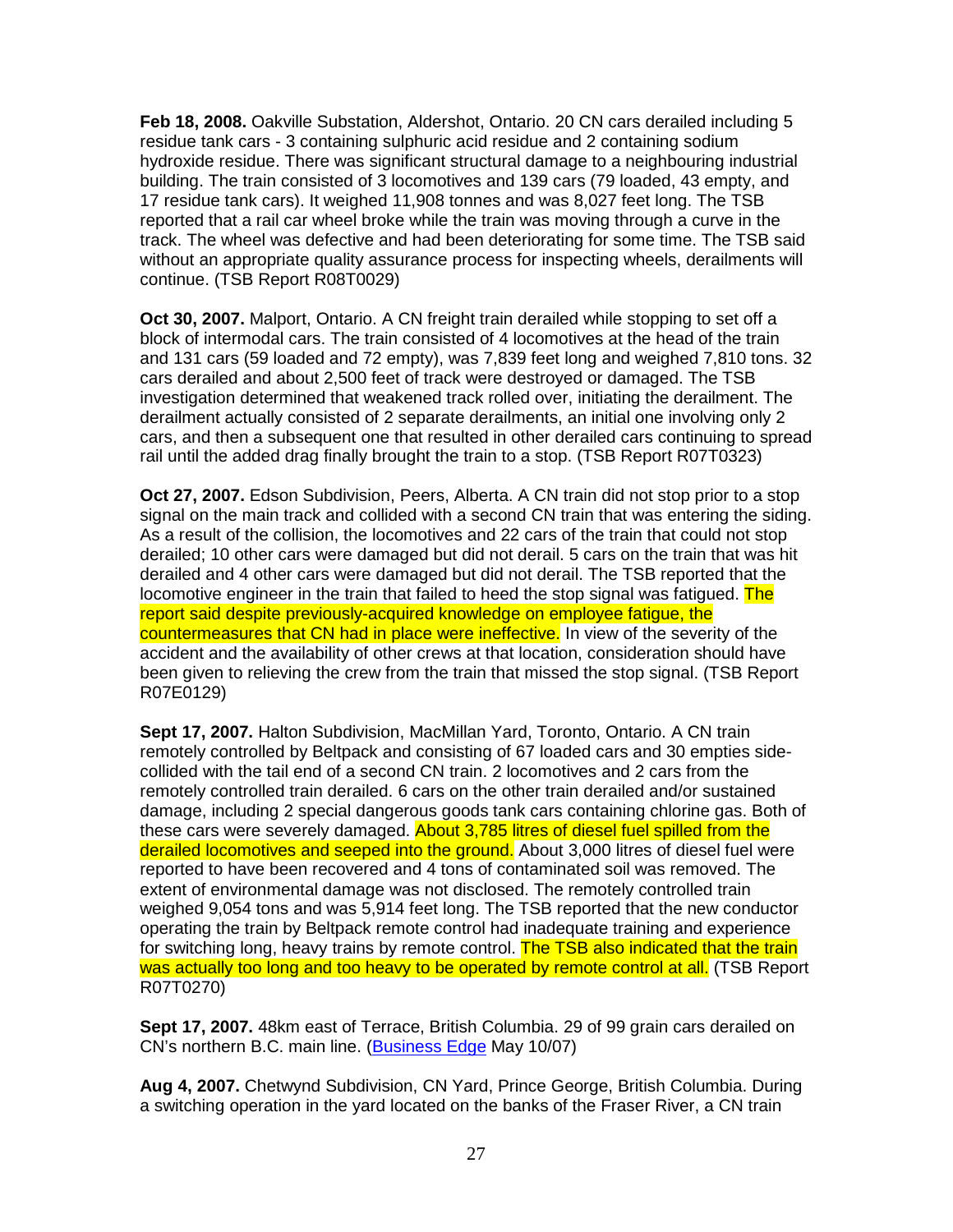remote controlled by a Beltpack and pulling 53 loaded cars struck a second CN train which was entering the yard. The remote controlled train struck a car loaded with gasoline, derailing it as well as the adjacent car also loaded with gasoline. 2 locomotives, a yard slug unit (a car that provides traction and braking effort to a locomotive) and a centre beam flatcar loaded with lumber in the remote controlled train derailed. A massive fire broke out, burning and destroying the 2 tank cars loaded with gasoline, the centre beam flatcar, as well as the 2 locomotives and slug unit of the remote controlled train. About 172,600 litres of fuel (1,600 litres of diesel and 171,000 litres of gasoline) were spilled, some of which was consumed by the fire. Water bombers were called in to help fight the fire. Health officials issued a voluntary evacuation order for nearby residents. An undisclosed amount of gasoline also spilled into the nearby **Fraser River as slicks were seen swirling downstream.** The extent of environmental damage was not disclosed. The TSB investigation reported that the CN staff operating the train by remote control Beltpack were inadequately trained and had no experience switching long, heavy trains by remote control. (CBC News Aug 4/07, TSB Report R07V0213)

**April 28, 2007.** Kingston Subdivision, Cobourg, Ontario. A CN freight train derailed a Herzog track maintenance machine and 21 empty multi-level cars on the main track. During the derailment, the fuel tank on the Herzog maintenance unit was punctured, spilling about 9,084 litres of diesel fuel. The fuel ignited, setting fire to the Herzog unit and about 1,000 feet of track structure, including the Burnham Street level crossing. The local fire department responded and extinguished the fire. The train consisted of 3 locomotives at the head of the train and a mix of 84 empty and loaded cars. It was 9,602 feet long and weighed 9,000 tons. The TSB investigation determined that the marshalling of the train, with placement of a car equipped with non-standard couplers at the head-end of a train with significant trailing tonnage, was a contributing factor to the accident. A quote from the TSB report read, "CN's train design planning system does not take weight distribution within the train into consideration when the train service plan is produced. In comparison, other Canadian railway companies require that freight trains be made up…with the loads marshalled closest to the locomotives to reduce the probability of undesirable track/train dynamics occurrences." The TSB also wrote, "Despite a recent derailment under similar circumstances where Canadian National investigators were made aware of the unique coupler design of the Herzog machine, the machine was allowed to be marshalled in trains without additional restrictions." (TSB Report R07T0110)

**March 29, 2007.** North of Huntington, Quebec. A CN freight train derailed 8 cars on the main track. 4 of the derailed cars were tank cars loaded with sulphuric acid (a dangerous good), 2 cars were loaded with wood products and 2 cars were loaded with paper. 6 of the cars, including 3 of the tank cars loaded with sulphuric acid, flipped over on their sides down an embankment. The train consisted of 2 locomotives and 80 cars (78 loaded and 2 empty). It was 4,771 feet long and weighed 10,382 tons. About 1,200 feet of track were damaged. In some places the track had buckled and was forced laterally up to 2 feet. The TSB reported the rail anchoring condition was poor and may have contributed to the derailment. (TSB Report R07D0030)

**March 12, 2007.** Queen's switch, Kingston, Ontario. CN freight train derailed 32 cars. (Colin Churcher's Railway Pages)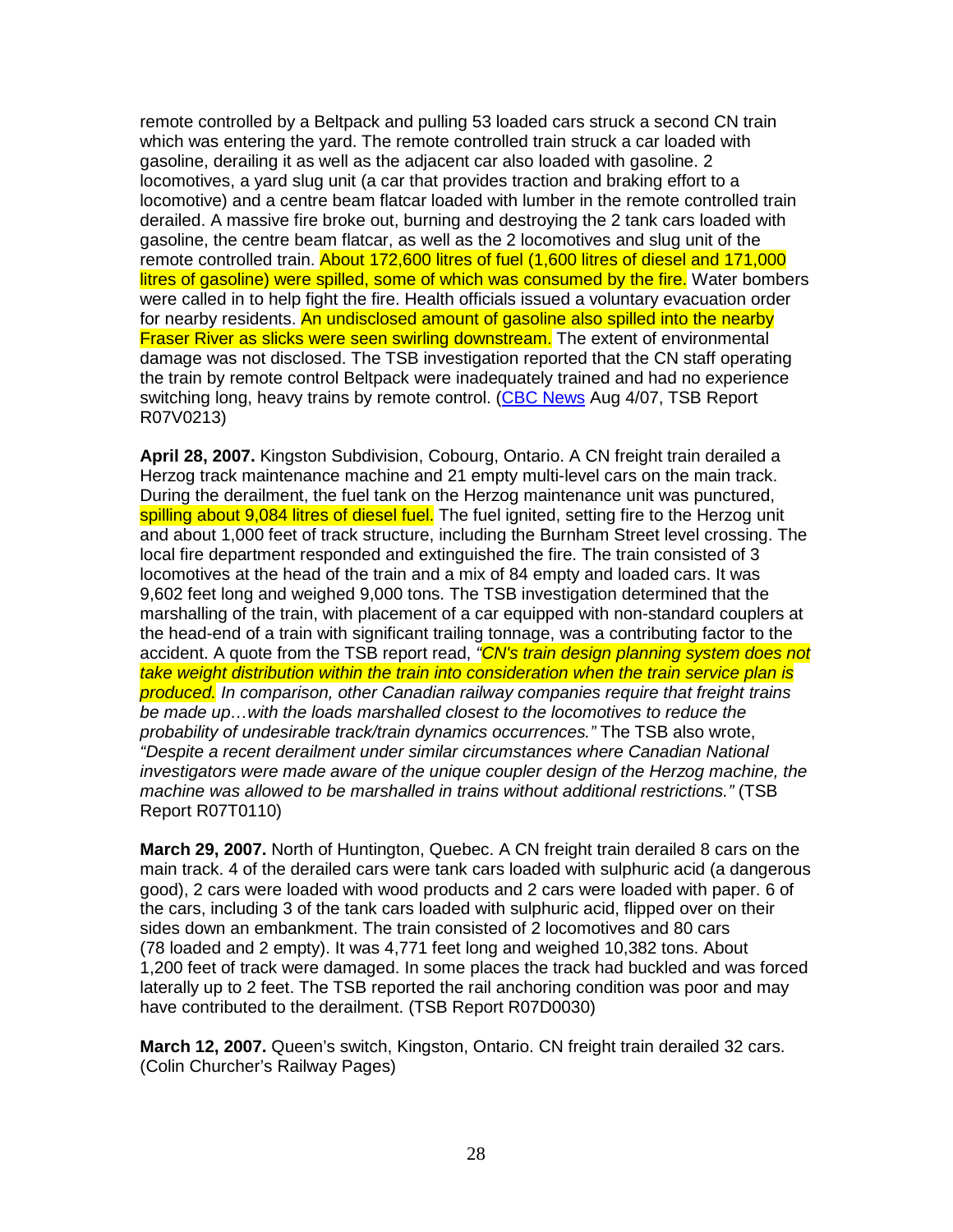**March 7, 2007.** Chicago, Illinois. The crew of a CN train left 2 locomotives, which had only air brakes applied, on a grade at CN's Lumber Street interchange. The 2 uncontrolled and unmanned locomotives rolled about 1,789 feet along CN's track and onto Amtrack's track where they collided with the lead locomotive of a standing Northern Illinois Regional Commuter Railroad (Metra) train. About 55 passengers were aboard the eighth Metra passenger car at the time of the collision. The other 7 passenger cars were empty. **7 passengers and the Metra engineer and assistant conductor were transported** to area hospitals with minor injuries. The total property damage was estimated to be \$75,766. The NTSB determined the probable cause of the collision was the failure of the CN engineer and conductor to properly secure the CN locomotives before leaving them unattended. (NTSB Report RAB-07-04)

**March 3, 2007.** Napadogan Subdivision, Juniper, New Brunswick. A CN freight train derailed 18 cars, including 3 dangerous goods tank cars (liquefied petroleum gas residue) on the main track. The derailed equipment consisted of 12 empty covered hopper cars, 2 tank cars that contained non-dangerous goods residue, and 3 tank cars which contained liquefied petroleum gas residue. They had detached from the train and piled up on either side of the main track. 10 of the cars were destroyed. The 3 liquefied petroleum gas tank cars experienced some jacket damage. Rail car wheel sets were strewn about the derailment site. There were more than 50 broken rails in the 14 miles between Juniper and the accident site. Damaged infrastructure included 2 switches, a hot box detector and its associated bungalow, a private crossing for a logging road, as well as 14 miles of track. The train consisted of 3 locomotives and 100 cars (42 loaded, 49 empty, and 9 with residues), weighed 7,600 tons, and was 6,850 feet long. The TSB reported the train derailed following the fracture of a wheel caused by the improper functioning of the car's air brakes due to a stuck slide valve on the service portion. (TSB Report R07M0017)

**Feb 13, 2007.** Sprague Subdivision, Symington Yard, Winnipeg, Manitoba. A CN train remote controlled by a Beltpack was accidentally made to travel westward during a switching operation when the operator meant to send the train eastward. The remote controlled train sideswiped a second CN train that was outbound. 4 empty covered hopper cars from the remote controlled train derailed. A total of 9 cars were damaged. The first 2 derailed cars were on their side, the third car came to rest at a 45° angle and the fourth derailed car remained upright. On the outbound train, 3 covered hopper cars loaded with grain and 1 empty covered hopper car were damaged. As well, a stationary empty auto rack car, which was stored on an adjacent track, was damaged. The TSB warned that greater care was required by CN operators who control trains in rail yards with remote controls. In this particular case, the operator was sitting in a motor vehicle that was travelling away from the train which made it very difficult to visually monitor the train he was operating by remote control. (TSB Report R07W0042).

**Feb 12, 2007.** Drummondville Subdivision, near Drummondville, Quebec. 8 of 105 cars in a CN freight train derailed when a knuckle on the  $75<sup>th</sup>$  car broke. 1 of the derailed cars was a tank car with aviation fuel residue. About 850 feet of track were damaged. The train was pulled by 5 locomotives all located at the front end of the train, was 7,006 feet long and weighed 10,815 tons. The TSB investigation determined that the improperly assembled train (empty cars ahead of loaded cars) contributed to the derailment. CN and others have been realizing significant cost savings by increasing the length and weight of their trains, and by improperly assembling them, but at the same time this practice is compromising safety. (TSB Report R07D0009)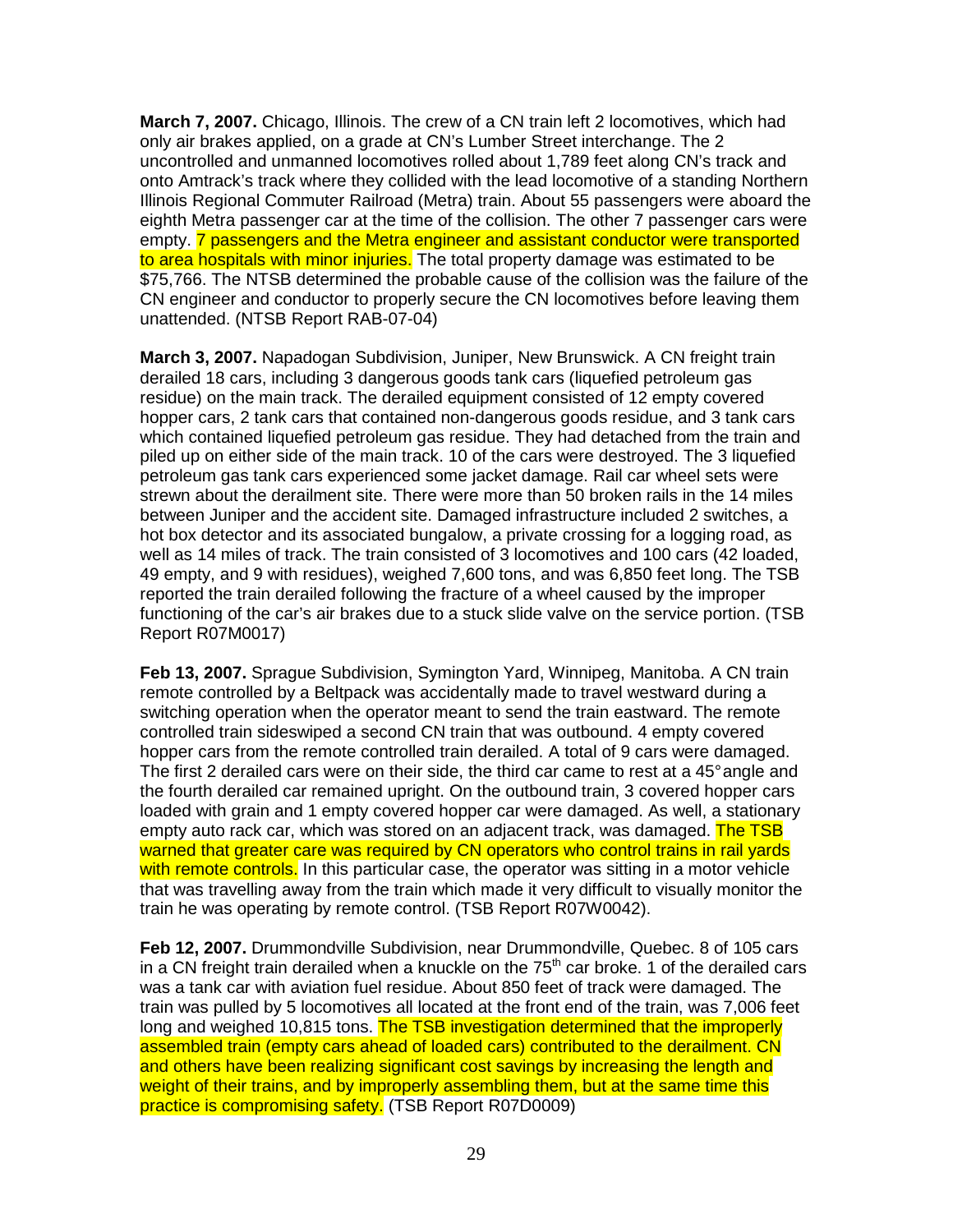**Jan 7, 2007.** Montmagny Subdivision, Montmagny, Quebec. A CN freight train derailed 24 cars (19 loaded and 5 empty) on the main track. 4 of the derailed tank cars contained sulphuric acid, a dangerous good. 1 of these cars was damaged which created a risk because it was located on a bridge over a river. The rest of the derailed cars included: 3 tank cars loaded with non-dangerous liquids, 4 centre beam flat cars, 2 automobile carriers, and 11 covered hopper cars. These cars were derailed in an accordion pattern across the main track, the station platform, and into the street behind the station. A workshop trailer owned by CN was destroyed, and the Via Rail station building and 2 inhabited houses were damaged. About 600 feet of track, a main-track turnout, numerous switch parts, the deck and the west span of the bridge over the Rivière du Sud were also damaged. The train consisted of 3 locomotives and 122 cars (72 loaded and 50 empty), weighed 10,587 tons and was 8,384 feet long. The TSB reported that the train derailed when a switch point rail broke under the train. The TSB also suggested that, considering all the derailments in Canada, perhaps there is a need for tracks to be maintained at a level higher than that required by the Railway Track Safety Rules. (TSB Report R07Q0001)

**Nov 11, 2006.** Kingston Subdivision, Moira, Ontario. A spike puller operator on contract to CN was fatally injured while attempting to perform repairs to his Nordco Grabber Model A Spike Puller. The accident occurred when the right side joystick controller of the spike puller was inadvertently activated, causing the right-hand roller frame assembly to drop rapidly onto the machine operator underneath the machine. (TSB Report R06T0281)

**Aug 27, 2006.** Lac-Saint-Jean Subdivision, Chambord, Quebec. A CN freight train derailed 12 cars, 5 loaded and 7 empty, on the main track. The derailed equipment consisted of 4 gondola cars loaded with wood chips, 1 tank car loaded with a flammable liquid, 4 empty box cars, and 3 empty gondola cars. About 1,400 feet of track were damaged. The train consisted of 2 locomotives and 93 cars (20 loaded, 73 empty), weighed 4,980 tons and was 6,140 feet long. The TSB reported that the derailment was caused by wheel lift on a loaded wood chip car negotiating a curve in the track. As the car ran derailed, it damaged the track, leading to the derailment of 11 other cars. The TSB also reported on asymmetrical loading of car contents as a contributing factor. (TSB Report R06Q0096)

**July 14, 2006.** Oakville Subdivision, Mimico, Ontario. A CN freight train derailed 7 cars on the main track as it was passing over a switch. Derailed equipment fouled the 3 main tracks. The train derailed at a track buckle in an area of track that had undergone recent upgrades in the form of a new turnout installation and track resurfacing. In addition to the buckled track and damaged turnout, about 650 feet of the 3 main-line tracks were damaged during the derailment. The TSB attributed the derailment to track buckling caused by inadequate rail anchoring. (TSB Report R06T0153)

**June 29, 2006.** Lillooet Subdivision, near Lillooet, British Columbia. A CN freight train consisting of 1 locomotive and 1 car loaded with lumber derailed after losing control while descending a steep grade near Lillooet. When the crew realized the train was in a runaway situation, the conductor decoupled the loaded lumber car from the locomotive, climbed onto the car and began to make his way over the lumber to apply the hand brake located on the other end of the car. With the connection between the locomotive and the car severed, the 2 began to separate. Having separated from the locomotive by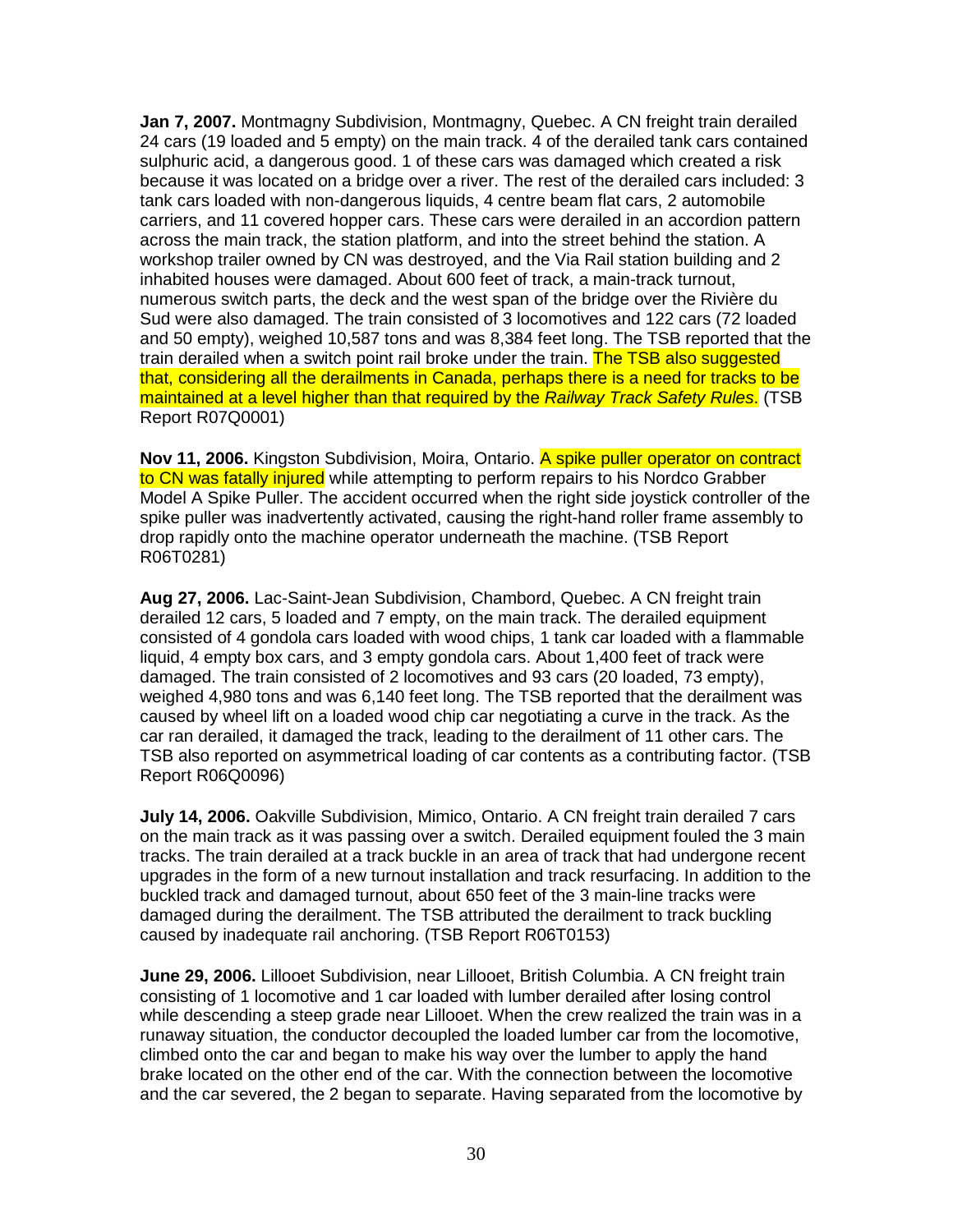about 200 feet, the car derailed to the outside of a curve. The conductor was thrown from the derailing car and was killed. The lumber car came to rest about 1,000 feet below the rail right-of-way. The locomotive continued to accelerate. At a curve in the track, the locomotive derailed and slid about 800 feet down the mountain. The trainman was thrown from the locomotive and sustained fatal injuries. The locomotive engineer was thrown off and sustained serious injuries. The locomotive came to rest about 800 feet below the rail right-of-way. The TSB report contained many criticisms of CN and many recommendations to improve the safety of train travel in steep mountainous terrain. Brake shoe friction fade on the lumber car may well have contributed to the derailment. The TSB expressed concern that Transport Canada and CN had not followed the lead by the Association of American Railroads in improving brake shoe design for heavier cars, and that heavier cars in Canada will continue to be operated using brake shoes designed to an older specification. CN employees had also previously raised concerns about the use of non-Dynamic Brake-equipped locomotives in steep mountainous territory such as Lillooet, but these concerns were not relayed to CN management. The TSB criticized CN for the failure of its safety management system to identify and mitigate risks in steep mountainous terrain and recommended that Transport Canada require CN to do so. Many local residents and ex-B.C. Rail employees criticized CN for not becoming better prepared for the added risks of rail travel in mountainous terrain when they bought B.C. Rail in 2004. (TSB Report R06V0136, several other sources)

**June 4, 2006.** Joliette Subdivision, Charette, Quebec. A CN freight train derailed 14 cars (10 loaded and 4 empty) on the main track, including 7 cars loaded with dangerous goods, while exiting a bridge. The dangerous goods cars included 2 cars loaded with gasoline, 3 cars loaded with fuel oil and 2 cars loaded with sulphuric acid. About 233,000 litres of hydrocarbons spilled from 3 tank cars and about 160,000 litres flowed down the river valley and into the Rivière du Loup right next to the derailment. Local fire and police departments; Environment Canada; the Canadian Forest Service; and Quebec Sustainable Development, Environment and Parks responded to the accident. Containment barriers were constructed in an attempt to slow the flow of the remaining hydrocarbons into the river. Skimmers and booms were installed on the Rivière du Loup in an attempt to collect hydrocarbons near the derailment site and downstream near the St. Lawrence River. Because the first responders arrived after most of the hydrocarbons had entered into the Rivière du Loup, only about 73,000 of the 233,000 litres of hydrocarbons were recovered. Spilled liquids continued being collected through the following winter months. The spill negatively impacted the bird and fish life along the Rivière du Loup. The train consisted of 3 locomotives and 142 cars; it was 6,760 feet long and weighed 12,290 tons. The TSB reported that rotting and otherwise deteriorating track ties and a lack of rail anchors were major contributors to the derailment and spill. (TSB Report R06Q0054)

**May 21, 2006.** Kamloops Yard, Kamloops, British Columbia. A CN train involved in a switching operation in the yard collided with an unoccupied Rocky Mountaineer Vacations (RMV) passenger train moving into the yard. 4 passenger cars derailed and the CN locomotive was heavily damaged. The CN train was 2,600 feet long, weighed 3,952 tons and consisted of 2 locomotives pulling 28 loaded and 13 empty cars. The TSB reported that the speed of the CN train and distance to the RMV train, along with the weight and lack of braking power on the trailing cars, resulted in the CN train being unable to stop before colliding with the RMV train. Although the CN train did not exceed 15 mph, the movement was unable to stop within one-half the range of vision of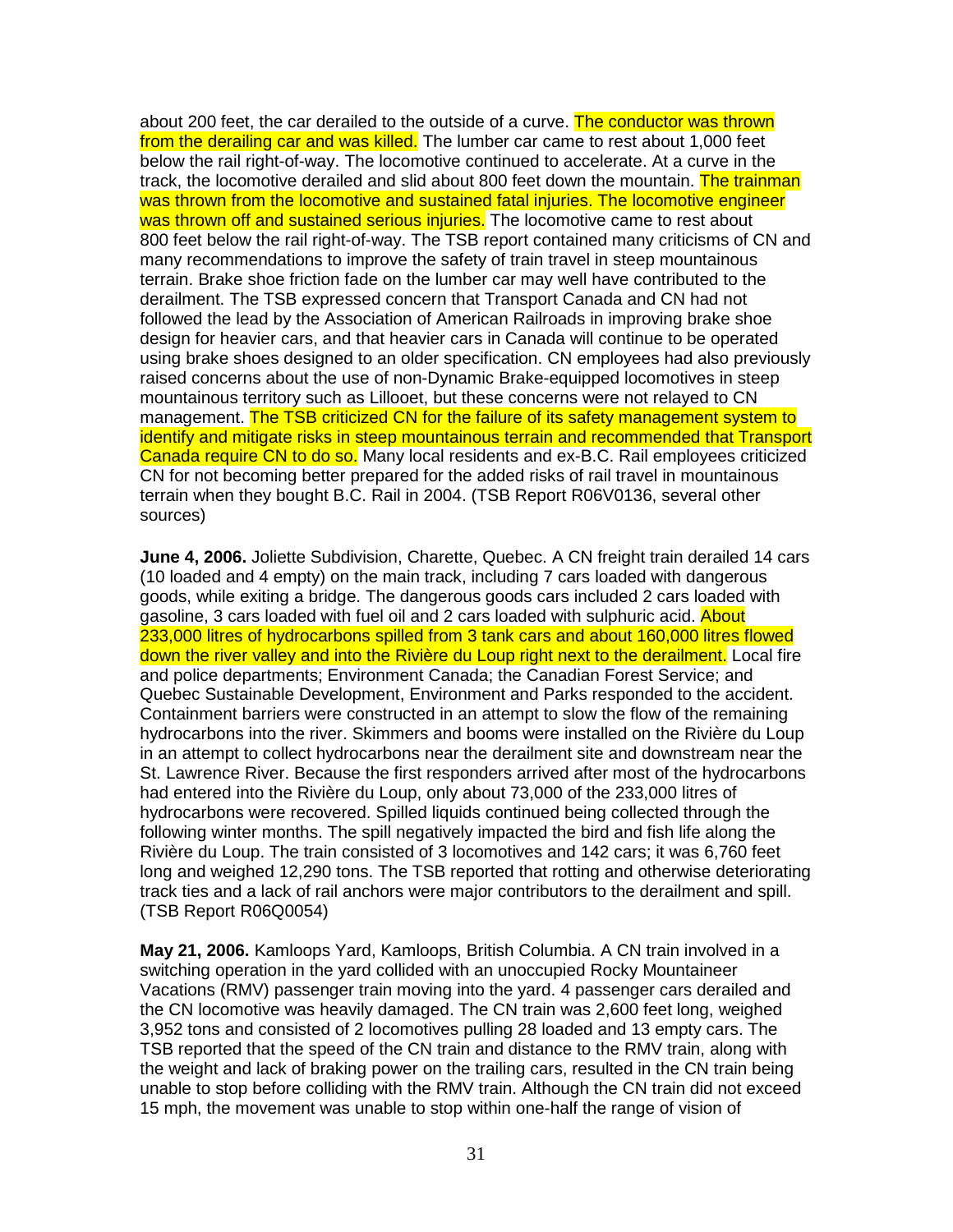equipment as required by Canadian Rail Operating Rule 105. Communications between the rail traffic coordinator and train crews and between the 2 crews involved were inadequate to assist the crews in identifying each other's whereabouts. (TSB Report R06V0111)

**May 15, 2006.** Lac-Saint-Jean Subdivision, near Lac Bouchette, Quebec. A CN freight train derailed 18 cars (16 loaded, 2 empty) at a curve on the main track. The train consisted of 3 locomotives and 75 cars (72 loaded, 3 empty), weighed 8,780 tons and was 4,750 feet long. The TSB reported that the design and loading of the first 3 derailed cars contributed to the derailment and speculated that there must have been a warp in the track. (TSB Report R06Q0046)

**Aug 5, 2005.** Squamish Subdivision, north of Squamish, British Columbia. 9 CN Rail cars (1 loaded and 8 empty) flipped off the tracks, **spilling 40,000 litres of toxic caustic** soda (sodium hydroxide) into the Cheakamus River. The chemical compound stripped the river of oxygen and had a devastating impact on the river's fish population. All freeswimming fish occupying the river at the time of the spill were killed. More than 500,000 adult and young salmon, steelhead, trout and other fish species were killed. Fish died of suffocation from skin burns and gill haemorrhaging. British Columbia Environment staff said the spill decimated the river's fish population. Angling closures were issued on the Cheakamus and MamQuam rivers and a portion of the Squamish River in an attempt to help fish populations repopulate the sections impacted by the spill. Birds and mammals that relied on Cheakamus River salmon for food were also negatively impacted by the toxic spill. CN was assessed about \$200,000 for river clean up costs and was charged twice under the federal Fisheries Act and 3 times under the B.C. Environmental Management Act, which resulted in fines. The train consisted of 5 locomotives at the head of the train, 144 cars (3 loaded and 141 empty), and 2 locomotives behind the 101<sup>st</sup> car. It was 9,340 feet long and weighed 5,002 tons. The TSB blamed the derailment on human error, poor supervision, use of a too-long train and an improperly assembled train. (TSB Report R05V0141, Canada.com Aug 4/07, several other sources)

**Aug 3, 2005.** Edson Subdivision, Wabamun Lake, west of Edmonton, Alberta. 43 CN cars derailed along the shoreline of Wabamun Lake, spilling 1.3 million litres of heavy bunker C fuel oil that quickly spread across the lake. 100 Wabamun Lake residents blockaded the CN tracks for 5 hours to protest insufficient action by CN to contain or clean up the spill. Oil-slicked birds and other wildlife plus the oil-soaked lake shoreline became instant national news. 4 days later, CN revealed that 700,000 litres of Imperial Pole Treating Oil had also spilled into the lake. This hazardous chemical contained naphthalene and other polycyclic aromatic hydrocarbons that are highly toxic and linked to cancer. People who lived nearby were forced to evacuate their homes and cottages. Hundreds of oil-soaked birds died. Wabamun Lake is a popular angling lake, and fish were negatively impacted. CN spent an estimated \$28 million attempting to clean up the mess, with remaining costs covered by insurance. CN was forced into a compensation program for those whose properties were damaged. In May 2009, CN pleaded guilty to 3 charges, one under Alberta's Environmental Protection and Enhancement Act for failing to take all reasonable measures to contain and remedy the spill, one under the federal Fisheries Act, and a third under the federal Migratory Birds Convention Act. Fines issued by the court totaled \$1.4 million, which many Albertans did not think was sufficient, considering the magnitude of environmental damages, and considering it appeared that CN was more concerned about opening their track again than in containing and cleaning up the spilled dangerous goods. The train consisted of 3 locomotives, 117 loaded cars,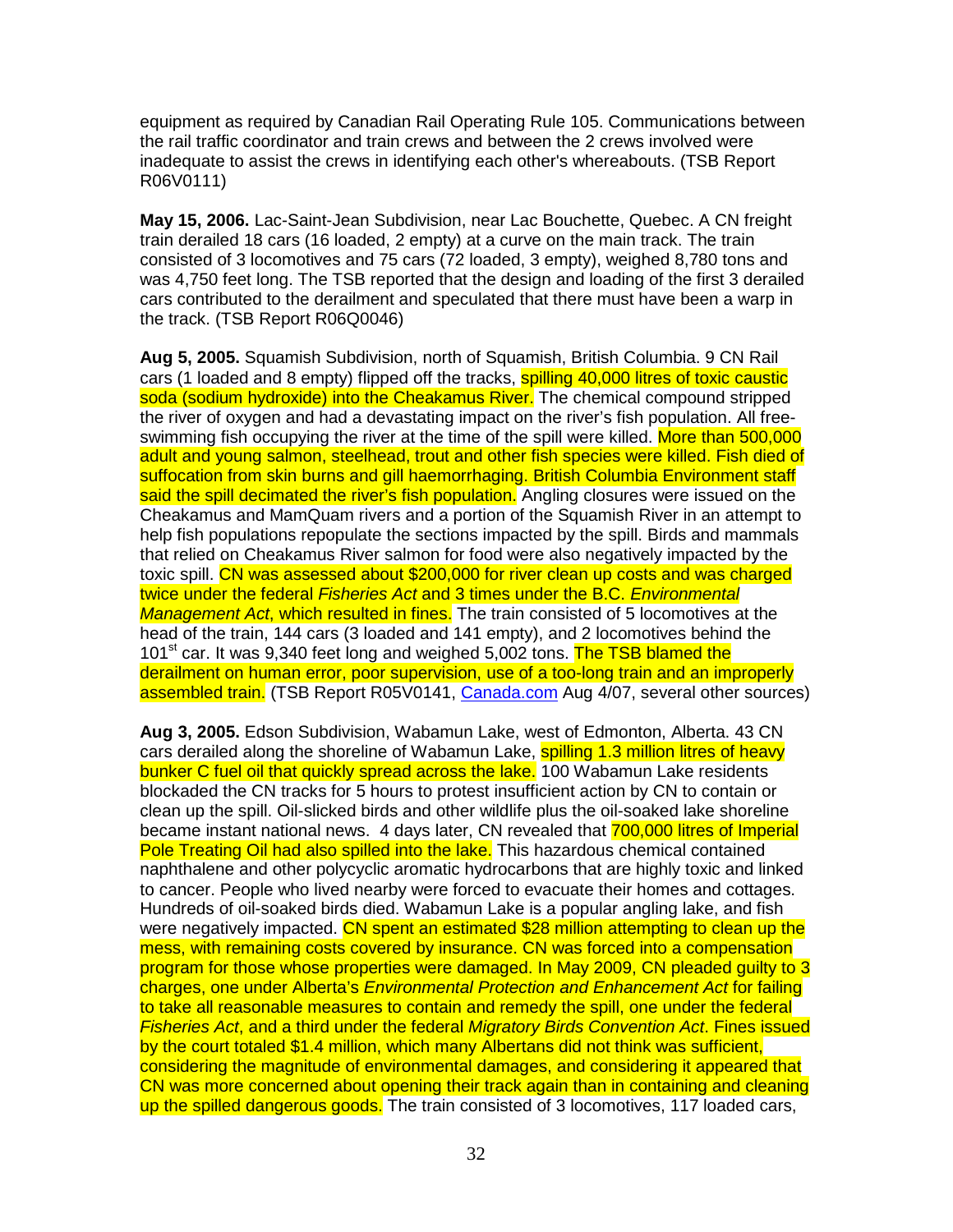13 residue cars, and 10 empty cars. It was 8,547 feet long and weighed 15,562 tons. The TSB reported that a defective rail caused the train to fall off the tracks. (Wikipedia, TSB Report R05E0059, several other sources)

**July 31, 2005.** Val-d'Or Subdivision, Val-d'Or, Quebec. A CN freight train derailed 9 cars on the main track. 7 of the derailed cars were bulkhead flat cars loaded with logs, and 2 were gondola cars loaded with copper concentrate. 7 of the derailed cars flipped over on their sides and all 9 derailed cars were damaged. 1 wye track was destroyed, and 450 feet of main and wye track were damaged. The train was powered by 2 locomotives, and was hauling 26 loaded cars, 10 empty cars and 19 residue cars. It was 2,940 feet in length and weighed 3,800 tons. The TSB reported the accident occurred when a 25 year-old roller bearing on one of the bulkhead flat cars that derailed overheated and seized. (TSB Report R05Q0033)

**July 13, 2005.** Three Hills Subdivision, Sarcee Yard, Calgary, Alberta. A CN freight train derailed 2 cars in the yard, which fouled a switch and resulted in the following loaded tank car being hit by 2 locomotives of another train that was operated by Beltpack remote control. The collision punctured the tank car, spilling about 106,800 litres of aviation fuel onto the ground. Diesel fuel also spilled from one of the remote controlled locomotives' punctured fuel tanks. The extent of environmental damage was not disclosed. The 2 remote controlled locomotives also derailed. There was extensive damage to the 2 derailed locomotives, the 2 derailed cars, and another empty gondola car. Crossover switches, connecting track and about 300 feet of the yard lead track were destroyed. Calgary police and fire services controlled the site and protected against a potential fire hazard. 4 nearby businesses were evacuated as a precaution. The TSB reported that an improperly assembled train with empty cars ahead of loaded cars contributed to the derailment. Because CN did not investigate nor report to the TSB a prior, similar derailment at the same location, an opportunity was lost to review and identify safety deficiencies. (TSB Report R05C0116)

**July 10, 2005.** CN Yazoo Subdivision, Anding, Mississippi. 2 CN freight trains collided head on. The collision resulted in the derailment of 6 locomotives and 17 cars. About 15,000 gallons of diesel fuel were spilled from the locomotives and resulted in a fire that burned for about 15 hours. 2 crew members were on each train; all 4 were killed. As a precaution, about 100 Anding residents were evacuated. 7 residue tank cars containing hazardous materials were among the cars that derailed. 5 of those cars contained propylene residue, 1 contained isopropylamine residue, and 1 contained carbamate pesticide residue. 1 or more of the propylene tank cars vented due to pressure buildup from the extreme heat of the diesel fuel fire. CN provided the following cost estimates: \$9.6 million for equipment (locomotives and cars); \$65,000 for track and signals; \$316,800 for lading and environmental cleanup; and \$300,000 for wreck clearing. Property damage associated with the accident totaled \$9,665,000. Clearing and environmental cleanup costs totaled \$616,800. The extent of environmental damage was not disclosed. The NTSB determined that the probable cause of the collision was the failure of the northbound train to stop at a red signal, possibly due to crew fatigue. Contributing to the accident was the absence of a positive train control system that would have stopped the northbound train before it exceeded its authorized limits. Also contributing to the accident was the lack of an alerter on the lead locomotive that may have prompted the crew to be more attentive to their operation of the train. (NTSB Report RAR-07-01)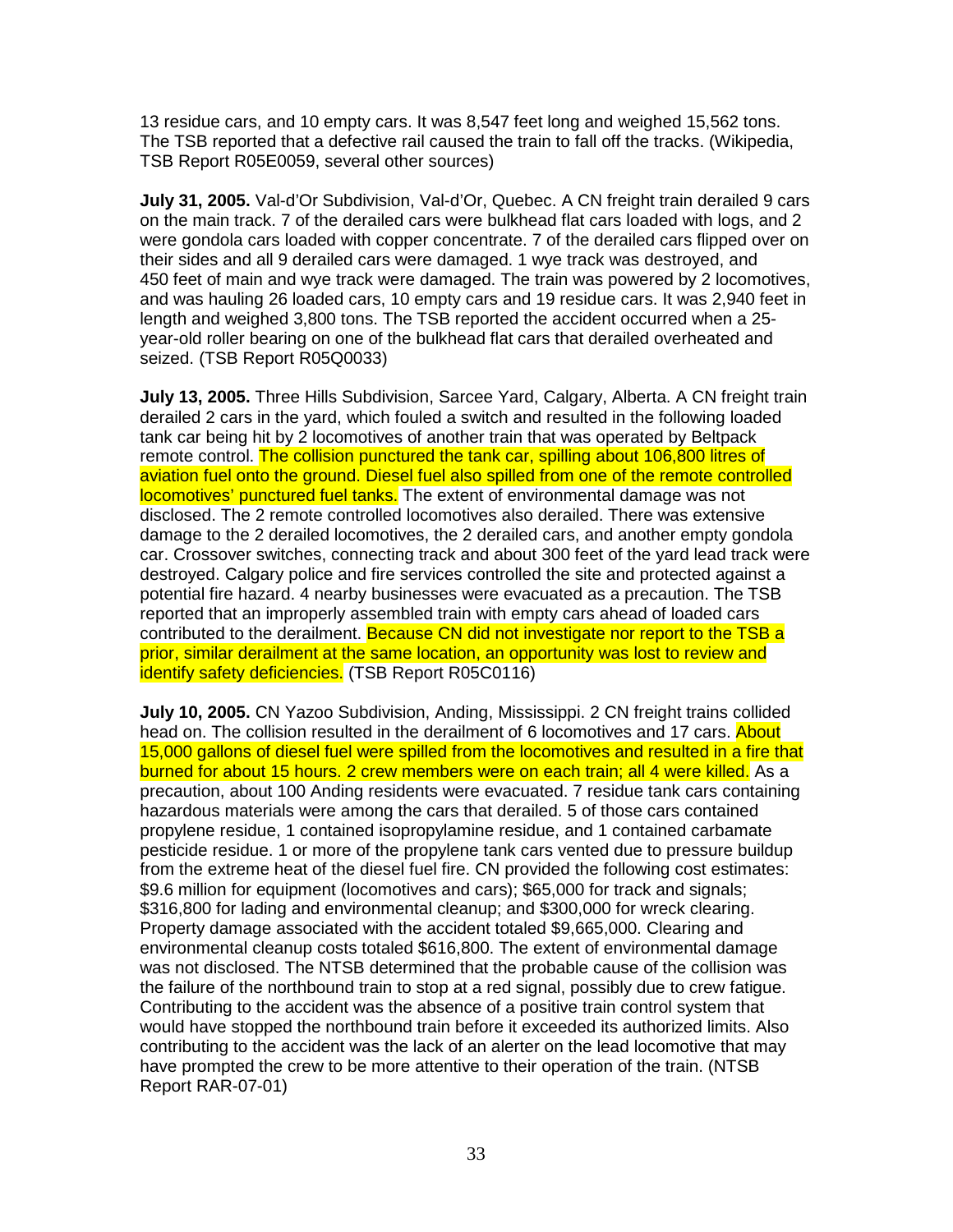**July 4, 2005.** Kingston Subdivision, Prescott, Ontario. A CN freight train derailed all 51 of its cars on the main track. All of the cars toppled over on their sides. All of the cars contained hydrocarbon residue. 2 cars spilled gasoline and released nitrogen vapours. All of the cars were damaged and about 2,000 feet of main track were destroyed. The train consisted of 2 locomotives and 51 cars; the first 17 cars contained fuel oil residue and the trailing 34 cars contained gasoline residue. The train was 3,180 feet long and weighed 2,240 tons. The TSB reported the derailment was caused when a track moved out of alignment. Another contributing factor was a buckled track resulting from laying the track in cold weather. (TSB Report R05H0013)

**April 6 2005.** Scotford Rail Yard, Fort Saskatchewan, Alberta. An undisclosed amount of hydrogen peroxide spilled out of an overturned car when 8 CN tank cars of a 98-car train derailed. Other CN derailments in the same rail yard include one August 18, 2010 and another one November 21, 2010. (Fort Saskatchewan Record April 8/05)

**Feb 23, 2005.** Drummondville Subdivision, near Saint-Cyrille, Quebec. A CN freight train derailed 29 cars on the main track. 28 cars were destroyed and 1 car was damaged. 1 tank car carrying propane caught fire and exploded, causing major damage to a mill adjacent to the railway right-of-way. Other tank cars carrying dangerous goods including chlorine also derailed. Because of the fire and dangerous goods in the other tank cars, the area within a 1-kilometre radius of the accident site was sealed off and about 20 people were evacuated. About 600 feet of track were destroyed and about 4,000 feet of track were damaged. The train was 5,935 feet long, weighed 6,898 tons and consisted of 2 locomotives, 44 loaded cars and 45 empty cars, including tank cars containing chlorine, propane and other flammable liquids. The TSB reported the derailment was caused by a defective rail car wheel that failed, and pointed out that CN does not have a wheel impact load detector (WILD) between Halifax and Quebec, increasing the risk of wheel failure in eastern Canada. (TSB Report R05Q0010)

**Jan 12, 2005.** Letellier Subdivision, Winnipeg, Manitoba. A CN freight train derailed 10 cars including a tank car containing liquefied petroleum gas and a tank car loaded with liquid calcium chloride that overturned and spilled an undisclosed amount of its contents. The extent of environmental damage was not disclosed. 2 derailed loaded hopper cars blocked a public crossing. About 400 feet of track were damaged. The train comprised 1 locomotive, 30 loaded cars, 11 empty cars and 1 residue tank car. It weighed 4,297 tons and was 2,598 feet long. Several homes and businesses were evacuated due to the risks associated with derailed tank cars carrying dangerous goods. The TSB reported several factors that contributed to the derailment including track spacing anomalies, track out of alignment, track warp defects and roller bearing adapters that likely failed in 1 of the derailed cars. (TSB Report R05W0014)

**Nov 12, 2004.** Montmagny Subdivision, Levis, Quebec. 10 multi-platform CN container cars derailed on the main track. The cars were damaged, and 2 switches and 500m of track were damaged. The train was made up of 3 locomotives and 39 multi-platform container cars (113 platforms in all). It was 7,500 feet long and weighed 6,200 tons. The TSB reported that wheel failure caused the derailment. (TSB Report R04Q0047)

**July 25, 2004.** Bala Subdivision, Burton, Ontario. A CN freight train derailed 13 multiplatform intermodal cars carrying 88 containers. Containers carrying dangerous goods including paint and paint thinners were heavily damaged with liquid product spilling from at least one of the containers. About 2,300 feet of track were destroyed. The train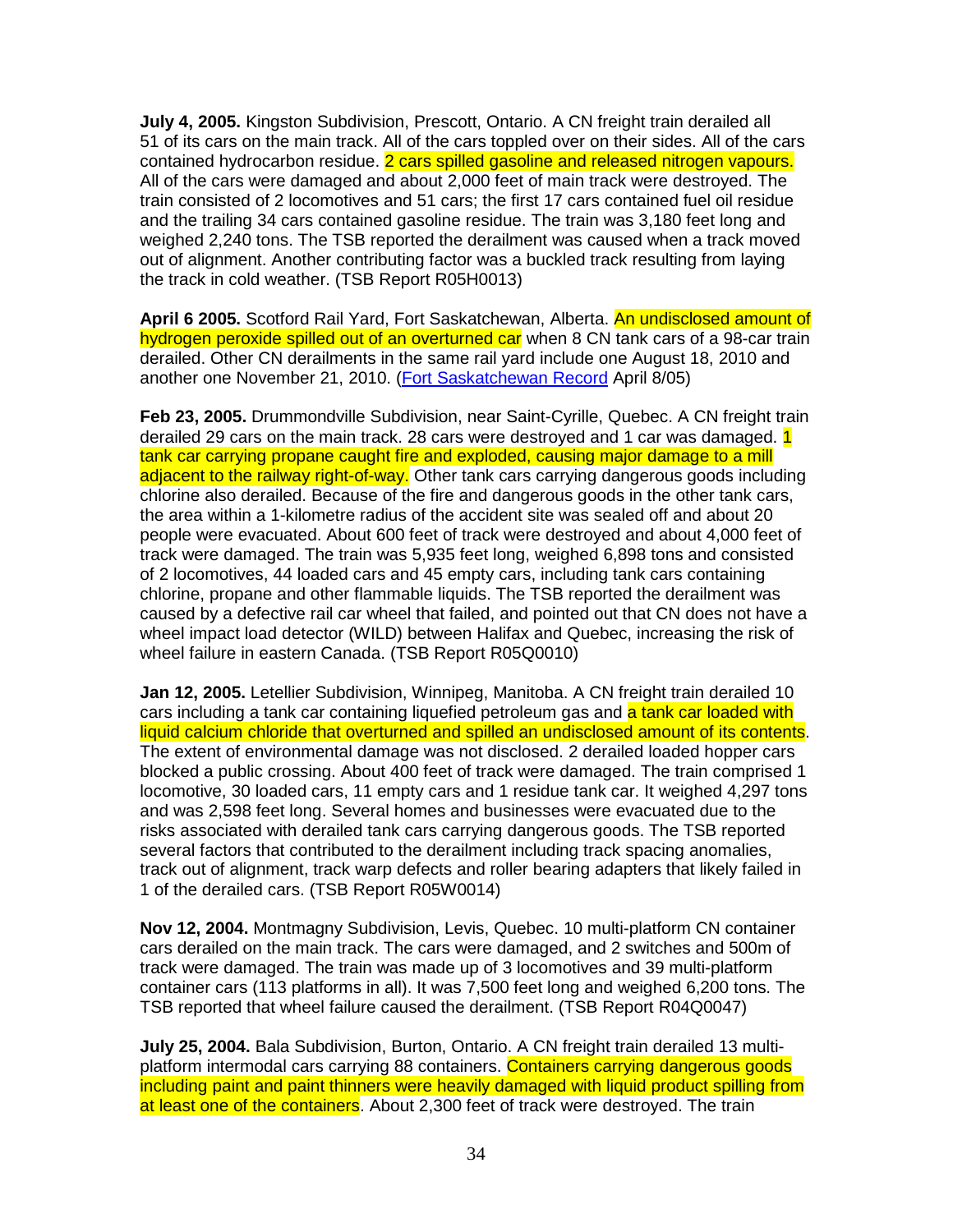consisted of 2 locomotives and 28 loaded intermodal cars. It was 5,919 feet long and weighed 5,750 tons. The TSB reported the following as contributing to the rail rollover that caused the derailment: car design, lacking rail lubrication, track fastening system, and track geometry. A local landowner whose property was damaged by the derailment was not contacted by CN. It took some time for CN to finally clean up the mess on the private land left by the derailment. (TSB Report R04T0161)

**March 17, 2004.** Lac-Saint-Jean Subdivision, Linton, Quebec. A CN train derailed 22 cars at a curve on the main track. 18 cars were destroyed, 4 cars were damaged, and about 140m of track were destroyed. The derailed cars slid down the Batiscan River bank. The train consisted of 4 locomotives and 66 cars, 56 loaded and 10 empty. It was 4,060 feet long and weighed 6,960 tons. A broken rail caused the initial derailment. (TSB Report R04Q0016)

**Feb 17, 2004.** Sprague Subdivision, Symington Yard, Winnipeg, Manitoba. A CN train operated by Beltpack remote control derailed 17 intermodal container car body platforms at a switch in the yard. The Beltpack remote control operator was controlling the train movement from inside a motor vehicle, which is routinely done at the Symington Yard. About 1,600 feet of track were damaged. The TSB reported the location of the Beltpack remote control operator inside a vehicle, well in advance of and facing away from the remote controlled train, left the train movement unmonitored and increased the severity of the derailment, which was initially caused by a switch malfunction. (TSB Report R04W0035)

**Feb 7, 2004.** Montmagny Subdivision, Montmagny, Quebec. A CN freight train derailed 27 cars on a bridge over the Du Sud River, including a pressurized tank car loaded with liquefied chlorine gas. All of the derailed cars were damaged beyond repair. About 1,500 feet of track and 2 public crossings were damaged. The entire timber deck of the bridge and the pedestrian walkway located on the north side were destroyed. 3 bridge spans were damaged beyond repair and required total replacement. The other 6 spans sustained major damage. The train was 5,489 feet long and weighed 9,102 tons. It consisted of 2 locomotives, 70 loaded and 24 empty. During the derailment cleanup and bridge repair work, traffic had to be rerouted on a temporary bypass track constructed over the river. The extent of environmental damage incurred by the derailment and subsequent repairs was not disclosed. The TSB reported that truck hunting (lateral oscillation of car between the tracks at high speeds) on one or more empty cars contributed to the derailment. The investigation was also confused by an inaccurate list of car positions within the train. (TSB Report R04Q0006)

**July 30, 2003.** Drummondville Subdivision, Villeroy, Quebec. A CN train derailed 32 intermodal platforms on the main track. 31 platforms were damaged, and 1 platform was destroyed. About 2,200 feet of track were destroyed, and another 1,900 feet were damaged by the derailment. The track underneath the last 30 derailed platforms was completely destroyed. In the zone of destruction, the majority of the ties were in poor condition, showing signs of water saturation and rot through half of their thickness. 2 farm crossings were destroyed and the third was seriously damaged. The train, an intermodal express freight train, was 9,973 feet long and weighed 9,310 tons. It consisted of 4 locomotives and 145 loaded intermodal platforms. Some of the cargo was dangerous goods. The TSB reported that the train derailed as a result of a track buckle while travelling above the speed limit over track on which maintenance work was being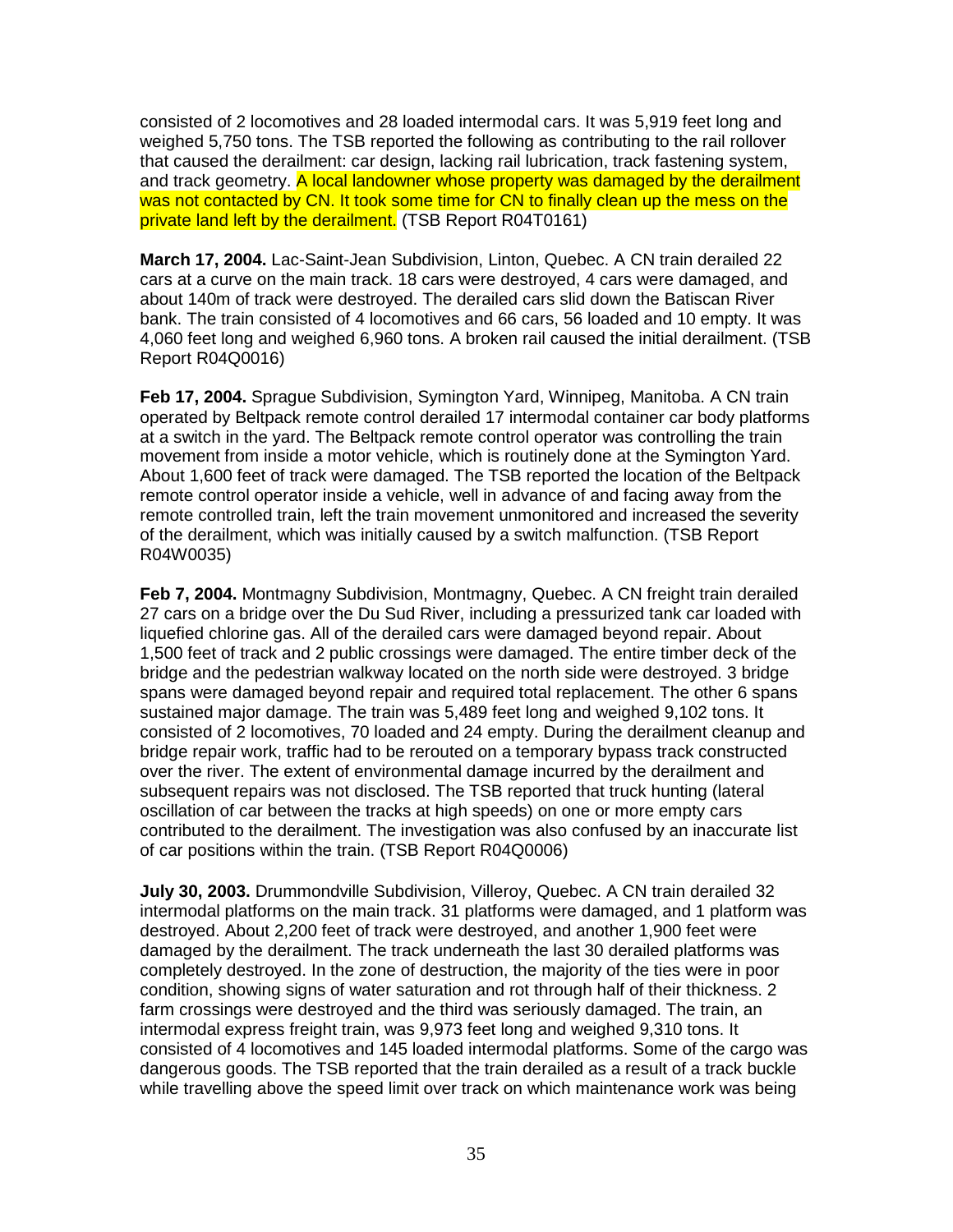performed. The TSB also criticized the operators for not following proper safety procedures or CN for not conducting proper safety training. (TSB Report R03Q0036)

**May 21, 2003.** Bala Subdivision, Gamebridge, Ontario. A CN train derailed 49 cars on the main track at a highway crossing. The derailed equipment included 21 tank cars loaded with sulphuric acid, 2 empty box cars, and 26 box cars loaded with paper. About 250 tons of sulphuric acid spilled from 3 tank cars. A small fire started. An underground fibre-optic cable was severed, disrupting service for 16 hours. Some 1,700 feet of track were destroyed. Highway 12 was closed in the vicinity of the derailment area for 5 days. Some 50 people were evacuated due to the toxic nature of the spilled sulphuric acid and to ease clean-up operations. 2 firefighters suffered minor fume inhalation, and a local citizen suffered acid burns to his feet. The extent of environmental damage was not disclosed. The train weighed 11,800 tons and was 5,889 feet long. It was hauling 103 loaded cars, 8 empty cars, and 1 residue car. The TSB reported track defects at the Highway 12 crossing and decreasing time set aside by management for proper inspection and routine maintenance. As well, the train had been improperly assembled with empty cars ahead of loaded cars. (TSB Report R03T0157)

**May 16, 2003.** Thompson, Manitoba. Several thousand hectares of land burned from a CN-caused wildfire. Suppression costs amounted to \$565,000. (Canadian Interagency Forest Fire Centre July 24/07)

**May 14, 2003.** Fraser Subdivision, McBride, British Columbia. A CN freight train derailed 2 locomotives and 5 cars loaded with lumber on a bridge on the main track. Once derailed, the locomotives toppled off the bridge, dropping about 25 feet into the gully below along the main river valley. A fire started and the bridge, the 2 locomotives, and the 5 cars and their contents were destroyed by fire. The 2 crew members, the locomotive engineer and the conductor, were fatally injured. Several acres of the surrounding terrain were damaged by the fire and by the ensuing clean-up operation. The extent of environmental damage was not disclosed. The train was 5,730 feet long, weighed 8,800 tons, and was powered by 2 locomotives. The train consisted of 85 freight cars: 68 loaded, 4 empty, and 13 residue tank cars. The complete destruction of the bridge and all its related components, the loss of the locomotive event recorder data, and lack of complete and comprehensive bridge maintenance and inspection records impeded the TSB investigation efforts. However, the TSB reported that the failure to identify the urgency and the severity of the deteriorating condition of the bridge was not recognized because of shortcomings in the inspection, assessment, planning, and maintenance process. (TSB Report R03V0083)

**May 12, 2003.** Drummondville Subdivision, Manseau, Quebec. A CN freight train derailed 17 platforms loaded with 34 containers at a curve on the main track. Most of the containers flipped over on their sides. 3 of the containers were carrying dangerous goods. There was damage to 1,000 feet of main track and 300 feet of siding track. The train was powered by 3 locomotives and consisted of 122 loaded cars. It weighed 5,190 tons and was 8,430 feet long. The TSB reported the derailment occurred when the car body on the platform of a loaded container car collapsed onto the main track, severely damaging the track structure, resulting in the complete loss of track gauge. The platform on the car collapsed due to fatigue at a high stress location where a weld was missing. There also was a discrepancy between the cars recorded as being in the train and the actual cars in the train. (TSB Report R03Q0022)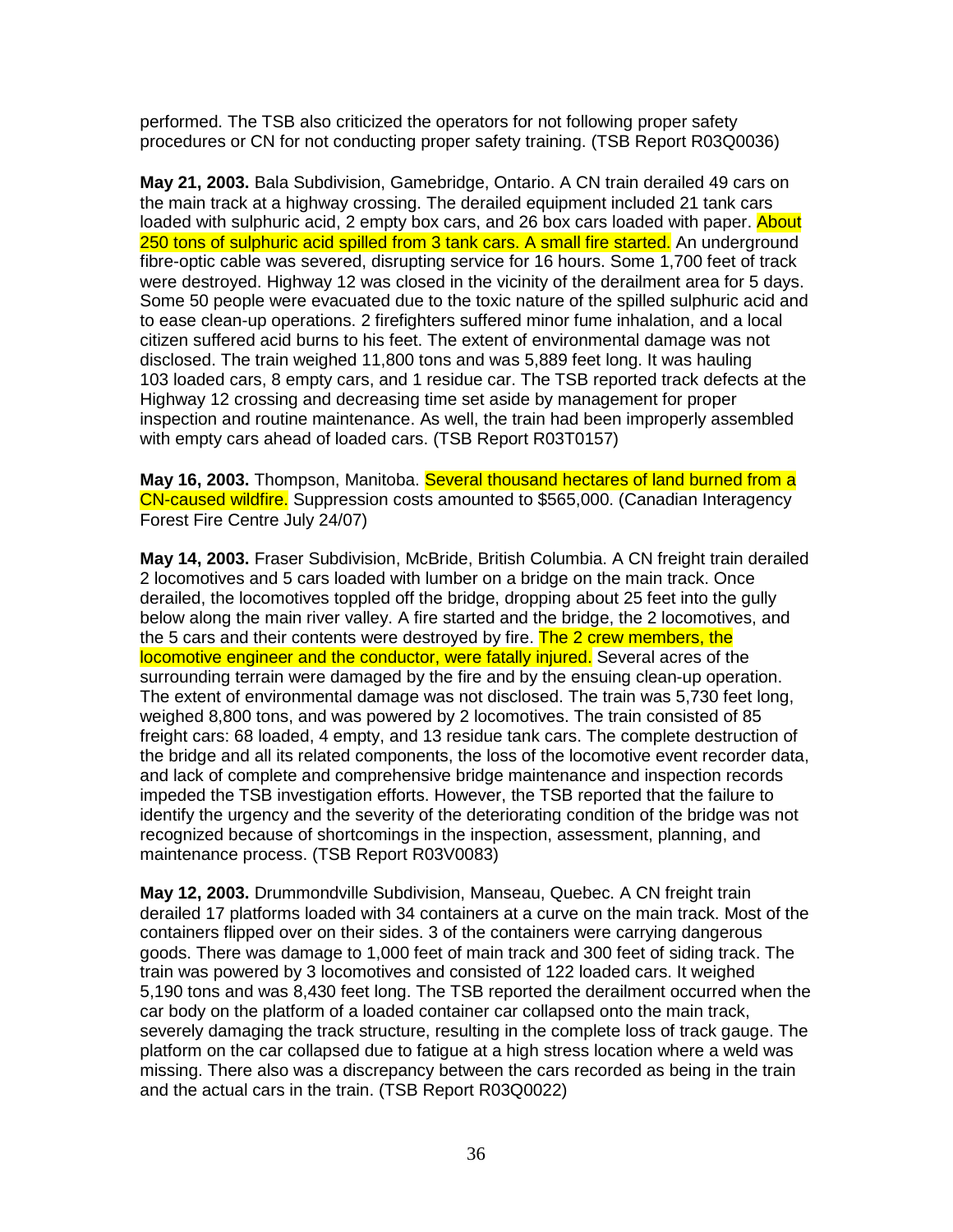**Feb 9, 2003.** Tamaroa, Illinois. A CN freight train derailed 22 of its 108 cars. 4 of the derailed cars spilled methanol, and the methanol from 2 of these cars fueled a fire. Other derailed cars contained phosphoric acid, hydrochloric acid, formaldehyde, and vinyl chloride. 2 cars containing hydrochloric acid, 1 car containing formaldehyde, and 1 car containing vinyl chloride also spilled product. About 850 residents were evacuated from the area within a 3-mile radius of the derailment, which included the entire village of Tamaroa. 1 contract employee was injured during cleanup activities. Damages to track, signals, and equipment, and clearing costs associated with the accident totaled \$1.9 million. CN was also forced to pay nearly \$1 million to about 800 residents and businesses for lost time, food spoilage and other expenses. The NTSB determined the probable cause of the derailment was an improper weld on a rail which progressed to rail failure. (NTSB Report RAR-05-01)

**Dec 20, 2002.** Cornwall, Ontario. 10 CN cars derailed. (Colin Churcher's Railway Pages)

**Oct 24, 2002.** Saint-Maurice Subdivision, Hibbard, Quebec. A CN train derailed 6 cars at a curve on the main track. All 6 derailed cars were damaged and 275m of track were destroyed. The derailed cars were loaded with copper ore, toppled over on their sides and slid down the bank almost falling into a lake. The extent of environmental damage was not disclosed, but based on a photo in the TSB investigation report, there was damage to the lake shoreline. The train comprised 3 locomotives and 109 cars, 34 loaded and 75 empty. It was 6,730 feet long and weighed 7,230 tons. The TSB reported a defective rail caused the derailment. (TSB Report R02D0113)

**Aug 13, 2002.** Bedford Subdivision, Milford, Nova Scotia. A CN train derailed 7 container platforms from the last 2 five-pack cars on the main track. About 2.85 miles of track were damaged. The train was 7,540 feet long and weighed 6,230 tons. The TSB reported that significant track buckle, in part resulting from higher-than-normal air temperatures, caused the tracks to move out of alignment and caused the derailment. (TSB Report R02M0050)

**July 22, 2002.** Montmagny Subdivision, Joffre Yard, Levis, Quebec. A CN train operated by remote control (Beltpack) in the yard derailed 52 cars. 51 tank cars, which contained fuel oil and gasoline residue, derailed and rolled over. An empty bulkhead flat car also derailed. 2 switches and about 3,600 feet of track were damaged. The TSB reported that heavy winds set some empty cars (without their brakes on) in motion which caused the initial derailment. (TSB Report R02Q0041)

**July 8, 2002.** Camrose Subdivision, near Camrose, Alberta. A CN freight train derailed 2 locomotives and 14 cars at a curve in the track. The train consisted of 5 locomotives, 146 loaded cars (some carrying dangerous goods), 6 empty cars, 2 residue tank cars, was 9,708 feet long and weighed 17,201 tons. The train was the longest and heaviest train the crew had ever operated on this subdivision. Derailed cars included 2 empty hopper cars right behind the locomotive, 1 empty flat car, 5 loaded intermodal flat cars, and 6 multi-platform intermodal cars. The last derailed car carried 2 containers carrying dangerous goods. The 2 derailed locomotives were damaged. All derailed cars and about 860 feet of track were destroyed. The TSB reported the primary cause of the derailment was an improperly assembled train. The presence of the first locomotive without alignment control couplers behind the operating locomotives played a secondary role in this derailment. (TSB Report R02C0050)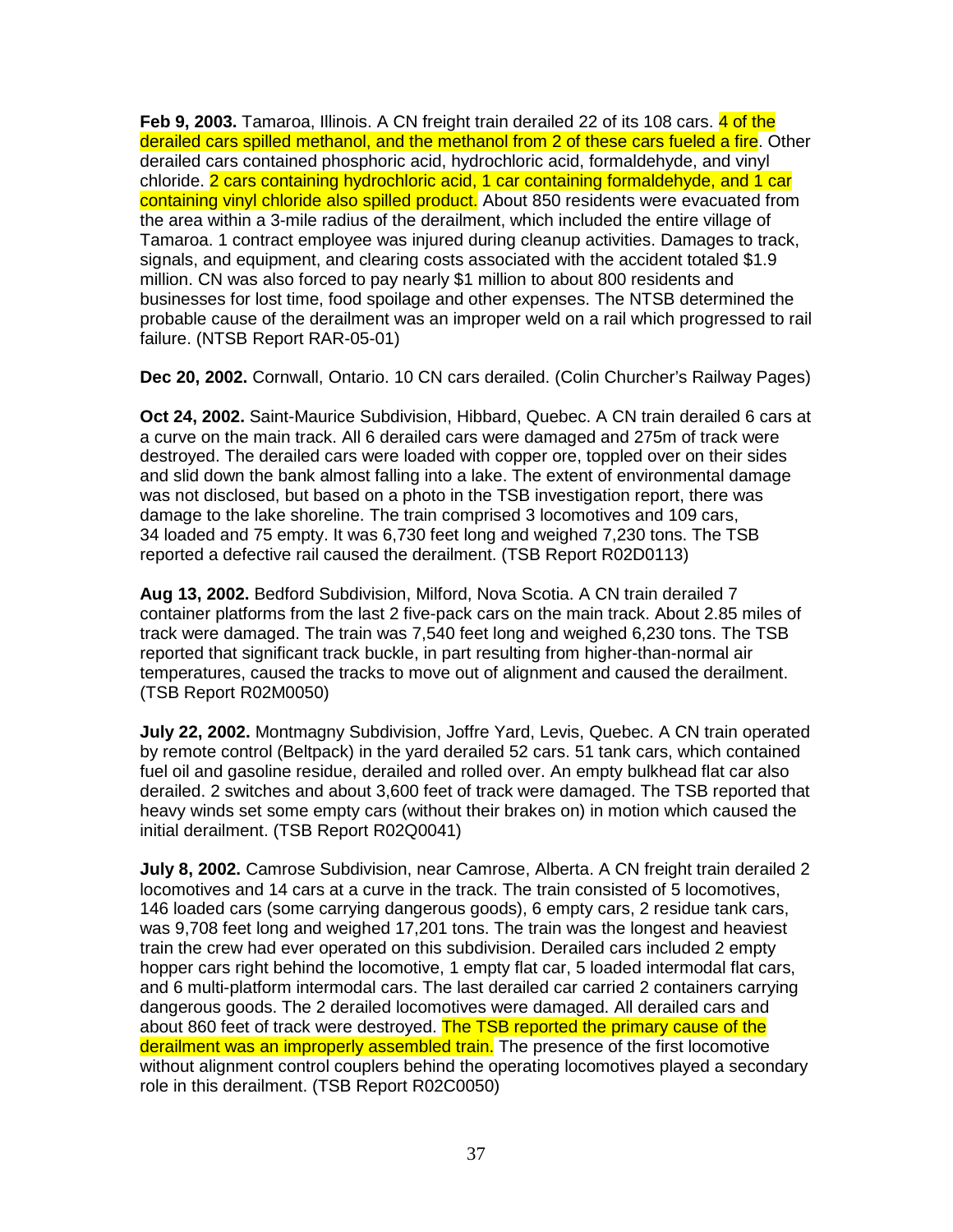**July 3, 2002.** Joliette Subdivision, L'Assomption, Quebec. A CN freight train derailed 14 cars at a curve on the main track. 9 of the derailed cars flipped over, fouling both sides of the main track and siding. Softwood lumber products were strewn over the right-ofway and the adjacent private property. About 1,830 feet of main track, 660 feet of siding track and a private crossing were destroyed. A 4-inch irrigation water main was severed, and about 150 trees and seedlings were destroyed or damaged in an adjacent nursery. The train consisted of 2 locomotives, 82 loaded, 9 empty and 2 residue cars. It was 5,570 feet long and weighed 10,390 tons. The TSB reported that the higher-than-normal air temperatures buckled the track which caused the derailment. The Board pointed out that even though hot weather inspections were carried out, they were not sufficient to identify the potential for a track buckle. (TSB Report R02D0069)

**May 2, 2002.** Rivers Subdivision, near Firdale, Manitoba. A CN train derailed 2 locomotives and 21 freight cars after colliding with a loaded tractor-trailer at a public crossing. The derailed equipment included 5 tank cars carrying dangerous goods, 1 tank car carrying ethylene glycol and 12 hopper cars carrying plastic pellets. The dangerous goods products included benzene and hexene. During the derailment, 4 of the tank cars sustained multiple punctures and spilled their products which ignited and a large fire engulfed the derailed cars, burning for 2<sup>1/2</sup> days. Water bombers were brought in to help fight the fire. A fibre-optic cable was severed and the Trans-Canada Highway had to be closed. 17 of the derailed cars were destroyed. About 700 feet of the south rail, 450 feet of the north rail, and many of the ties near the public crossing were destroyed. A total of 156 people were evacuated from within a 4-mile radius of the derailment for 2 days. About 13,000 tonnes of impacted soil were excavated and removed for treatment. Water sampling conducted about 1, 2 and 3 months following the spill determined that the groundwater had been contaminated with hydrocarbons. The extent of environmental and groundwater damage was not disclosed. (TSB Report R02W0063)

**April 26, 2002.** Redditt Subdivision, Winnipeg, Manitoba. 8 cars, including 3 box cars loaded with dangerous goods, derailed on the main track as a CN freight train departed Winnipeg. The train consisted of 3 locomotives and 85 cars (76 loaded and 9 empty), was 5,412 feet long, and weighed 9,363 tons. In addition to damaged cars, about 300 feet of track, a roadway underpass, and a fibre-optic system buried in the grade were damaged. 6 homes adjacent to the main track were evacuated. An improperly assembled train contributed to wheel lift on an empty flat car and subsequent derailment. (TSB Report R02W0060)

**Feb 15, 2002.** Dartmouth Subdivision, Dartmouth, Nova Scotia. A CN train derailed 5 cars in the yard, blocking a private crossing to an electrical shop. 3 of the derailed cars were tank cars loaded with liquefied petroleum gas, and the other 2 cars were flat cars loaded with vehicles. 2 derailed tank cars contained propane and 1 derailed tank car contained butane. 1 of the tank cars loaded with propane flipped over on its side as did 1 of the flat cars. The train consisted of 2 locomotives and 15 loaded cars. It was 925 feet long and weighed 1,200 tons. About 300 feet of track were damaged, and the private crossing required repairs. About 800 Dartmouth residents were evacuated from their homes, and the Angus L. MacDonald suspension bridge, one of the 2 major bridges connecting Dartmouth and Halifax, was closed for 12 hours. The TSB reported that deteriorating rail ties contributed to the derailment. (TSB Report R02M0007)

**Nov 15, 2001.** Holly Subdivision, Clarkson, Michigan. 2 CN/Illinois Central Railway trains collided at a switch at the Andersonville Siding. One of the trains missed a red stop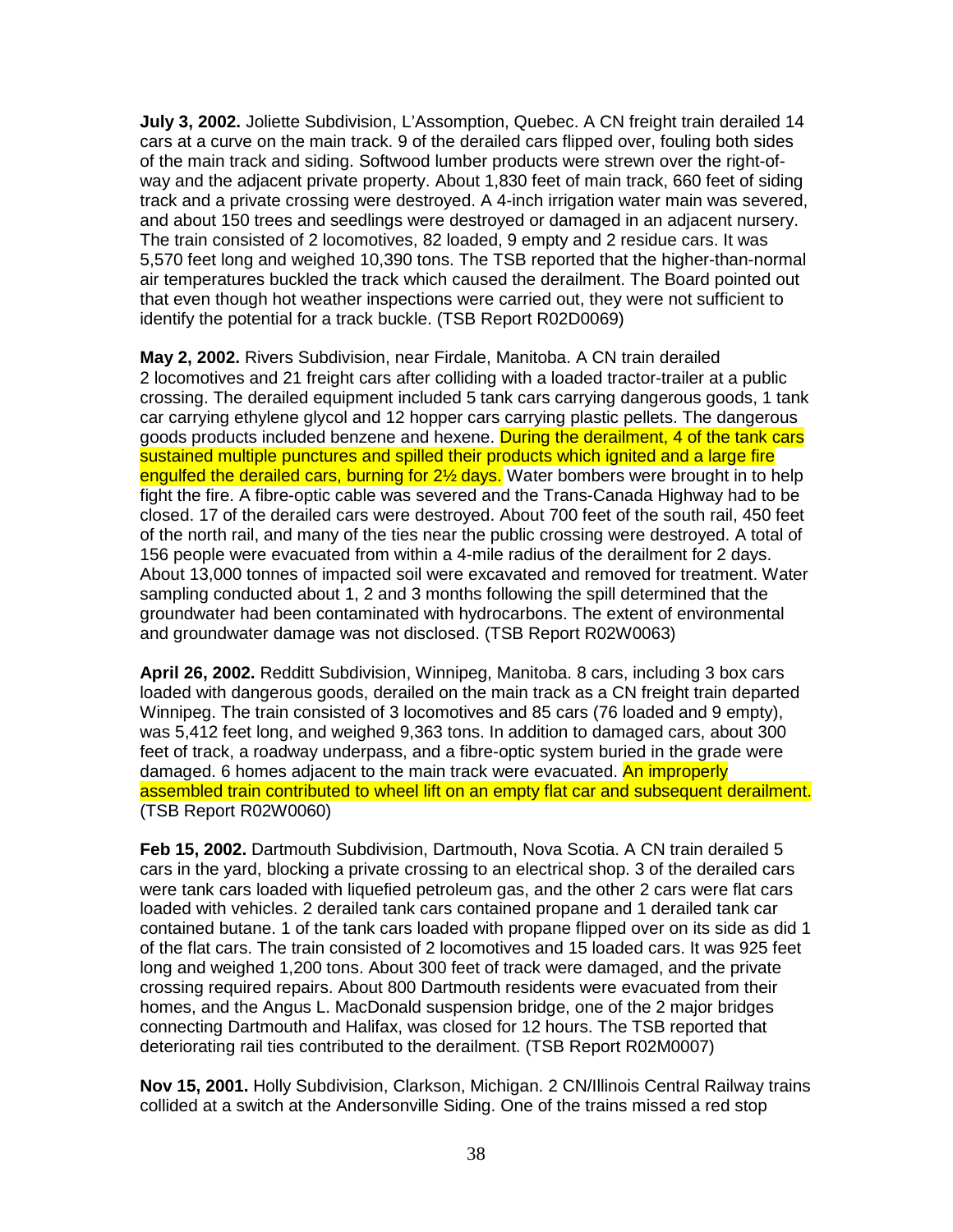signal as it entered the main track and hit the other train on the main track. Both crew members of the train that was hit were killed; the 2 crew members of the other train were seriously injured. The total cost of the accident was about \$1.4 million. The NTSB determined the probable cause of the collision was fatigue by the crew whose train hit the other, and the same train was also traveling above the speed limit. (NTSB Report RAR-02-04)

**Oct 6, 2001.** Napadogan Subdivision, Drummond, New Brunswick. A CN freight train derailed 15 cars after striking an automobile at a farm crossing. 7 of the derailed cars were tank cars carrying liquefied petroleum gas. One of the tank cars suffered damages and **spilled butane**, resulting in undisclosed environmental damage. The train consisted of 3 locomotives at the head of the train, 130 cars (78 loaded and 52 empty), was 8,700 feet long and weighed 10,000 tons. 9 cars and about 1,000 feet of track were destroyed. The TSB investigation determined that an undesired emergency brake application occurred when the train struck the automobile, resulting in rail rollover and the derailment. (TSB Report R01M0061)

**Sept 24, 2001.** Bala Subdivision, Richmond Hill, Ontario. A CN freight train derailed 21 cars on the main track. The running gear on all the derailed cars was damaged. The general merchandise train, powered by 2 locomotives, was hauling 40 loaded cars and 20 empty cars. It was 3,000 feet long and weighed 5,100 tons. The TSB reported that a heavy bulkhead door on one of the cars had opened, swung out, contacted the side of a train passing on an adjacent track and fell onto the track, causing the derailment. The Board indicated the closing device on the bulkhead door was inadequate and should have been replaced. (TSB Report R01T0255)

**Aug 29, 2001.** Saint-Hyacinthe Subdivision, Montreal, Quebec. A CN train approaching the Turcot Yard in Montreal derailed 8 container cars at a curve in the track. 5 cars rolled down the railway embankment, and came to rest obstructing Butler Street. The train consisted of 2 locomotives and 86 cars (85 loaded and 1 empty). It was 5,900 feet long and weighed 5,200 tonnes. The TSB reported that a wheel of one of the cars climbed over a defective rail and caused the derailment. (TSB Report R01D0097)

**May 23, 2001.** Chisholm, Alberta. CN started one of the largest human-caused fires in Alberta's history that destroyed 116,000 hectares of forest plus 10 homes, a trapper's cabin, 48 outbuildings and some vehicles primarily in the Hamlet of Chisholm. The environmental impacts were devastating – an undisclosed number of mammals, birds and other animals burned, and there was significant loss of wildlife habitat. The forest industry lost about 4.5 million  $m<sup>3</sup>$  of growing timber stock and over 6,300 ha of regenerated cutblocks. The Alberta government spent \$10 million fighting the fire with 514 firefighters and an abundance of equipment. CN eventually accepted responsibility for starting the fire by running locomotives in an inappropriate manner during a high fire hazard period. (Canada.com May 31/07, several other sources)

**April 12, 2001.** Bedford Subdivision, Stewiacke, Nova Scotia. A Via Rail passenger train consisting of 2 locomotives and 14 cars, travelling on CN main track from Halifax to Montreal, derailed at a manually operated main track switch in Stewiacke. A standard CN switch lock used to secure the switch in correct position had been tampered with. As a result of this tampering, the 2 locomotives and the first 2 cars continued on the main track, but the following cars took a diverging route onto an industrial track adjacent to the main track. 9 of the cars derailed and a farm supply building, as well as the industrial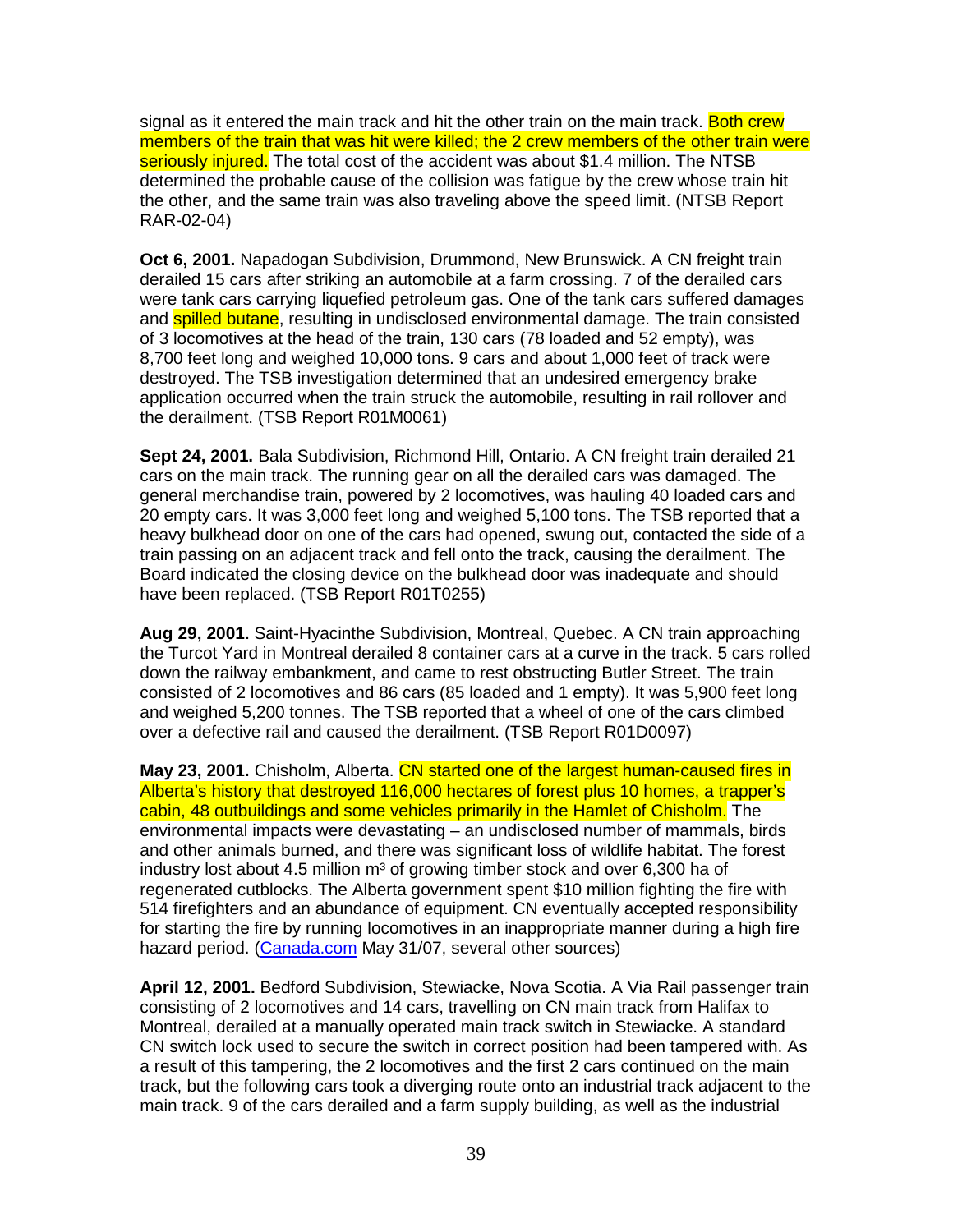track were destroyed. 750 feet of the main track and a main track turnout were extensively damaged. One of the derailed cars was destroyed and the rest were damaged. 4 occupants of the building escaped without injury prior to impact. There were 132 persons on board the train. 22 persons were transported to hospital by ground or air ambulance; 9 were seriously injured. (TSB Report R01M0024)

**Feb 15, 2001.** Drummondville Subdivision, Trudel, Quebec. A CN train derailed 25 cars on the main track. 24 cars were destroyed, and 1 car was damaged. A main-track switch, the signal system, 800 metres of track, and goods stored on the property of a construction material distributor were damaged. A signal bungalow as well as a communications tower belonging to CN were also destroyed. An underground fibre-optic cable was severed. The train was comprised of 3 locomotives and 93 covered hopper cars loaded with wheat. It was 6,043 feet long and weighed 12,158 tons. The TSB reported the train derailed as a result of a fatigue fracture in an axle on one of the cars that derailed. (TSB Report R01Q0010)

**Jan 16, 2001.** Kingston Subdivision, near Mallorytown, Ontario. A CN freight train derailed 26 cars on the main track including 2 tank cars loaded with propane. A public school was closed for a day as a precautionary measure. The train consisted of 2 locomotives at the head of the train, 149 cars (76 loaded and 73 empty), was 9.450 feet long and weighed 11,700 tons. The TSB investigation determined that improperly assembling the long train contributed to a wheel lift and the derailment. Confused communication between the locomotive engineer and the rail traffic controller also appeared to contribute to the derailment. (TSB Report R01T0006)

**Dec 11, 2000.** Kashabowie Subdivision, Shabaqua, Ontario. A CN freight train derailed 17 cars. The derailed cars included 2 loaded tank cars containing methanol, 1 that had flipped upside down and was damaged, spilling all of its contents, and the other which was leaking methanol from an unloading valve that had opened during the derailment. A total of about 100,000 litres of methanol spilled, most of which entered the Shebandowan River. Methanol is a colourless, flammable and poisonous liquid. Persons living close to the river, downstream, were cautioned not to consume water drawn from wells near the river. Water was not declared free of methanol by local health authorities for almost a month following the spill. The extent of environmental damage to the Shebandowan River's ecosystem was not disclosed. The other derailed cars included 5 loaded cars of grain, 7 empty flat cars and 3 empty box cars. The train comprised 3 locomotives, 59 loaded cars and 27 empty cars. It was 5,400 feet long and weighed 8,500 tons. The TSB reported that emergency brake pressure on a cracked defective rail caused the rail to fail, and resulted in the derailment. (TSB Report R00W0253)

**Dec 10, 2000.** Kingston Subdivision, Marysville, Ontario. A CN train derailed 2 cars in a curve on the main track. 1 of the derailed cars, a bulkhead flat car loaded with lumber, lost its load, blocking the adjacent north main track. The other derailed car was a residue tank car. The train comprised 2 locomotives, 51 loaded and 44 empty cars. It was 6,600 feet long and weighed 8,300 tons. The TSB reported that, in each track curve of the train's journey, the load of lumber shifted slightly laterally, causing the banding around the load of lumber to dig into the corners of the lumber, gradually lessening the degree of securement and allowing even greater movement as the trip progressed. Travelling in an unstable state, the lumber shifted at the curve near Marysville and the unbalanced load caused one or more wheels on the car to lift and derail, destabilizing the trailing tank car which also derailed. (TSB Report R00T0324)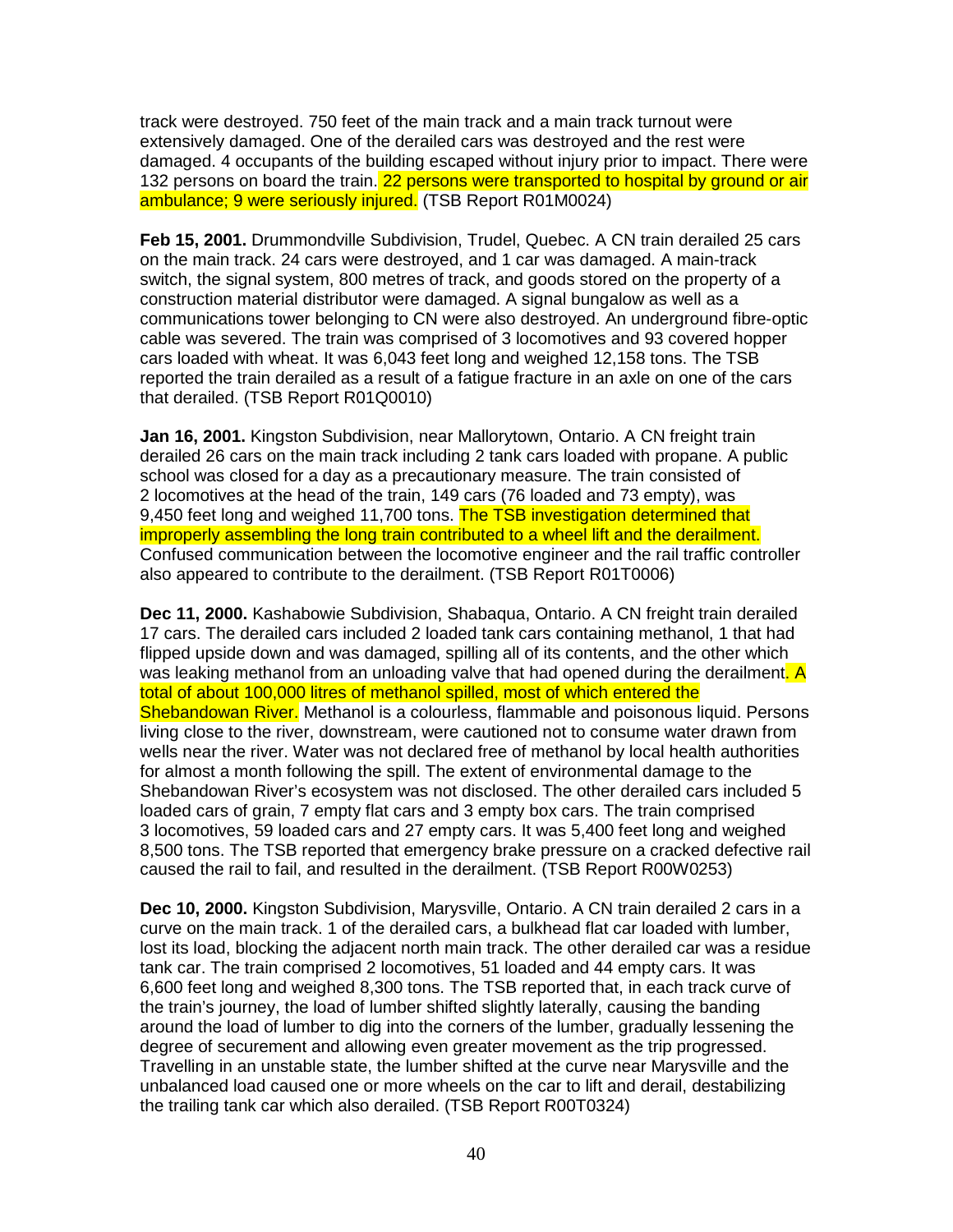**Dec 9, 2000.** Napadogan Subdivision, Blue Bell, New Brunswick. A CN freight train derailed 7 multi-platform double-stack container cars at a curve on the main track. 36 containers were spread over an area covering both sides of the main track for about  $\frac{1}{2}$ km. 11 of the containers were carrying bags of white asbestos (a hazardous material); 2 containers released product onto the right-of-way. A total of 660m of track structure was damaged. The train was powered by 4 locomotives, was 5,700 feet long and weighed 5,200 tons. The TSB reported the derailment occurred due to a rail failure at a curve in the track. (TSB Report R00M0044)

**May 22, 2000.** Saint-Maurice Subdivision, Cressman, Quebec. A CN train derailed 23 cars at a curve on the main track on a bridge over the Saint-Maurice River. Derailed cars included: 13 gondola cars loaded with wood chips, 2 cars loaded with paper, 1 empty hopper car, and 7 tank cars with gasoline residue. 3 of the tank cars with gasoline residue fell into the river. 2 tank cars were punctured, **spilling an undisclosed amount of** gasoline into the river. The extent of environmental damage was not disclosed. 400 feet of track were destroyed and 2 spans of the railway bridge across the river were heavily damaged. 22 of the derailed cars were damaged and 1 was destroyed. The train consisted of 3 locomotives and 159 cars, including 128 loaded cars, 19 empty cars and 12 tank cars with gasoline or heating oil residue. The train was 9,586 feet long and weighed 15,230 tons. The TSB reported that the derailment was caused by a defective rail in the track curve. (TSB Report R00Q0023)

**May 16, 2000.** Redditt Subdivision, White, Ontario. A CN freight train derailed 19 of its 136 cars along a curve in the main track. 4 of the derailed cars contained dangerous goods. The train consisted of 2 locomotives at the head of the train, 136 cars (51 loaded and 85 empty), was 8,800 feet long and weighed 9,440 tons. The TSB investigation determined that, during throttle reduction while in a curve, the train experienced a wheel climb derailment that was a result of a number of factors including *improperly* assembling the train. (TSB Report R00W0106)

**March 10, 2000.** Rouses Point Subdivision, Brossard, Quebec. A CN train derailed 5 cars on the Massena Spur after traveling through a public crossing. 4 cars toppled over on their sides in a ditch; 3 of these contained dangerous goods. 2 of the tank cars were carrying molten naphthalene (a flammable solid), and the third was carrying creosote. The other 2 derailed cars were hopper cars. All 5 derailed cars were damaged. The track was heavily damaged over a length of about 170 feet. The train consisted of 2 locomotives and 11 cars (8 loaded and 3 empty), was about 730 feet long and weighed 1,330 tons. As a precautionary measure, the Brossard Fire Department ordered the evacuation of about 20 people in the area. The TSB reported the train spread the track gauge, and the wheels of the first derailed car dropped inside the rail near the public crossing. The fact that CN had planned to replace the rail ties indicate that CN was aware of track structure problems at this location. (TSB Report R00D0026)

**Dec 30, 1999.** Near Mont-Saint-Hilaire, Quebec. A CN Ultratrain, a petroleum products unit train linking the Saint-Romuald oil refinery with a petroleum depot in Montreal, derailed and collided with another CN Ultratrain traveling in the opposite direction on a neighbouring track. There was a violent explosion and some rail cars burned for more than 4 days, creating a smoke plume about 500m high. The 2 crew members on the train hit by the derailed train were killed. About 350 families had to be evacuated. 2 locomotives and 61 cars were damaged in the accident. About 2.7 million litres of hydrocarbons spilled and caught fire, damaging private property, public property and the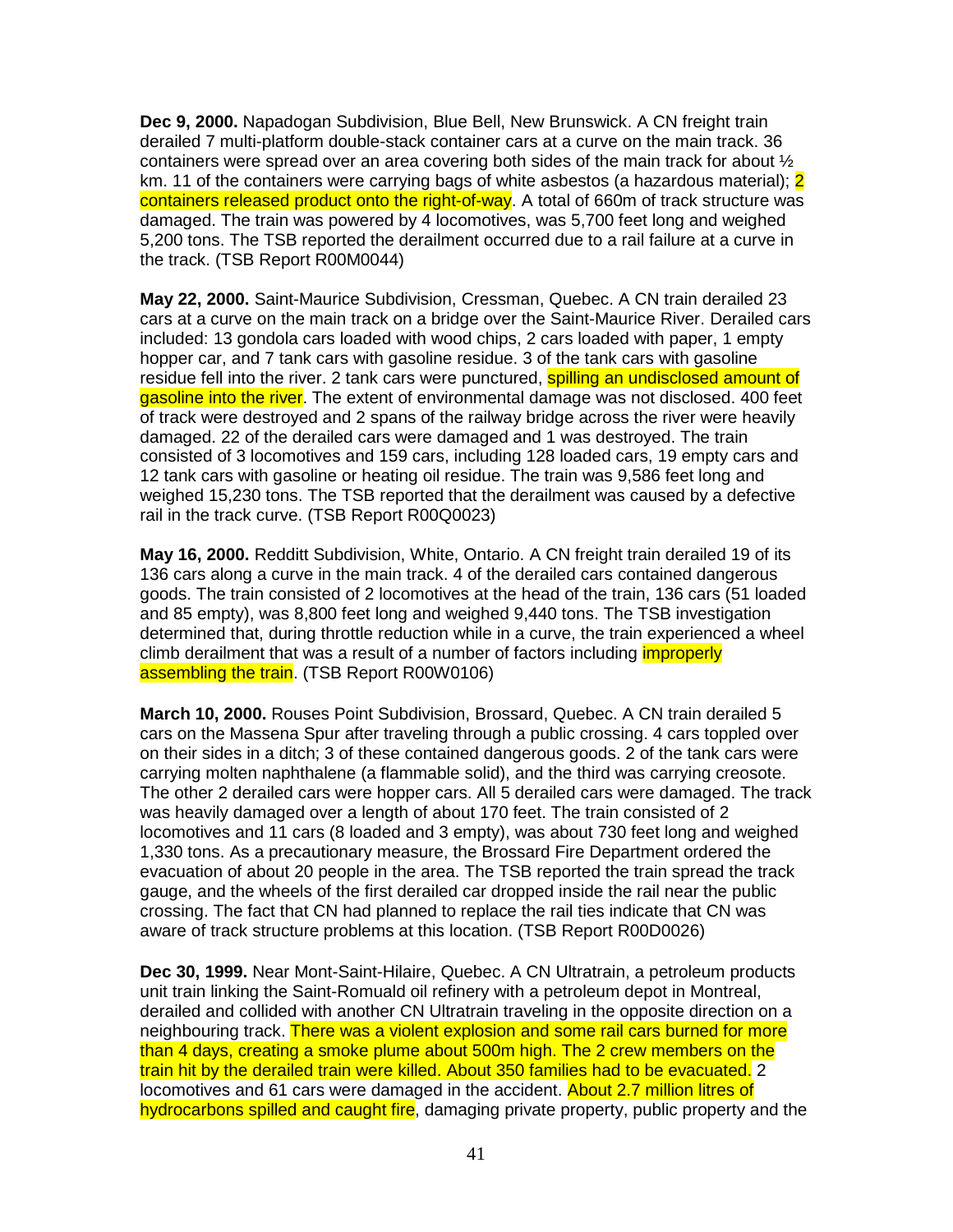environment. The Ultratrain derailed at a broken rail caused by a defective weld, causing the TSB to call into question CN's quality assurance program for rail welds. The quality assurance system in place did not detect the welds that did not meet the company's standards (mismatch between rail ends, absence of a weld tag, weld not entered in the inventory of continuous welded rail [CWR] repairs and adjustments). (TSB Report R99H0010, TSB News Release Sept 26/02)

**Nov 23, 1999.** Kingston Subdivision, Bowmanville, Ontario. A westward CN freight train struck an abandoned tractor-trailer at a farm level crossing. Metal parts from the trucktrailer became entangled under the wheels of the lead locomotive, resulting in the derailment of both locomotives and the following 10 rail cars, 4 of which rolled over onto their side. An eastward Via Rail passenger train struck the debris on an adjacent track and derailed, just before the freight train had come to a halt. The derailing Via train dragged the trailer portion of the truck-trailer for about 700 feet, causing the Via locomotive and the following 5 passenger coaches to derail. The jackknifing passenger train hit the derailed freight train cars. Fuel spilling from the tractor-trailer ignited and a fire started. About 6,800 litres of diesel fuel spilled from the Via locomotive and was also ignited. About 4,550 litres of diesel fuel also spilled from the lead locomotive of the CN freight train. 3 of the derailed freight cars contained liquefied petroleum gas residue and 5 of the derailed freight cars were loaded with butadiene. Minor injuries were sustained by 6 Via Rail employees and 5 passengers. (TSB Report R99T0298)

**Oct 9, 1999.** Bedford Subdivision, Bedford, Nova Scotia. A CN freight train derailed a locomotive and the first 8 cars. Some of the derailed cars flipped over on their sides and the entire derailment was spread over a distance of about 655 feet. Corn from 2 damaged hopper cars was spread over the derailment site. Over 800 feet of track were damaged. The train comprised 3 locomotives, 64 loaded and 3 empty, and was 4,580 feet long and weighed 4,470 tons. The TSB reported a damaged rail initiated the derailment. (TSB Report R99M0046)

**Sept 23, 1999.** Bala Subdivision, near Britt, Ontario. A CN freight train derailed 26 cars at a curve in the tracks at Mowat, near Britt. The train consisted of 94 cars, 54 of which were tank cars (41 of the 54 were carrying dangerous goods or dangerous good residues). The 26 derailed cars included: 19 tank cars, 2 box cars and 5 hopper cars. Of the 19 tank cars, 1 was a load of liquefied petroleum gas (LPG), 14 had LPG residues, 3 were loaded with anhydrous ammonia, and 1 was empty. The loaded LPG car and 1 of the loaded anhydrous ammonia cars were ruptured, each spilling their product and igniting, causing several fires. The loaded car of LPG exploded, projecting pieces of its tank and jacket in all directions. About 127,000 pounds of LPG and 158,000 pounds of anhydrous ammonia were spilled. A crater in the right-of-way measuring about 2m deep. 3m wide and 15m long was created by the LPG fire and subsequent violent rupture of the tank, which destroyed the roadbed and altered the physical state of the soils and other materials in the area. A box car immediately west of the LPG tank was crushed and bent 90°. About 600 feet of main track and sidi ng were destroyed, the turnout for the siding at Mowat required extensive repairs, and the nearby public crossing required minor repairs. 18 of the derailed cars were damaged, and 8 cars were destroyed. The adjacent trees, other vegetation and earth were scorched black and killed for a radius of about 200 feet by the fire ball and chemical releases. CN employees at the Mowat siding, 3 local woodcutters and 2 hunters located downwind of the accident site were evacuated due to the toxic fumes. An Ontario Provincial Police officer, a local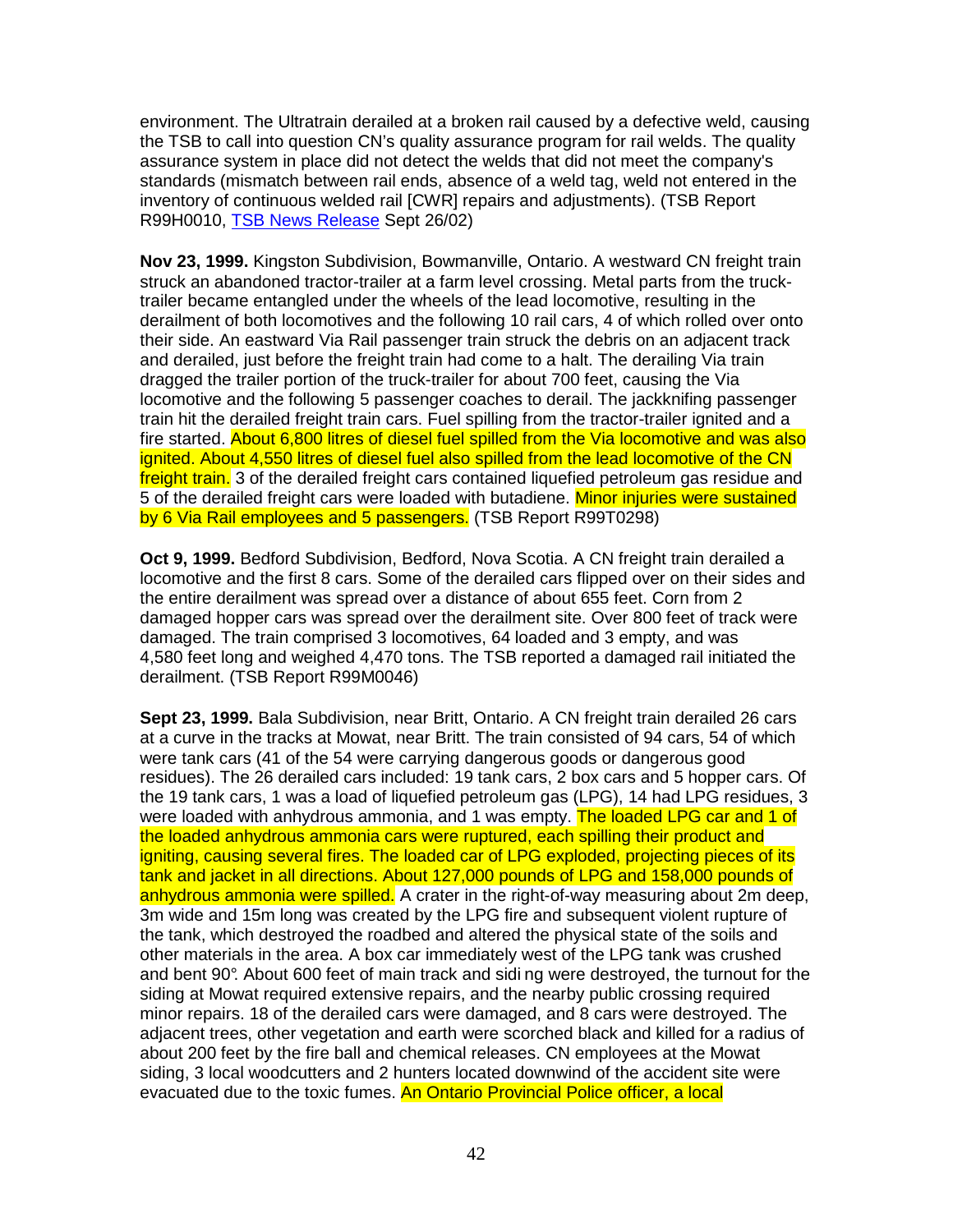woodcutter, and two firemen suffered minor injuries as a result of contact with ammonia vapours. The TSB reported on many deficiencies as contributing to the derailment including: deficiencies in track gauge and alignment, and improper track condition for freight train speeds they were traveling. The TSB also reported that older-design, belowstandard and defective construction of tank cars contributed to the magnitude of the ensuing fires. The total extent of environmental damage, including to the adjacent Little Key River and shoreline, was not detailed in the TSB investigation report. (TSB Report R99T0256)

**Aug 27, 1999.** Kingston Subdivision, Wesco Spur, Yard CB, Cornwall, Ontario. A CN crew was performing switching operations in the yard when 6 tank cars ran away on one of the tracks. The cars rolled for 475 feet and struck the stop block at the end of the track. 1 car derailed and its tank was punctured. About 5,000 gallons of product, a class 3 combustible liquid, spilled onto the ground. About 2,000 gallons seeped into the ground or flowed into the sewer system. The soil contaminated by the liquid was collected and hauled away for treatment. The extent of environmental damage was not disclosed. Cornwall police and firefighters immediately set up a 1,000-foot safety perimeter and evacuated customers and staff from nearby businesses. The TSB reported the evacuation caused inconvenience and economic losses for nearby businesses. (TSB Report R99D0159)

**Aug 15, 1999.** Clearwater Subdivision, Messiter, British Columbia. A CN freight train derailed 40 cars of a 100-car grain train. 2 of the derailed cars rolled into the North Thompson River. About 5,000 tons of mixed grains were spilled over the right-of-way and in the river. Most of the 40 cars sustained extensive damage. About 1,500 feet of track were destroyed and an additional 3,000 feet were damaged. The train was powered by 2 locomotives, was 5,900 feet long and weighed 11,800 tons. The extent of environmental damage to the Thompson River and bank was not disclosed. The TSB reported a defective wheel caused the derailment. (TSB Report R99V0141)

**July 14, 1999.** Kingston Subdivision, Morrisburg Station, Ontario. 16 CN cars derailed in front of the station. (Colin Churcher's Railway Pages)

**April 23, 1999.** Chatham Subdivision, Thamesville, Ontario. A Via Rail passenger train travelling east on the north main track hit an open switch, causing it to tip over and collide with stationary CN cars full of ammonium nitrate on an adjacent yard track. All 4 passenger cars and the locomotive of the passenger train derailed as well as 4 of the stationary cars. The 2 crew members in the locomotive cab were killed. 77 of the 186 passengers and crew on board were treated at the hospital. 4 people were admitted with serious injuries. About 50m of main track and 100m of the adjacent yard track were destroyed. The locomotive was damaged beyond repair and the leading 2 passenger cars sustained substantial damage. A December 18, 2012 version of the TSB investigation report identified safety deficiencies relating to the level of defenses associated with the Occupancy Control System method of train control, particularly in "dark territory," where trains are not always provided with sufficient advance warning of reversed main track switches, and to the storage of dangerous goods in rail cars for prolonged periods of time at locations adjacent to main tracks. The TSB also pointed out the need to eliminate some passenger safety hazards in a timely fashion. (TSB Report R99H0007)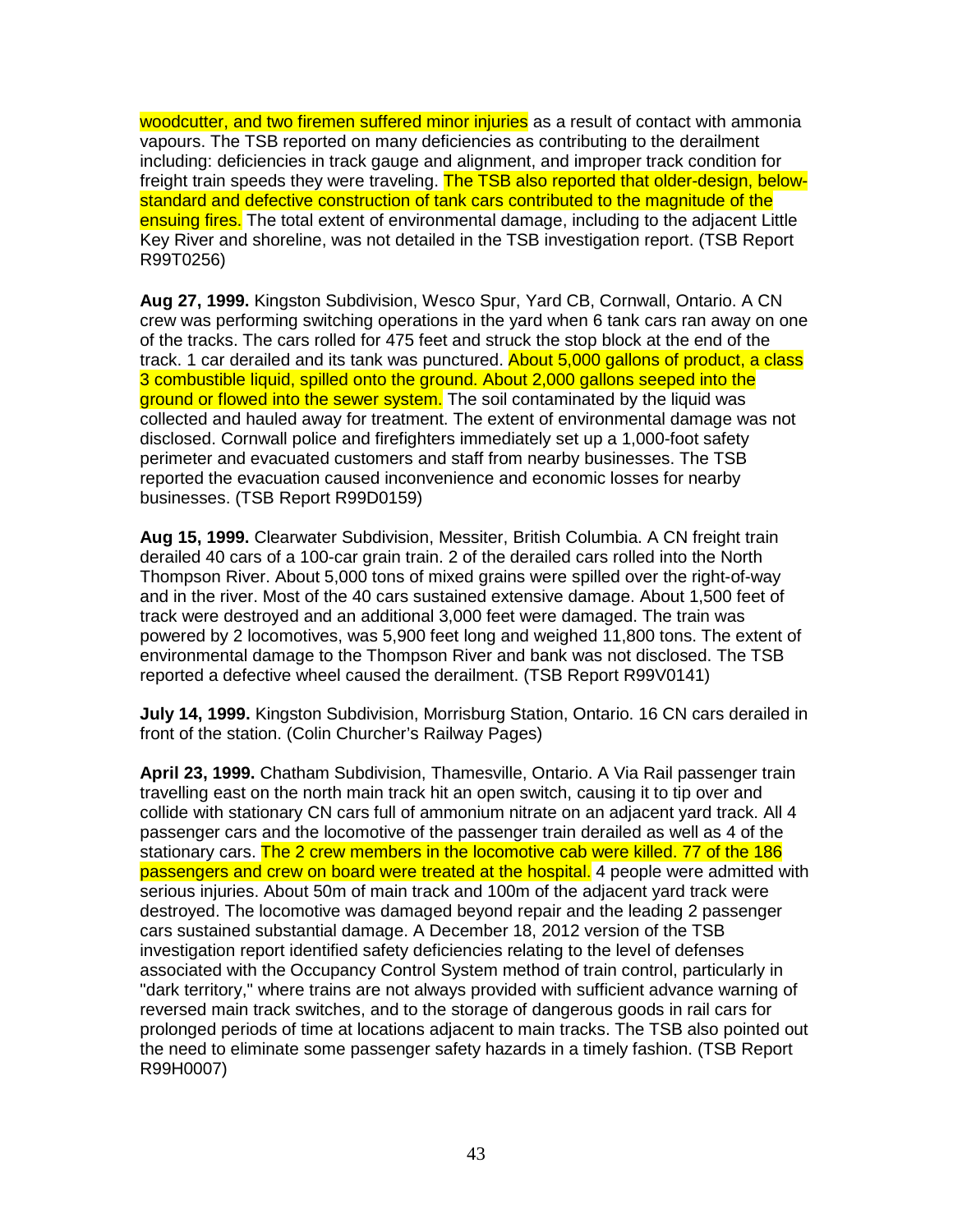**April 13, 1999.** Montmagny Subdivision, Bégin, Quebec. A CN petroleum product unit train derailed 10 tank cars loaded with gasoline on the main track. Some cars flipped over on their sides and 1 car completely toppled over landing on its top. About 230 litres of gasoline were spilled into Les Quarante Lacs (Forty Lakes), causing undisclosed environmental damage. The 10 derailed cars were damaged, as was another car which did not derail. 450 feet of track were destroyed, and another 300 feet of track were damaged. The TSB reported soft subgrade and a cluster of rotten ties as causing the derailment. Confusion of responsibilities among 3 acting inspectors may also have contributed to the derailment. (TSB Report R99Q0019)

**Feb 6, 1999.** Ruel Subdivision, Neswabin, Ontario. A CN freight train derailed 21 cars. The derailed cars included a tank car loaded with liquefied petroleum gas and 2 tank cars loaded with flammable benzene and dicyclopentadiene. **1 of the tank cars with the** benzene mixture was punctured resulting in a fire and a total loss of product. The liquid benzene and some lumber that was strewn about the derailment site fuelled a fire that burned for several days. 16 of the 21 derailed cars were destroyed, including 3 tank cars that were involved in the post-derailment fire. 4 cars were damaged. A power switch and dwarf signal, and 500 feet of track were destroyed. In the main derailment area, 4 telephone poles were destroyed. Another power switch and a hot box detector were damaged. Total property damage exceeded \$1.5 million. The TSB reported a roller bearing on one of the cars overheated and seized, resulting in an axle fracture and the derailment. Unclear lines of authority and communication failures regarding the Wayside Inspection System (WIS) were cited by the TSB as contributing to the derailment. The TSB also reported Transport Canada has no national program to audit and monitor WISs, to ensure the safety of operating trains. (TSB Report R99T0031)

**Jan 31, 1999.** Albreda Subdivision, Jasper, Alberta. A CN runaway train on the main track entered the rail yard in Jasper and collided head on with a stationary CN train. 5 locomotives and 11 cars derailed. The 3 locomotives and 2 cars on the runaway train were extensively damaged, as were the 2 locomotives and 1 car on the stationary train in the yard. The collision damaged about 520 feet of track and 4 switches. The conductor of the runaway train received minor injuries. The TSB reported the extreme blowing snow conditions during the accident rendered the air brake system ineffective, and the crew was unaware of the condition of the dynamic braking system. The crew of the runaway train was apparently fatigued which may have affected their performance. (TSB Report R99E0023)

**Nov 26, 1998.** Halton Subdivision, MacMillan Yard, Concord, Ontario. A CN train derailed 3 tank cars loaded with anhydrous ammonia. 1 of the tank cars rolled down a 20-foot embankment and another tank car flipped over on its side. 1 of the tank cars was damaged and spilled anhydrous ammonia. The yard was evacuated and the public roadways in the area, including Highway 7, were closed for about 5 hours. The TSB reported the train derailed as a result of 2 rail breaks caused by surface and sub-surface cracking, the wear exceeding CN's allowable limits. The Board identified a safety deficiency relating to the maintenance standards and practices. (TSB Report R98T0292)

**Sept 24, 1998.** Mont-Joli Subdivision, Mont-Joli, Quebec. 25 cars from a CN train rolled downhill uncontrolled on the main track of the Matapédia Railway Company (MRC), and collided with 4 MRC yard locomotives standing on the main track in front of the station at Mont-Joli. The CN crew thought they had secured their locomotives on a grade, then left their train and went to the station to complete some paperwork. Then, both CN and MRC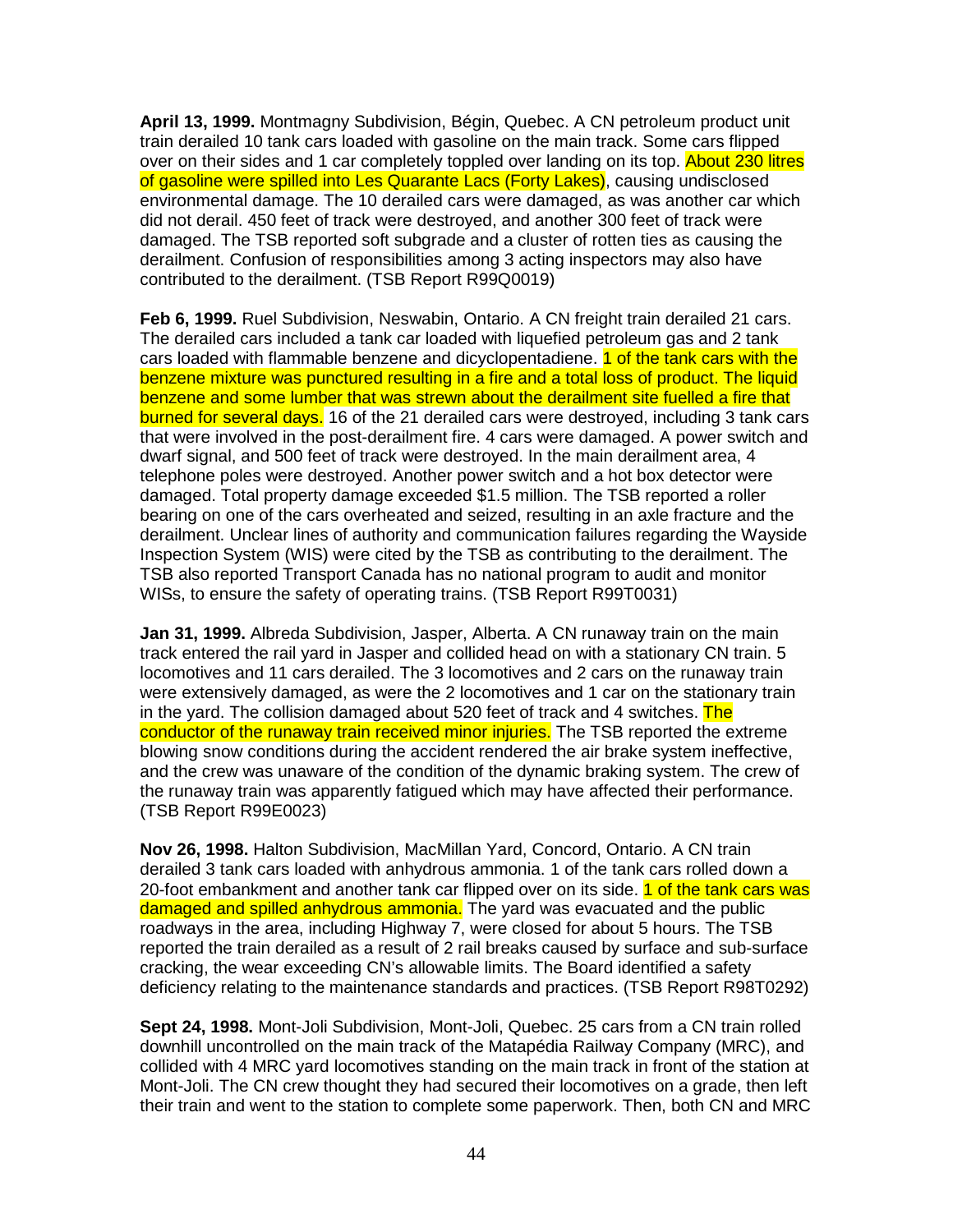employees heard a loud noise. When they looked out, they realized the CN train had rolled down the hill and crashed into the MRC locomotives. 5 rail cars were damaged, 2 rail cars were destroyed, and 4 yard locomotives and several hundred feet of main and yard tracks were damaged. A tank car, which was crushed and opened by the impact, spilled some residual product into the parking lot and onto the street. A commercial truck carrying cylinders of compressed gas was crushed. The employees in the vicinity of the station immediately left. The derailed cars came to rest close to commercial and residential properties in the centre of the town. 4 automobiles parked in the station parking lot were destroyed by the derailed rail cars. There was extensive damage to the station platform, and several hundred feet of main and yard tracks, including 78 feet of rail and 34 railway ties that required replacing. The police later determined that, once the CN crew left their train unattended, 2 boys had walked over to the train and released the brakes on most of the 25 parked rail cars, causing the train to roll downhill. (TSB Report R98M0029)

**March 1, 1998.** Kingston Subdivision, Lyn, Ontario. 8 CN cars derailed, 2 of which carried dangerous goods – ethylene refrigerated liquid and alkylamines. The train derailed at a track crossover. The train was pulled by 2 locomotives and was 7,482 feet long and weighed 5,866 tons. The TSB investigation determined the derailment occurred when a rail car wheel climbed over a defective switch that was severely chipped. Proper track maintenance and inspection practices had not been followed. (TSB Report R98T0042)

**March 1, 1998.** Edson Subdivision, near Obed, Alberta. A moving CN train collided with the tail end of a stationary CN train. The lead locomotive from the moving train and the last car from the stationary train derailed and were extensively damaged. The 2 crew members in the lead locomotive of the moving train were seriously injured, and were taken from the scene by ambulance. The moving train was powered by 2 locomotives and was hauling 20 loaded and 33 empty cars. It was 3,140 feet long and weighed 3,490 tons. The stationary train consisted of 4 locomotives and 100 loaded cars. It was 6,140 feet long and weighed 13,850 tons. The TSB reported the collision occurred because the crew of the moving train did not maintain adequate vigilance and miscalculated how far away the stationary train was located. (TSB Report R98C0022)

**Nov 24, 1997.** Diamond Subdivision, Carrier, Quebec. While a CN train was proceeding from a stop signal at a siding, a tank car loaded with sulphuric acid split open, spilling its entire contents. The extent of environmental damage was not disclosed. The TSB determined that the tank car had been fabricated with a gap and missing butt weld, in variance with approved design drawings, and that it fractured under normal service loading at a pre-existing crack. The TSB has pointed out many times to CN and Transport Canada the risks associated with the frequent inferior construction of tank cars that carry dangerous goods, including oil and other hazardous products. (TSB Report R97D0253)

**May 6, 1997.** Kingston Subdivision, Coteau-du-Lac, Quebec. A CN train dropped into a depression in the subgrade on the main track and derailed 2 locomotives and 12 freight cars. The lead locomotive toppled over on its side. The fuel tanks on both locomotives were punctured and about 12,000 litres of diesel fuel spilled into the Rouge River which was only 10m from the railway tracks. Although emergency personnel placed booms and absorption materials in the river, very little diesel fuel (1,000 litres) was recovered. The extent of environmental damage, especially to the river and the river shoreline, was not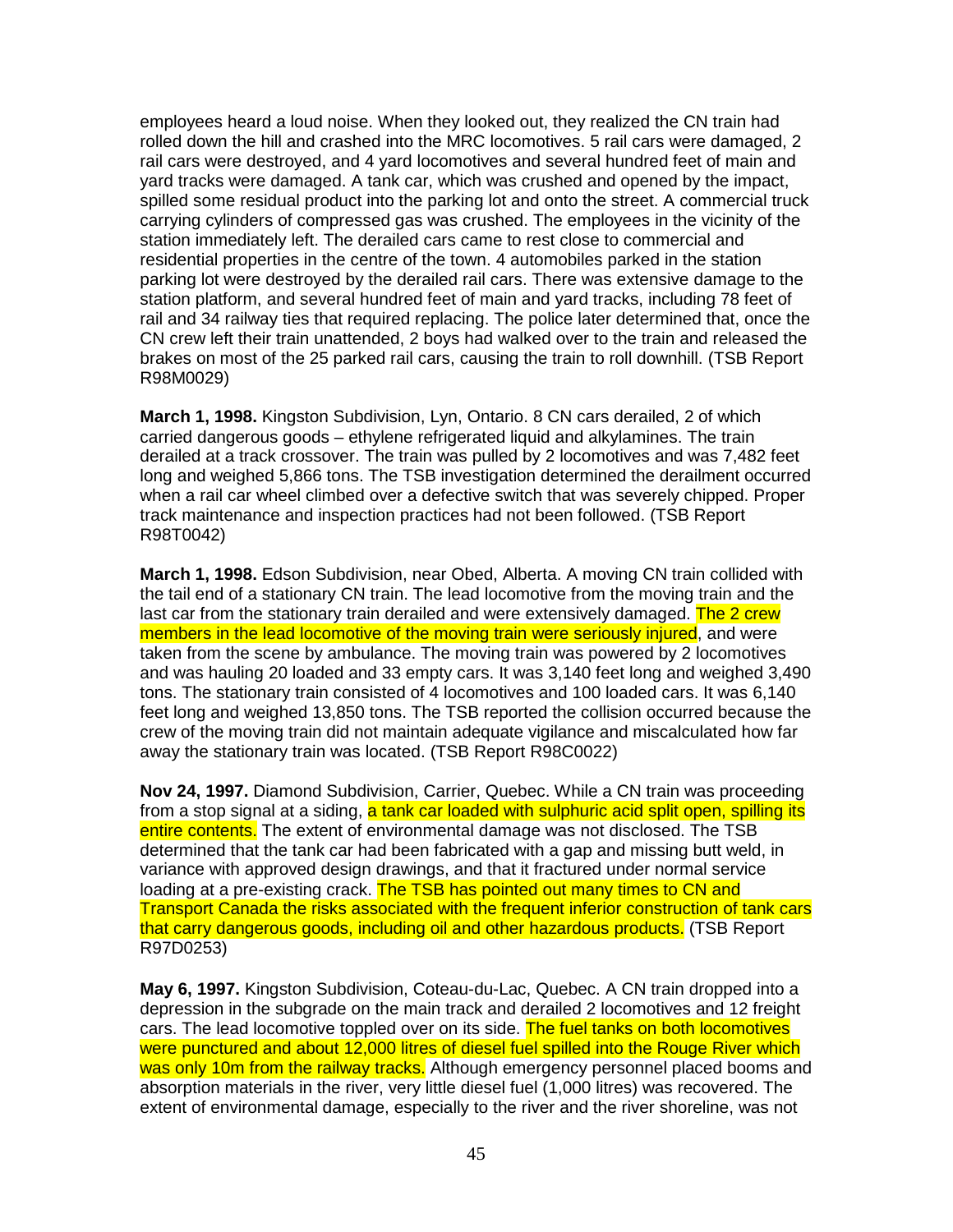disclosed. 2 crew members were injured. The train consisted of 2 locomotives and 19 loaded cars. It was 1,060 feet long and weighed 1,000 tons. The 2 locomotives and 12 freight cars were damaged, and about 270 feet of track were destroyed. The TSB reported the derailment occurred because the subgrade collapsed under the moving train as a result of weak, water-saturated clays in and around the embankment. The Board was concerned that CN maintenance and inspection employees were not apparently sensitive to the hazards posed by unusual events in bodies of water adjacent to railway embankments. The TSB also reported that locomotive fuel tanks are particularly prone to puncture and spilling of diesel fuel at derailment. (TSB Report R97D0113)

**March 27, 1997.** Ashcroft Subdivision, Conrad, British Columbia. A CN train travelling from Boston Bar to Kamloops encountered a large railbed depression and derailed on the main track near Conrad. Both crew members were killed. 2 locomotives, 14 freight cars and about 1,200 feet of main track and siding were destroyed. Loaded open hopper sulphur cars stored on an adjacent siding were hit and also derailed, and some of these cars overturned and spilled their contents. Fuel spilled from the derailed locomotives and ignited. The resulting fire engulfed the derailed equipment and scattered container contents. The fire was finally extinguished March 28. Fire again erupted around the locomotives March 29 and took several hours to extinguish. The TSB ascertained that improper drainage of run-off from the adjacent Trans-Canada Highway contributed to destabilizing the railway subgrade which then collapsed, causing the derailment. (TSB Report R97V0063)

**Aug 12, 1996.** Edson Subdivision, east of Edson, Alberta. All 3 occupants in the lead locomotive of a CN freight train were fatally injured when their train, which was travelling about 54 mph on the main track, collided head-on with 20 runaway cars moving toward them at about 30 mph. The runaway cars had been left on a track in the Edson Yard with their hand brakes on, which eventually failed to hold them, causing them to move onto the main track uncontrolled. The TSB reported that, for the years 1991 to 1996, 190 runaways were reported to the TSB and in spite of repeated warnings and recommendations issued by the TSB, the problem persisted. This particular runaway situation, which ended in 3 deaths, triggered a TSB investigation with wider scope and depth. Consequently, the TSB raised serious questions about the effectiveness of standard railway operating rules, rail traffic control systems, rail safety regulatory overview, and CN's safety management programs. (TSB Report R96C0172)

**July 2, 1996.** Aberdeen Subdivision, North Battleford, Saskatchewan. A CN train was unintentionally diverted onto a spur track, and collided head-on with a stationary and uncrewed CN freight train. The locomotives of both trains were extensively damaged, and 10 freight cars derailed. The **locomotive engineer was injured** when he jumped from the train. The moving train consisted of 3 locomotives and 88 loaded cars. It weighed 10,000 tons and was 6,500 feet long. The TSB determined that the switch for the spur track was inadvertently left in the reverse position. The train was also travelling at an excessive speed, according to the TSB. (TSB Report R96W0171)

**April 24, 1996.** Hagersville Subdivision, Nanticoke, Ontario. A CN train crew was switching at the Esso oil refinery near Nanticoke, when 5 tank cars went out of control. The cars rolled southward about 2 miles, crossed over 2 public road crossings and through the Ontario Hydro thermal generating plant building. The cars continued another 600 feet to the end of the track where the 2 leading cars derailed. 1 derailed car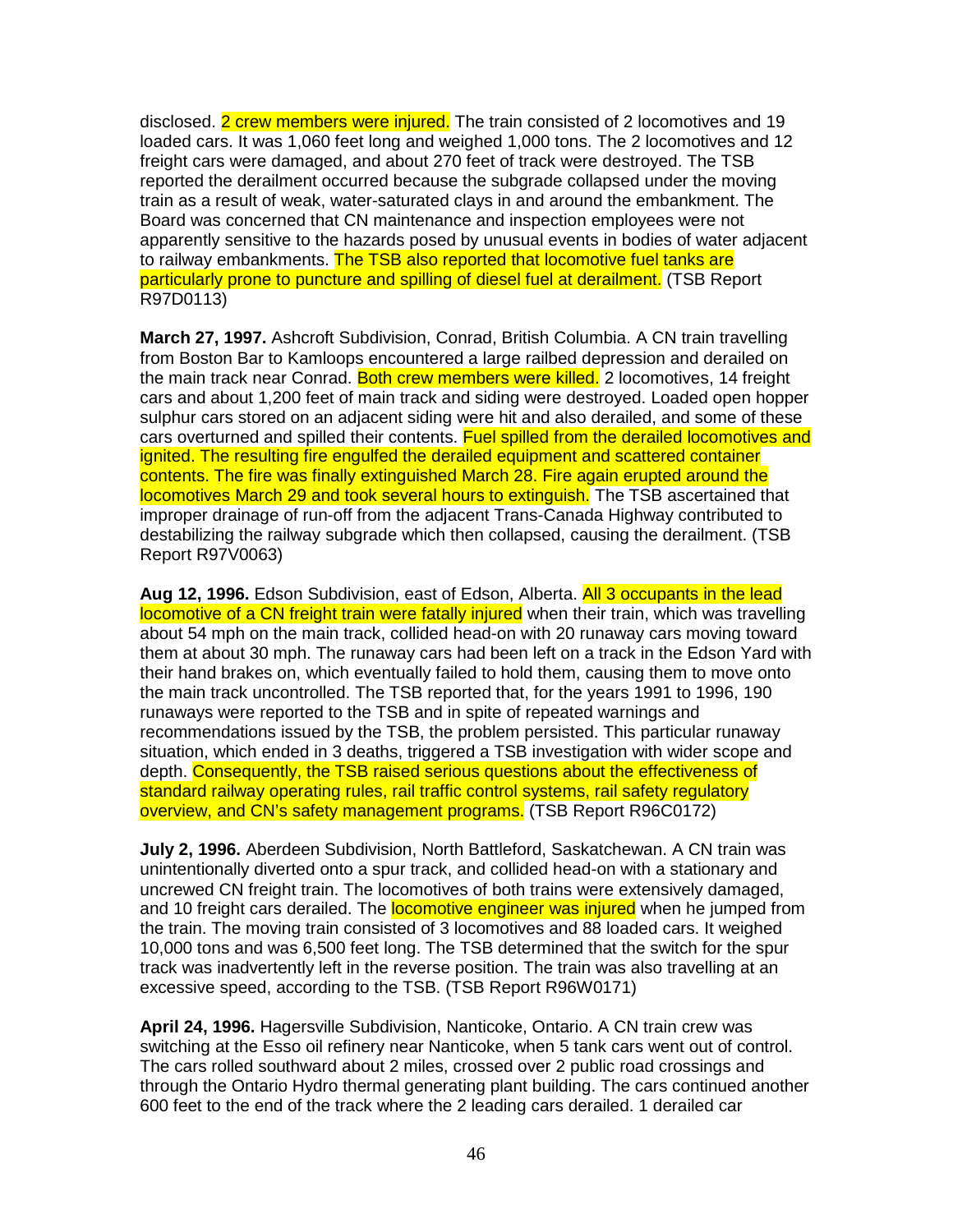contained sulphuric acid and the other derailed car that flipped over on its side contained sulphuric acid residue. Both derailed cars were damaged. There was substantial damage to private property, including a car mover which had been standing on the track in the Ontario Hydro building. It was pushed ahead of the runaway cars to the end of the track and was destroyed. The entrance gate to Ontario Hydro's property was also destroyed. There was damage to CN's track. The TSB determined the tank cars rolled away and derailed because they were not securely coupled during a switching operation. (TSB Report R96T0137)

**March 11, 1996.** Sussex Subdivision, River Glade, New Brunswick. A CN train derailed 22 freight cars on the main track. 16 of the derailed cars were tank cars loaded with various dangerous goods including gasoline, butane and fuel oil. About 455 litres of gasoline spilled from 1 tank car and butane was released into the atmosphere from 2 leaking pressure tank cars. As a precautionary measure, 8 residents in the area were evacuated. The extent of environmental damage was not disclosed. About 400 feet of track were destroyed and about 1,000 feet of track were extensively damaged. 18 derailed cars were destroyed, and the remaining 4 were damaged. The train was powered by 3 locomotives and was hauling 27 loaded cars, 17 empty cars and 9 residue cars. It was 3,200 feet long and weighed 3,500 tons. The TSB determined that a defective rail led to the derailment. (TSB Report R96M0011)

**March 10, 1996.** Saint-Maurice Subdivision, Dix, Quebec. A CN freight train derailed 27 cars. 4 of the derailed cars were residue cars, 2 contained gasoline residue and the other 2 contained diesel fuel residue. 4 of the derailed loaded gondola cars were dug into the subgrade and several other cars were piled on top of the gondola cars. The ore concentrate from the gondola cars spilled over the subgrade and covered the tracks. At least 1 of the derailed cars came to rest on a bridge deck. The bridge deck was destroyed and the girders were extensively damaged. The train consisted of 3 locomotives and 76 cars. It was 4,526 feet long and weighed 7,394 tons. The TSB was not able to determine the cause of the derailment because key rail car components and pieces of rail were missing. (TSB Report R96D0035)

**March 6, 1996.** Halton Subdivision, MacMillan Yard, Toronto, Ontario. A remote controlled CN train collided with a standing CN train in the yard, derailing 7 cars. 4 of the derailed cars rolled down a small embankment onto a paved yard roadway. A tank car loaded with ethylene oxide flipped upside down and came to rest on its top, and was extensively damaged. 2 tank cars containing petroleum product residue also derailed, 1 of them knocked over on its side. Because of the upside down tank car with flammable and toxic contents, emergency procedures were implemented. 2 yard locomotives and 7 cars were damaged, some of them extensively. About 250 feet of track and 1 crossover switch were damaged. The TSB determined that the derailment occurred because the crew running the train by remote control lost sight of the head of the train in an unsafe part of the yard. (TSB Report R96T0080)

**Feb 27, 1996.** Bécancour Subdivision, near St. Grégoire, Quebec. 59 cars from a CN train that had been left on the main track, standing unattended with no hand brakes applied, rolled away unnoticed for about 4,000 feet and struck another CN train on the Lama Warehouse Spur. The impact derailed 1 locomotive and 13 cars, 11 of which were tank cars containing dangerous goods residue. The locomotive and 2 tank cars containing caustic soda (corrosive substance) residue were knocked on their sides; and 7 other tank cars containing caustic soda residue, 2 containing chlorine (poisonous gas)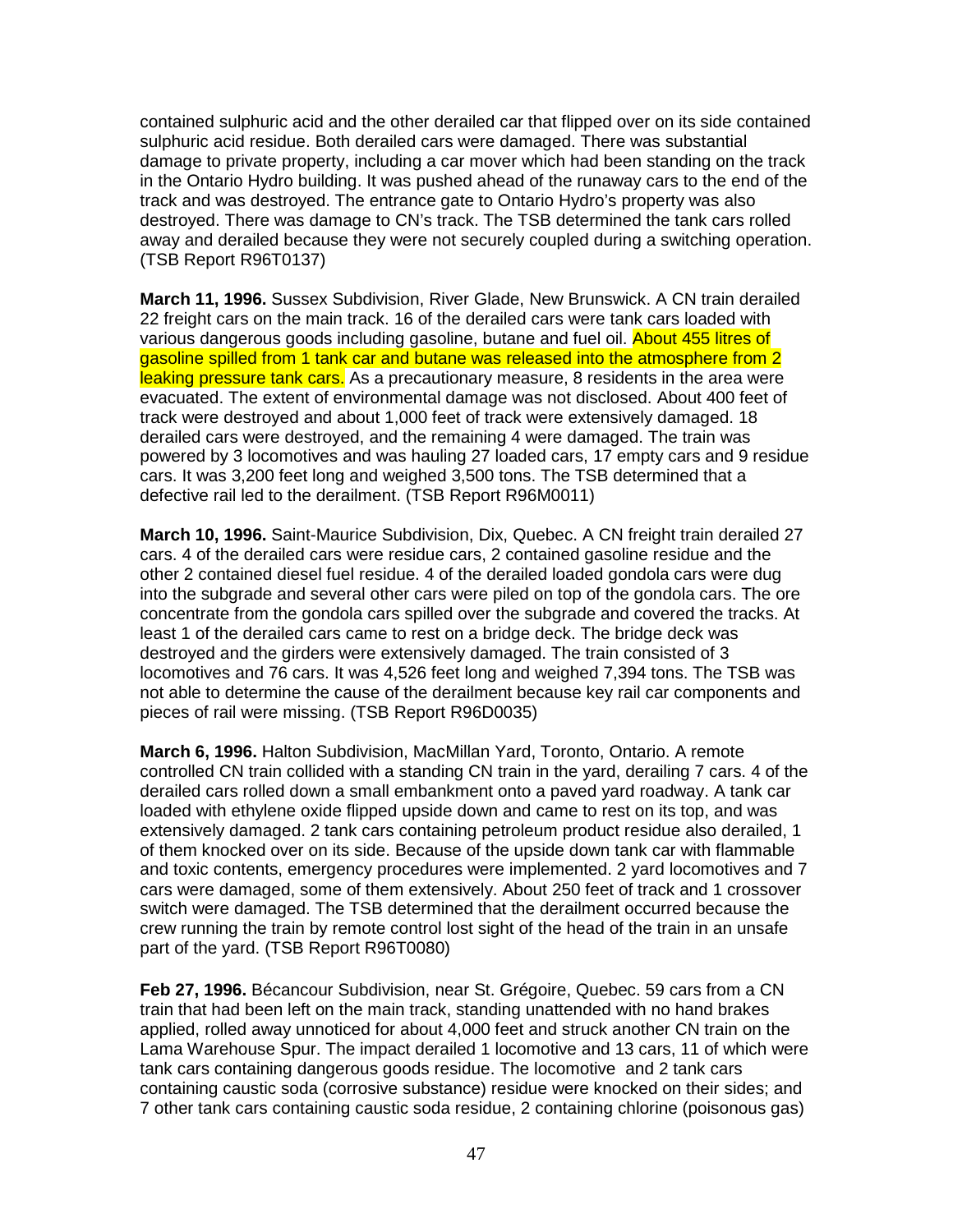residue and 2 box cars also derailed. A fuel tank on the overturned locomotive was punctured and spilled about 9,000 litres of diesel fuel. The extent of environmental damage was not disclosed. 1 box car was destroyed, 1 locomotive and 7 cars were extensively damaged, and 6 cars were damaged. About 200 feet of track were destroyed. 1 crew member was seriously injured. The runaway train weighed 3,600 tons and was 3,000 feet long. The TSB determined that the air brakes on the 59 runaway cars were accidentally released when the cars were uncoupled. Unfortunately, hand brakes had not been applied to any of the cars. (TSB Report R96D0029)

**Jan 31, 1996.** Joliette Subdivision, Charette, Quebec. 2 CN trains carrying dangerous goods residue cars collided. 2 box cars were destroyed, and 1 locomotive, 2 box cars and 1 flat car were extensively damaged. One of the trains comprised 2 locomotives, 60 loaded cars and 6 residue cars. The train was 3,980 feet long and weighed 6,770 tons. The other train consisted of 2 locomotives, 8 loaded cars, 28 empty cars and 3 residue cars. It was 2,200 feet long and weighed 1,830 tons. The TSB reported that the crew in the train that caused the collision and derailment should have used the automatic brake as well as the independent brake to stop their train. (TSB Report R96D0018)

**Jan 11, 1996.** Allanwater Subdivision, near Armstrong, Ontario. Opposing CN hi-rail vehicles collided in a curve. The driver of 1 of the vehicles sustained serious injuries in the collision. The driver of the other vehicle sustained minor injuries after jumping from the vehicle prior to impact. The TSB determined that the opposing hi-rails, travelling in an area of restricted sight-lines and frosty rail conditions, were operated at excessive speeds that did not permit them to stop before colliding. (TSB Report R96T0008)

**Dec 14, 1995.** Pelletier Subdivision, Edmundston, New Brunswick. A group of unattended freight cars recently uncoupled from locomotives in the Edmundston Yard rolled away uncontrolled for about 4,800 feet through a main track switch. They came to a stop with about 15 cars standing on the main track. A switch that the cars had rolled through onto the main track was damaged. The TSB reported the cars were not properly secured (hand brakes not applied) when the locomotives were uncoupled, which resulted in the cars running away downhill uncontrolled. (TSB Report R95M0072)

**Nov 5, 1995.** Sprague Subdivision, Symington Yard, Winnipeg, Manitoba. A remotely controlled CN train in the yard separated, which led to the derailment of 1 locomotive and 12 cars. The derailed cars fouled the adjacent track and were struck by another remote-controlled CN train, derailing 2 locomotives, 2 booster units and 6 cars from that train. 12 cars were destroyed, and 1 locomotive and 1 car were damaged from one of the remote controlled trains. 1 car was destroyed and 2 locomotives, 2 booster units, and 5 cars were damaged from the other remote controlled train. Some of the derailed cars toppled over on their sides and were piled on top of one another. About 600 feet of track were damaged. The TSB determined that, in both accidents, the remote control operating system did not provide the operators with safeguards and technology sufficient to ensure the safe operation of their respective trains. (TSB Report R95W0291)

**Aug 20, 1995.** Dundas Subdivision, Brantford Yard, Brantford, Ontario. A CN train derailed 3 tank cars loaded with dangerous goods (butane) in the yard. The residents of 9 nearby homes were evacuated as a safety precaution. The TSB reported the derailment was a result of the conductor not being positioned properly to control the train being shoved into the yard tracks. He also miscalculated the number of cars that would fit on a particular yard track. (TSB Report R95T0262)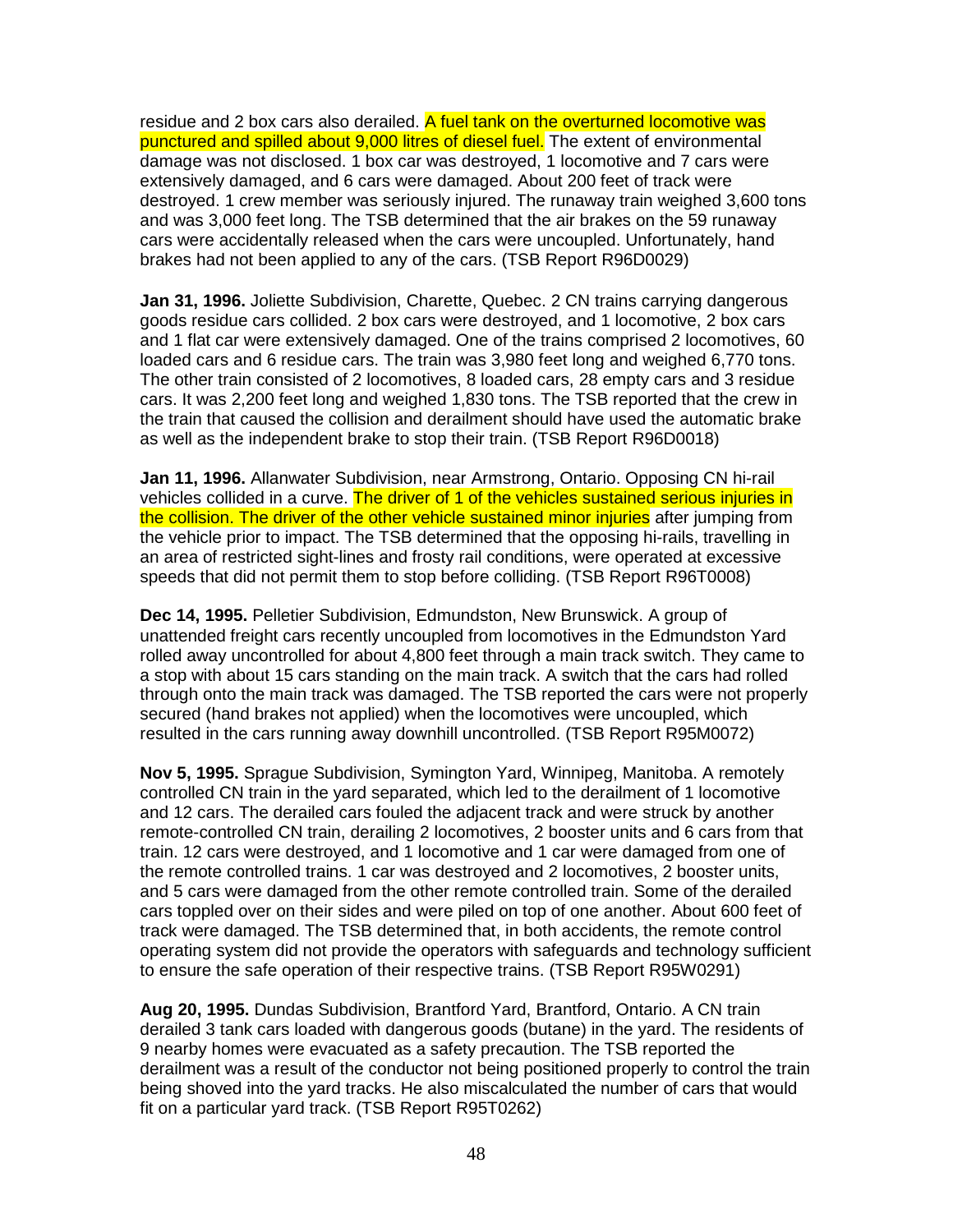**June 23, 1995.** Saint-Laurent Subdivision, Taschereau Yard, Saint-Laurent, Quebec. A CN train collided with another CN train in the yard. **1 employee was injured.** The TSB determined the collision was caused by the crews from the 2 trains receiving simultaneous permission to use the same track in opposing directions (toward one another). They were both operating at speeds that did not allow them to stop as they approached one another. The TSB has repeatedly suggested that the Canadian Rail Operating Rules build in a speed safety margin to account for trains that are approaching one another. (TSB Report R95D0097)

**June 21, 1995.** Cran Subdivision, La Doré, Quebec. A CN freight train derailed 4 locomotives and 8 cars at a washout. About 31,800 litres of diesel fuel were spilled from the derailed locomotives. The extent of environmental damage was not disclosed. 3 cars were destroyed, and 4 locomotives and 5 cars were extensively damaged. About 700 feet of main track were destroyed. The train consisted of 4 locomotives, 3 loaded cars and 57 empty cars. It was 3,800 feet long and weighed 2,300 tons. The TSB determined the derailment was caused by a washout of subgrade and ballast resulting from a sudden surge of water from a breached beaver dam at Sarry Lake. The train was also traveling above the maximum permissible speed just before the derailment. (TSB Report R95D0093)

**June 6, 1995.** Saint-Laurent Subdivision, Langelier Spur, Saint-Léonard, Quebec. A locomotive was pushing a tank car toward a public crossing when the train hit a tractortrailer. The conductor and trainman were riding on the platform at the leading end of the tank car. Although some hand gestures were made by the trainman as the tractor-trailer approached the crossing, no one got off the train to flag and stop the truck, as required. The conductor got caught between the train and the tractor-trailer and was fatally injured. The TSB reported the collision resulted when the train crew elected not to stop and flag traffic from the ground. The absence of a flagman at the crossing permitted the tractor-trailer to approach the crossing without stopping. Ambiguous hand gestures from the trainman interpreted by the tractor-trailer driver as an indication to proceed rather than stop also contributed to the accident. (TSB Report R95D0081)

**April 6, 1995.** Napadogan Subdivision, Napadogan, New Brunswick. A CN train derailed 8 freight cars. 2 of the derailed cars were tank cars loaded with dangerous goods caustic soda. 3 of the derailed cars were damaged. About 400 feet of track and a switch were destroyed. Rail ties were severely damaged for about 150 feet. The train consisted of 3 locomotives, 51 loaded cars and 15 empty cars. It was 4,200 feet long and weighed 6,100 tons. The TSB reported the train came off the main track at an excessive speed. Track irregularities induced oscillations, and a wheel climb derailment of a covered hopper car destroyed the track and derailed 7 other cars. (TSB Report R95M0027)

**Feb 23, 1995.** Montmagny Subdivision, Saint-François, Quebec. The trailing sleeper car derailed from a Via Rail passenger train at a switch and side-swiped an empty box car. The derailed Via car sustained extensive damage and the box car sustained minor damage. About 5,460 feet of track were damaged, and 2 switches were extensively damaged. The 7 passengers occupying the derailed Via car continued their trip in forward coaches. The train consisted of 1 locomotive, 4 coaches, 5 sleeper cars, 1 diner car and 1 baggage car. There were 195 passengers and 13 service personnel on the train. The TSB reported that a switch broke, which resulted in the last Via car being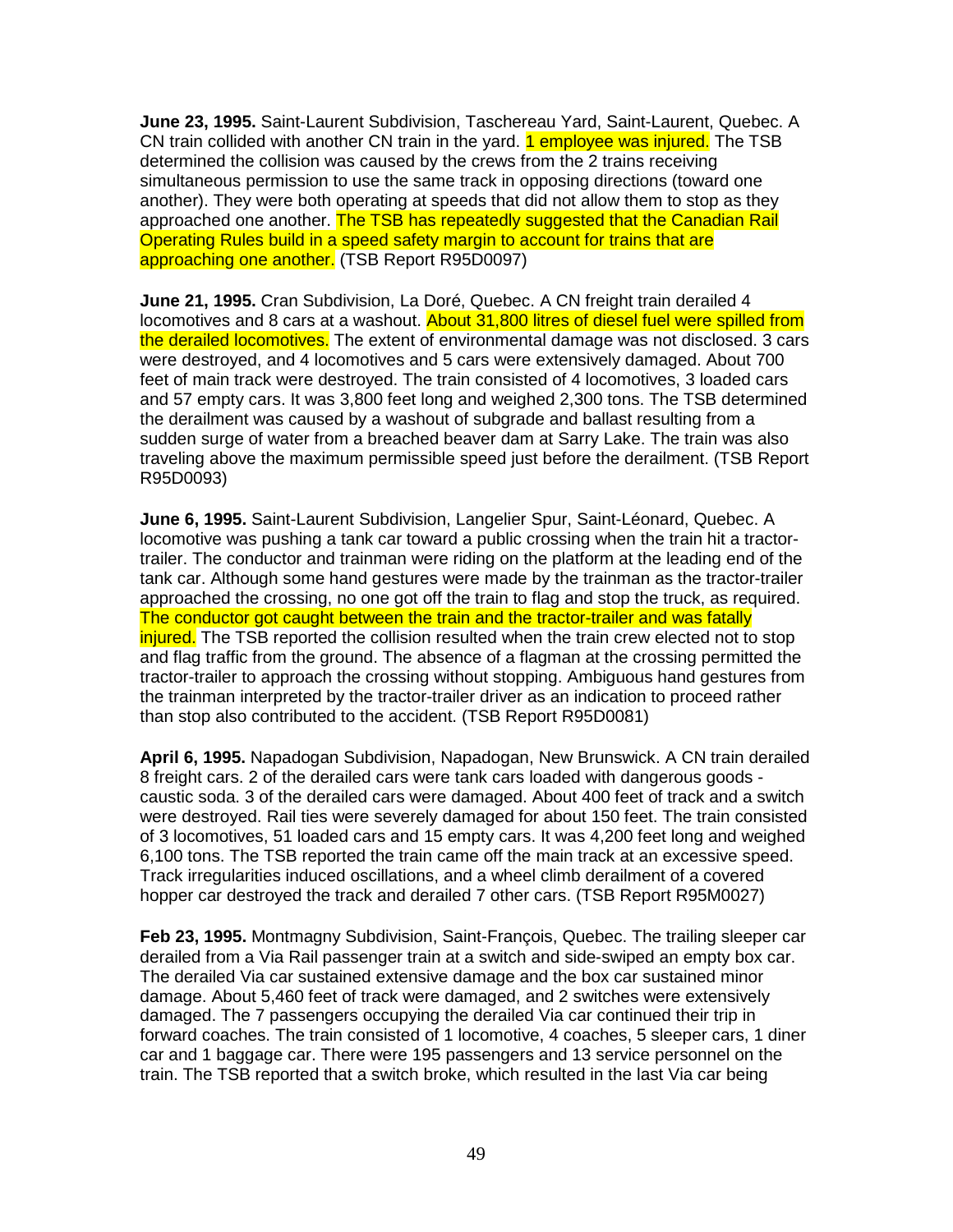diverted onto another track and derailing. Switch parts were worn. CN was responsible for maintaining the track and switches. (TSB Report R95Q0014)

**Feb 16, 1995.** Strathroy Subdivision, London, Ontario. A CN freight train collided with the rear of a stationary CN freight train. The force of the collision propelled the stationary train forward where it collided with another stationary CN freight train. The locomotive engineer and conductor in the train that caused the collisions sustained serious injuries. A total of 2 locomotives and at least 10 cars derailed. 2 cars were destroyed, 2 locomotives and 3 cars were extensively damaged, and 3 cars sustained minor damage. 400 feet of track were extensively damaged. 1 fuel tank was punctured, spilling about 500 litres of diesel fuel. The extent of environmental damage was not disclosed. The TSB determined the locomotive engineer of the moving train probably fell asleep and not only missed a signal, but did not appear to do anything to try and stop his train from colliding with the first stationary train. The conductor was not attentive to train operation and did not provide the necessary backup to the locomotive engineer. (TSB Report R95S0021)

**Jan 29, 1995.** Stamford Subdivision, near Netherby, Ontario. A CN freight train collided with the rear end of another CN freight train. The derailed units included: the 3 locomotives from the train that rear-ended the other train, and 3 covered hopper cars and the caboose from the train that was hit. The caboose and 2 hopper cars were destroyed. 3 locomotives and 1 hopper car were damaged. The train that hit the other one consisted of 3 locomotives, 53 loaded cars and 6 empty cars; and was 3,473 feet long and weighed 6,189 tons. The train that got hit consisted of 2 locomotives, 19 loaded cars and an unoccupied caboose; and was 2,011 feet long and weighed 1,793 tons. The locomotive engineer and a conductor, located in the lead locomotive of the train that was hit, were injured. The TSB reported that the collision occurred because the train that hit the other train was travelling much faster than the maximum speed permitted. (TSB Report R95T0023)

**Jan 21, 1995.** La Tuque Subdivision, Gouin, Quebec. A CN train derailed 28 cars at a curve in the track. The cars were loaded with sulphuric acid, which spilled from 11 derailed tank cars into Petit lac Masketsi and the Tawachiche River. 3 cars fell into Petit lac Masketsi, 14 lay inverted near the lake shore and 11 were lying on their sides near the track. 2 tank cars lost their entire sulphuric acid loads, 6 lost about 50%, and 3 others lost about 20%. About 230,000 litres of toxic sulphuric acid spilled and settled on the bottom of Petit lac Masketsi in about 33m of water. Provincial authorities instructed local residents not to use lake water until the contamination was "neutralized". It took over 3 months to bring the pH level of the water in the lake back to its normal level. About 725 tonnes of limestone were used to neutralize the acid. Although the TSB reported that the spill caused environmental damage, the extent of damage was not disclosed. It can be expected that the environmental damage was significant, considering the volume of toxic sulphuric acid that was spilled. This would have been devastating to fish, other wildlife and other aquatic life. (The lake is a popular fishing lake.) 22 of the derailed cars were extensively damaged and 6 were scrapped. About 2,000 feet of track were destroyed and 500 feet of track were damaged. A railway bridge was extensively damaged. The TSB determined the derailment was caused by lateral track movement, likely attributable to rotting rail ties. The Board also reported that sulphuric acid tank cars are usually loaded to the maximum allowable weight, which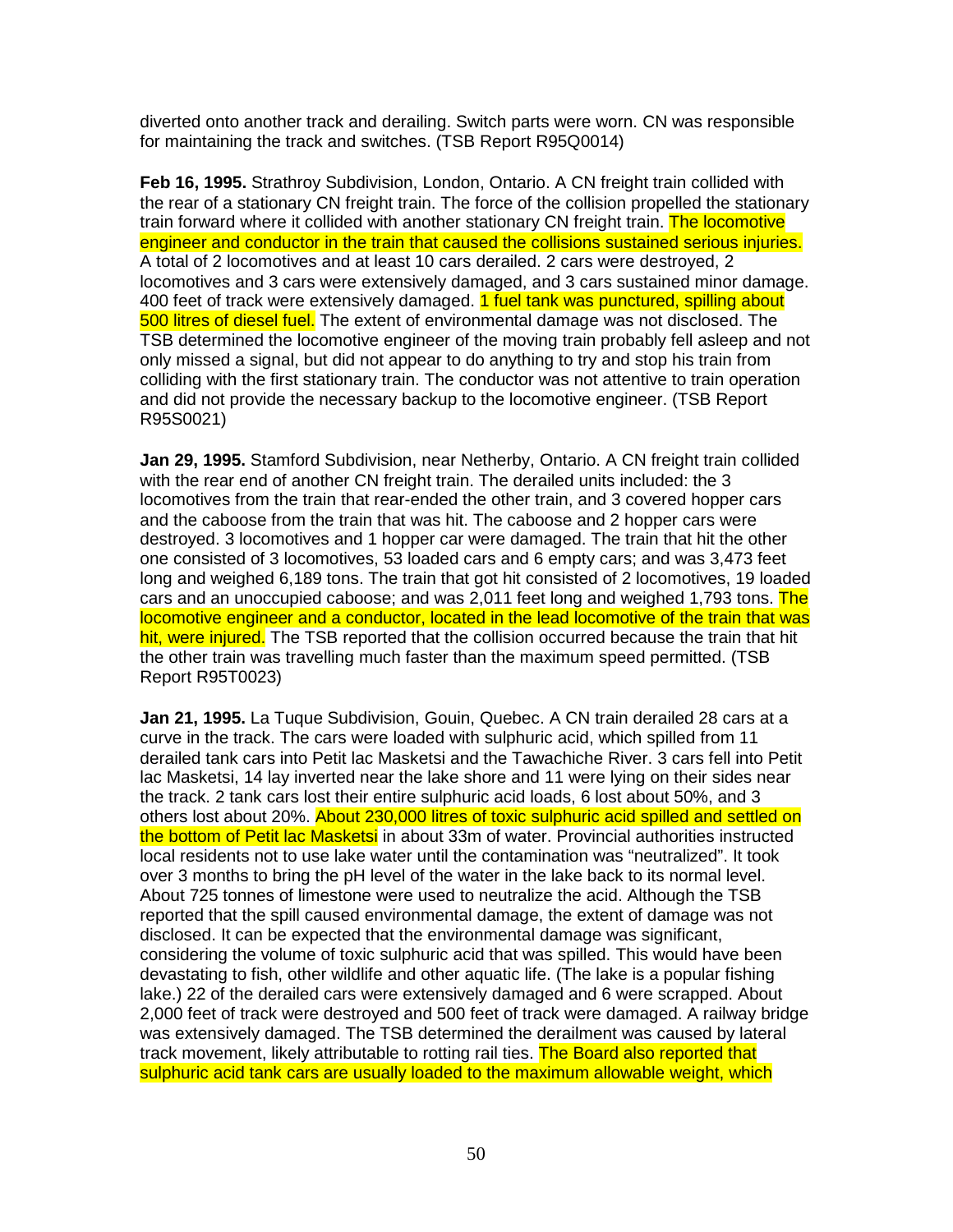causes severe weight stress over a relatively short length of track. (TSB Report R95D0016)

**Oct 28, 1994.** Halton Subdivision, Etobicoke, Ontario. A CN freight train collided with the rear of a stationary CN freight train on the main track. The lead locomotive of the moving train and 2 empty hopper cars in the stationary train derailed. The TSB determined the moving train was traveling much faster than the prescribed maximum limit, and the crew was fatigued. (TSB Report R94T0334)

**Oct 19, 1994.** Lac-Saint-Jean Subdivision, Lac Edouard, Quebec. A CN freight train derailed 12 cars at a curve in the track - 7 box cars and 5 gondola cars. 6 cars were extensively damaged and 6 sustained minor damage. The train consisted of 3 locomotives, 50 loaded cars and 1 empty car. It weighed 4,976 tons and was 3,482 feet long. The TSB determined that a misaligned track rolled over and caused the derailment. (TSB Report R94Q0054)

**March 6, 1994.** York Subdivision, Markham, Ontario. As a CN freight train passed through a curve, it derailed 21 cars. 18 rail cars sustained extensive damage and 3 were slightly damaged. The contents of 1 car loaded with clay were spilled throughout the derailment area. Other derailed cars carried paper products and 2 tank cars were loaded with caprolactam. About 1,700 feet of main track were destroyed and a railway bridge was damaged. The train consisted of 2 locomotives, 42 loaded cars and 50 empty cars. It was 5,320 feet long and weighed 6,600 tons. The TSB determined the derailment was a result of a rail that failed. The Board reported that the rail at the accident site was nearly worn to condemning limits, and was scheduled for replacement. (TSB Report R94T0072)

**Jan 30, 1994.** Ruel Subdivision, near Westree, Ontario. A CN freight train derailed 23 cars as the train passed through a curve. 3 tank cars containing dangerous goods spilled their product. 1 tank car full of vinyl acetate had been punctured and spilled its entire load. Another tank car loaded with vinyl acetate was damaged and was leaking. A total of about 79,000kg of vinyl acetate were spilled. A tank car loaded with methanol was damaged and spilled product. Most of the spilled vinyl acetate and methanol flowed into the adjacent bog area. No attempt was made to recover the spilled products. The extent of environmental damage was not disclosed. A tank car loaded with liquefied propane gas was extensively damaged. In total, 21 cars were destroyed and 2 cars were damaged. 500 feet of main track were destroyed and 600 feet of track sustained substantial damage. The train consisted of 2 locomotives, 65 loaded cars and 17 empty cars. Dangerous goods hauled included: liquefied petroleum gas, anhydrous ammonia, methanol and vinyl acetate. The train was 5,300 feet long and weighed 8,000 tons. The TSB reported that the derailment was a result of a failed rail. (TSB R94T0029)

Feb 8, 1986. East of Hinton, Alberta. One of the most lethal rail disasters in Canadian history occurred when a CN freight train ran a stop signal and collided head on with a Via passenger train. The accident killed 23 passengers and crew, and another 95 people were injured. A Commission of Inquiry indicated several human errors at the root of the accident, and investigations revealed serious flaws in CN's employee practices. (Wikipedia)

**Sept 1, 1947.** Dugald, Manitoba. A Canadian National Railway excursion train known as the Minaki Campers' Special loaded with hundreds of cottagers returning to Winnipeg